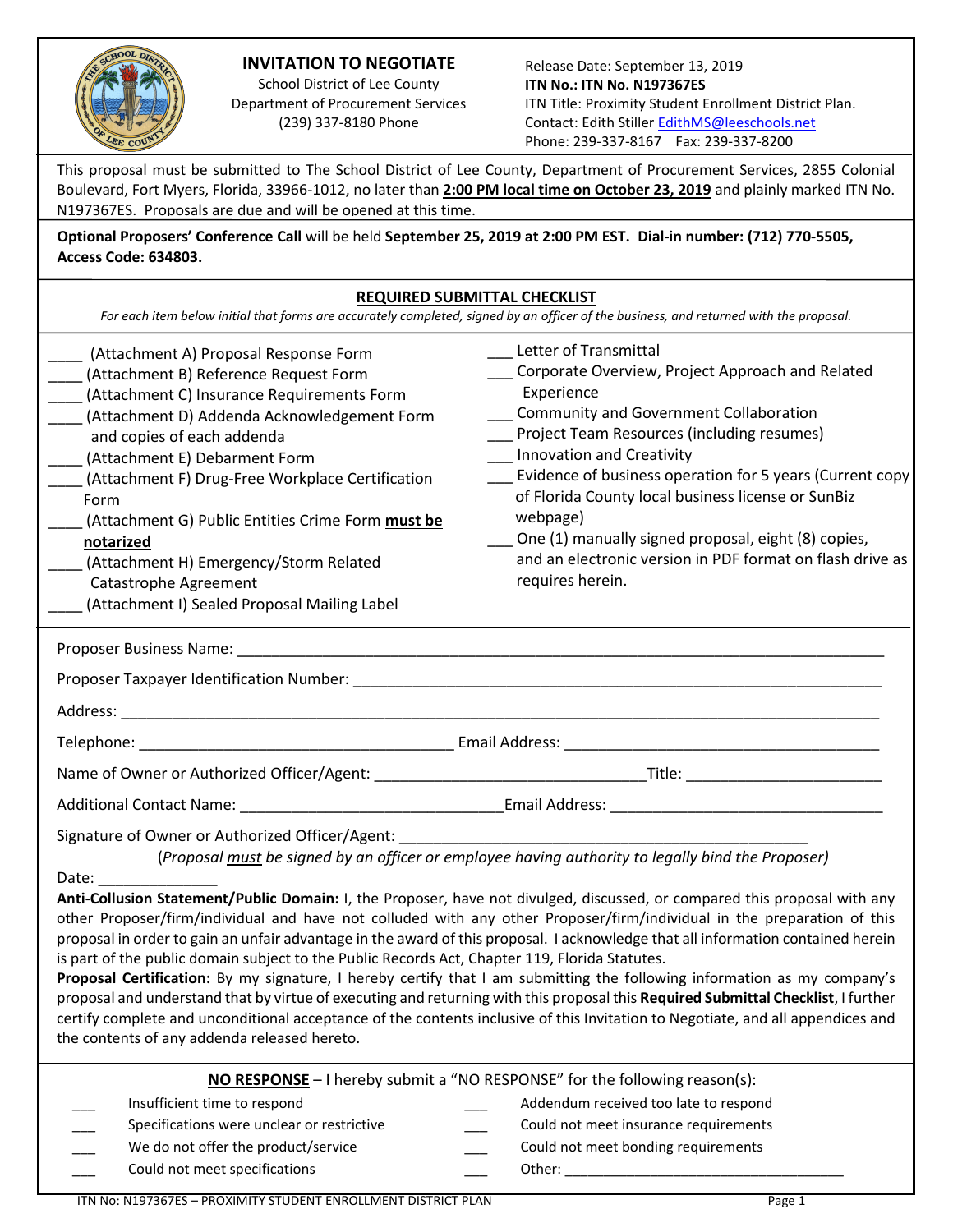# **TABLE OF CONTENTS**

### **Page**

| 1  |
|----|
| 3  |
| 14 |
| 15 |
| 16 |
| 18 |
| 21 |
| 24 |
| 25 |
| 28 |
| 30 |
| 31 |
| 32 |
| 33 |
| 35 |
|    |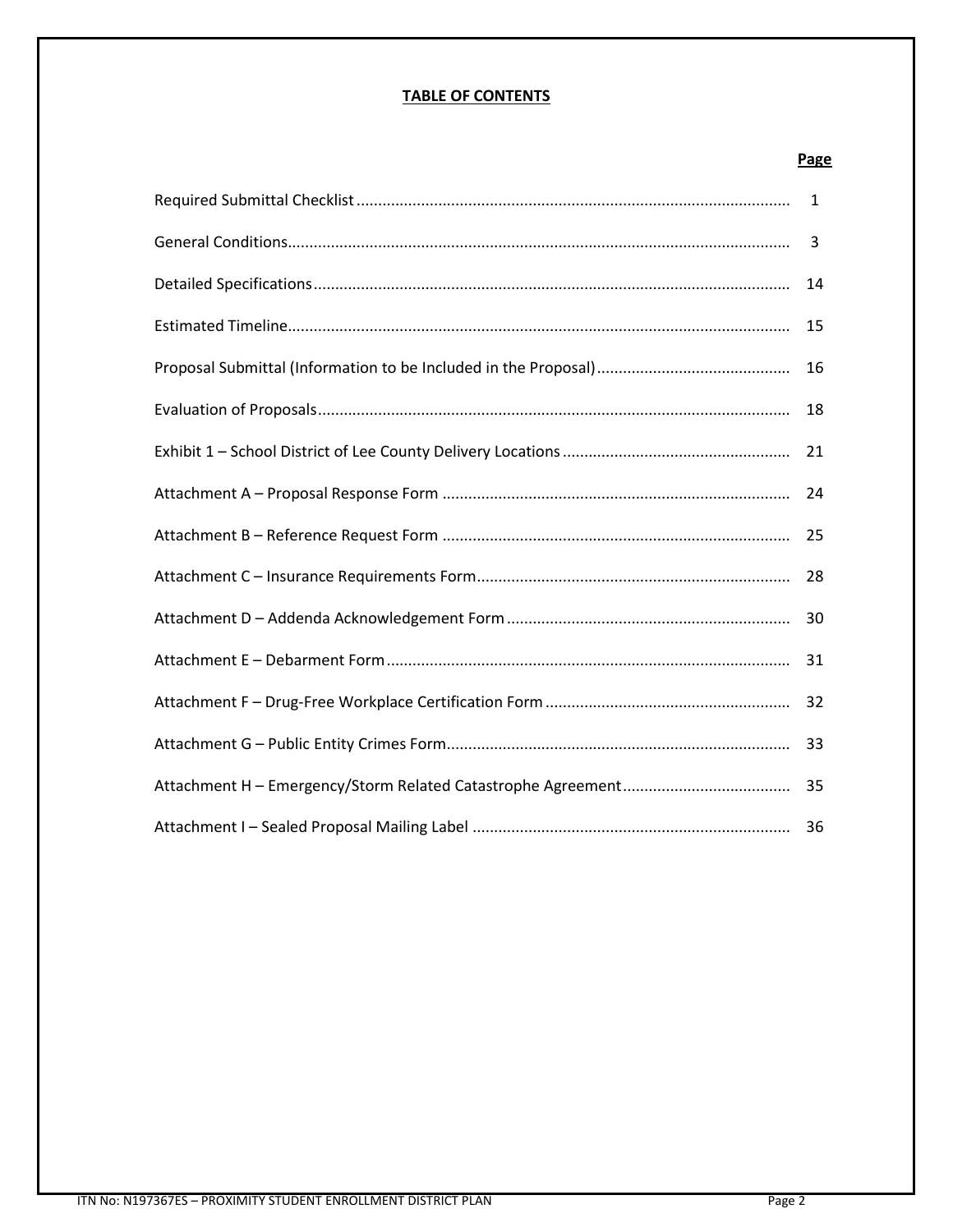#### **GENERAL CONDITIONS**

Proposer: to ensure acceptance of the proposal follow these instructions.

- 1. **Sealed Proposal Requirements:** The "Invitation to Negotiate" sheet must be completed, signed, and returned with each proposal. Proposers must submit one original, manually signed proposal signed by a representative authorized to legally bind the Proposer to the provisions herein; additional copies as required in the detailed specifications; one electronic version on flash drive identical to the original in PDF format; and all attachments and forms completed as required herein. Additional proposal submittal requirements may be defined in the detailed specifications herein. Unless otherwise specified, Proposers must use the form(s) furnished by the District. **Proposals received that fail to comply with these submittal requirements may not be considered for award.**
- 2. **Definitions:** For the purpose of this Invitation to Negotiate (ITN), the following words and phrases shall have these meaning:
	- a) "District" shall mean The School District of Lee County, Florida.
	- b) "Proposer" shall mean any person, firm or corporation 8. who submits a proposal pursuant to this ITN.
	- c) "Consultant" shall mean the successful Proposer(s), whether a corporation, partnership, individual or any combination thereof, and its, their or his successors, personal representatives, executors, administrators, and assignees.
- 3. **Proposer's Responsibility: It is the responsibility of the Proposer to obtain all pages of the ITN package and all attachments thereto, together with any addenda to the ITN package that may be issued prior to the ITN due date.** Proposers are required, before submitting a proposal, to obtain and carefully examine the ITN specifications and to completely familiarize themselves with all of the terms and conditions. Ignorance on the part of a Proposer will in no way relieve them of any of the obligations and responsibilities which are a part of this proposal.
- 4. **Proposal Submittal:** All proposals shall be typewritten or filled in with pen and ink. Proposals having erasure or corrections must be initialed by the Proposer in ink. All proposals must be signed in ink by an officer or employee having authority to legally bind the Proposer. All proposal pricing shall be on the response form provided herein and signed by an authorized officer of the company. By signing, Proposer attests that they fully understand there will be no recourse for negligence or oversight for not doing so. Completed proposal must be submitted in a sealed envelope.
- 5. **Specification Precedence:** If a conflict exists between the general conditions and the detailed specifications, then the detailed specifications shall prevail.
- 6. **Public Entity Crime:** Pursuant to Florida Statute 287.133, a person or affiliate who has been placed on the convicted Consultant list following a conviction for a public entity crime may not submit a proposal on a contract to provide any goods or services to a public entity, may not submit a proposal on a contract with a public entity for the construction or repair of a public building or public work, may not submit proposals on

leases of real property to a public entity, may not be awarded or perform work as a Contractor, supplier, Subcontractor, or consultant under a contract with any public entity, and may not transact business with any public entity in excess of the threshold amount provided in Section 287.017, for CATEGORY TWO, for a period of 36 months from the date of being placed on the convicted Consultant list. Proposers shall complete and submit with their Proposal the complete, accurate, and notarized statement required by Section 287.133, Florida Statutes, Public Entity Crimes Statement, provided herein. Failure to submit a properly completed and notarized form shall be cause for submittal to be judged nonresponsive.

- 7. **Specification Variances:** For purpose of evaluation, the Proposer shall indicate any and all variances from specifications, terms and/or conditions regardless of how slight. If variations are not stated in the proposal, it shall be assumed that the proposed product or service fully complies with the specifications, terms and conditions herein.
	- **Requests for Clarifications:** Any and all questions regarding this ITN, whether technical, procedural or otherwise, must be submitted in writing to the attention of the Procurement Agent designated herein, ten (10) business days prior to the ITN due date, or as otherwise specified in the detailed specifications. All such interpretations and supplemental instructions will be in the form of written addenda to the ITN documents. No correction or clarification of any ambiguity, inconsistency or error in the ITN terms, conditions or specifications will be made to any Proposer orally. Only the interpretation or correction so given by the Procurement Agent, in writing, shall be binding. Proposers are advised that no other source is authorized to give information concerning, explaining, or interpreting the ITN documents. If a Proposer should be of the opinion that the meaning of any part of the proposal specifications are uncertain, obscure, or contains errors or omissions, they should report such opinion to the Procurement Agent in writing no more than three (3) days after the receipt of the documents.
	- 9. **Delivery of Proposal:** One proposal clearly marked "Original", copies as required herein and an electronic version on flash drive identical to the original in PDF format, of response must be furnished and arrive no later than 2:00 PM., local time, on or before the due date specified on the cover sheet of this ITN, to be considered. Proposals shall be organized and shall include necessary information as to be in full compliance with the ITN specifications. The District reserves the right to reject and not consider any proposal that is not submitted in accordance with the ITN general conditions, specifications or ITN submittal requirements. The response shall be submitted in a sealed envelope addressed to The School District of Lee County, Department of Procurement Services, 2855 Colonial Blvd., Fort Myers, FL 33966-1012.
		- a) If a proposal is delivered in person, Proposer must follow the District's security access procedures as follows: park in visitor's parking area; enter building through front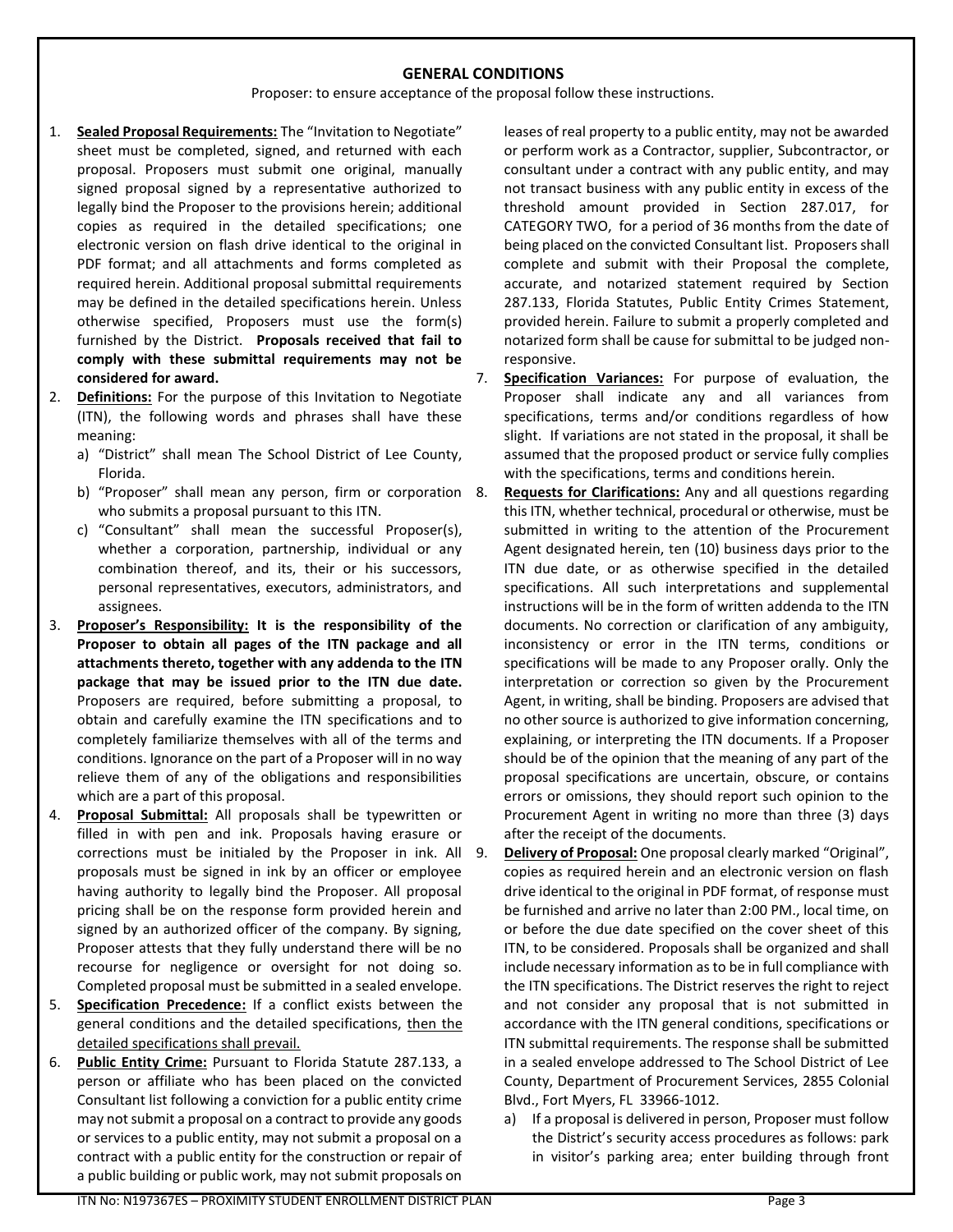door; present proposal to Procurement Department representative for official date/time stamping.

- b) Proposals received by telephone, telegraph, electronic stated in the special conditions of this ITN.
- 10. **Proposal Opening:** Proposal openings shall be public at the date and time stated in the ITN at the Department of Procurement Services of The School District of Lee County, 2855 Colonial Blvd., Fort Myers, Florida 33966-1012, unless otherwise indicated.
- 11. **Proposals Received Late:** It is the Proposers responsibility to assure that the proposal is received by the Department of Procurement Services prior to the opening date and time specified. Any proposal received after the opening date and time shall not be considered for award. The District will not be responsible for proposals received late because of delays by a third-party delivery service; e.g., U.S. Mail, UPS, Federal Express, etc.
- 12. **Processing Time:** It is understood that the normal proposal processing time shall be 120 days after the opening date of this ITN, and that prices reflected by the proposal will be firm through the proposal processing time and the delivery of items awarded.
- 13. **Original and Renewal Term:** The award resulting from this ITN shall be in effect for the term defined in the detailed specifications commencing upon Board approval or until new this ITN (or any portion thereof) has the option of being renewed as defined in the detailed specifications, or extended for a period up to 180 days, upon mutual agreement of both parties, under the same terms and conditions as the original award. The District, through its Department of Procurement Services, will, if considering a renewal or extension, request a letter of intent to renew or extend from one or more awardees, prior to the end of the current contract period. The awardees will be notified when the recommendation has been acted upon by the District. The Proposer agrees to these conditions by signing its proposal.
- 14. **Lobbying:** From the time that a formal solicitation is released until such time as an award is made by the School Board, Consultants are prohibited from lobbying School Board Members, District employees, or any community member appointed to serve on the relevant selection committee, regarding the formal solicitation. All inquiries must be written and directed to the Department of Procurement Services.
	- (a) Lobbying is defined as any action taken by an individual, firm, association, joint venture, partnership, syndicate, corporation, and all other groups who seek to influence the governmental decision of School Board Members, District employees, or any community member appointed to serve on the relevant selection committee, on the award of a contract. Lobbying by any respondent or any individual on behalf of a Consultant will result in rejections/disqualification of said response.
	- (b) Violation of the provision regarding lobbying may also result in debarment of the Consultant as provided in Policy 6.071.
- 15. **Prompt Payment Discount:** Cash discount for prompt payment of invoices, if offered, shall not be considered in

evaluating proposals and making awards. Cash discount terms, if offered in the proposal, must be clearly indicated on each invoice.

- mail, or facsimile machine shall not be accepted unless 16. **Brands:** Proposers shall indicate, for each item proposed, the name and model of the brand being proposed. Use of brand names, trade names, make, model, manufacturer, or Consultant catalog number in the specifications is for the purpose of establishing a grade or quality of material only. It is not the District's intent to rule out other competition; therefore, the phrase "OR APPROVED EQUAL" is added, unless otherwise indicated in the specifications. However, if a product other than specified is proposed, it is the Proposer's responsibility to submit, with the proposal, samples, descriptive literature and/or detailed specifications which illustrate the product sufficiently for evaluation. Proposals received without this information, or with insufficient information, as determined by the evaluation committee, may not be considered. If the words "ONLY" or "NO SUBSTITUTES" appear in the specification, then no other brands, trade names, makes, models or manufacturers shall be considered. The District shall be the sole judge concerning the merits of proposals submitted. If a Proposer does not indicate what he is offering in the proper blank and if the Proposer is successful in being awarded the item(s) then the Proposer shall be obligated to furnish the item(s) specified by the District.
- proposals are taken and awarded. The award resulting from 17. **Warranty/Guarantee:** All materials and/or services furnished under this proposal shall be warranted by the Consultant, distributor and manufacturer to be free from defects and fit for the intended use. Unless otherwise requested, the items proposed must be new and equal to or exceed specifications. The manufacturer's standard guarantee or warranty shall apply. During the guarantee or warranty period, the Consultant must repair and/or replace the unit without cost to the District with the understanding that all replacements shall carry the same guarantee or warranty as the original equipment. The Consultant shall make any such repairs and/or replacements immediately upon receiving notice from the District.
	- 18. **Proposal Evaluation and Award:** Proposals shall be reviewed in accordance with the ITN specifications and conditions and the best interest of the District. The District reserves the right to accept or reject any or all proposals in part or in whole, waive minor variations, informalities, irregularities, omissions or technicalities, request new proposals, and/or consider alternate proposals which meet the general specifications set forth. Proposals which contain any alteration, addition, conditions, limitations, unauthorized alternates or show irregularities of any kind may be rejected by the District. The District reserves the right to award proposals on such products and/or services it deems will best serve the District's best interest from the standpoint of price, quality, and suitability for the intended purpose and any other determining factors.
		- a) Proposals will be evaluated, scored and ranked based on the written responses to the proposal grading criteria specified herein. Based on the rankings, one or more firms may be selected to commence negotiations. The District reserves the right to create, and select Proposers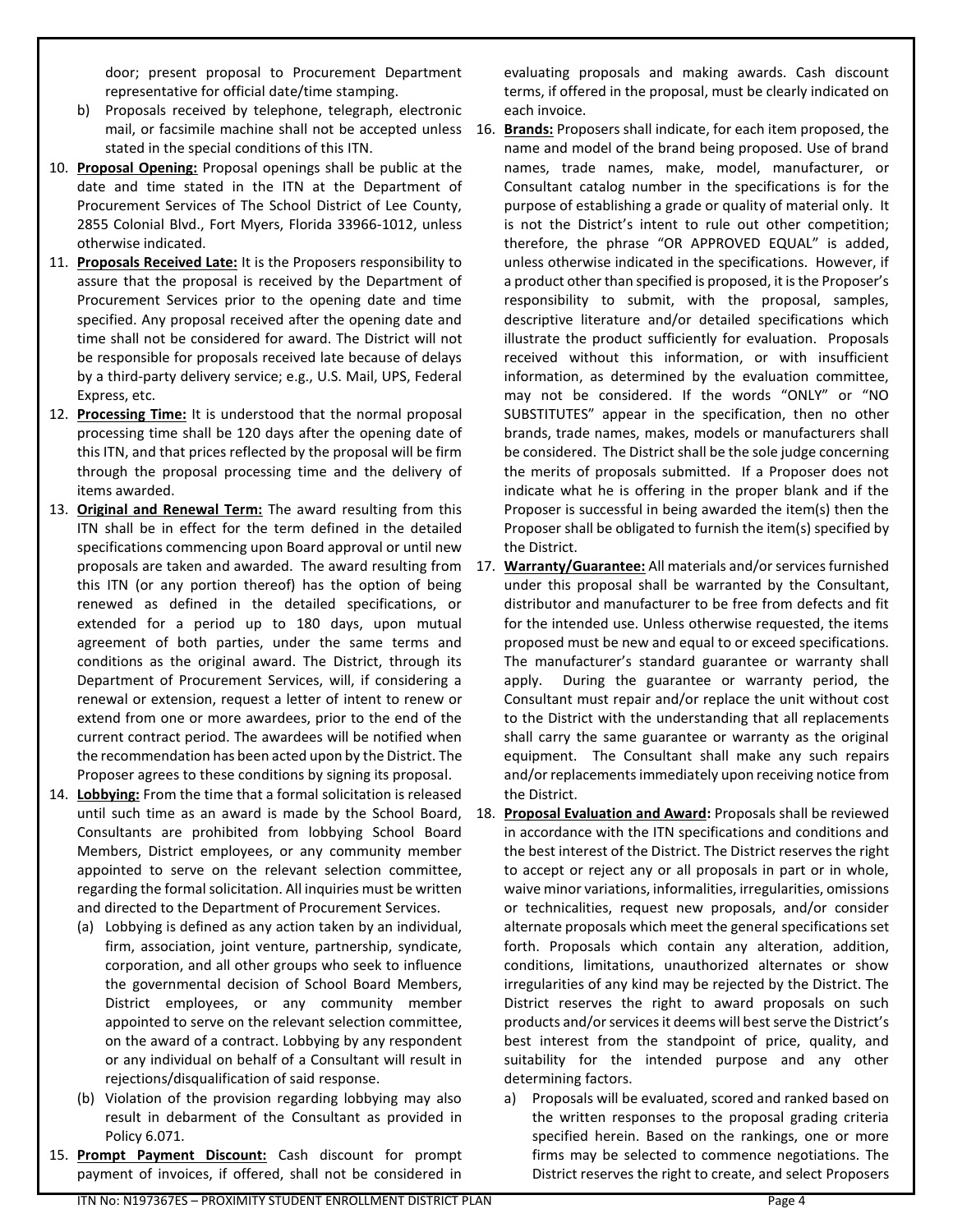from a "short list" in order to enter into final contract negotiations with one or more Proposers, with the intent conditions to reflect the outcome of the negotiations.

- b) The District reserves the right to conduct optional interviews/presentations with none, some or all Proposers.
- c) The District reserves the right to negotiate individually or collectively with one or more top ranked firms, and to evaluate, score and rank Proposers who enter into final contract negotiations, based on the grading criteria specified herein. Proposers invited to negotiate shall make available at each and every negotiation their representatives with the responsibility and authority to legally commit the Proposer to final terms and conditions. Proposers are cautioned to present their best offer with their proposal as the District may select a proposal for award without further negotiation.
- d) After final evaluation, ranking, and/or negotiation of one or more proposals, a tabulation of the responses with intent to award shall be posted for review by interested parties on the School District of Lee County's website <http://www.leeschools.net/procurement> for a period of no less than three (3) days.
- e) A recommendation for award will be presented to the Superintendent, and subsequently to the School Board for consideration. The School Board exercises the authority to accept or reject proposals.
- 19. Notification of Award/Purchase Orders: approval to award a contract, participating Proposers, successful and unsuccessful, shall be notified of the award configuration in writing by the Department of Procurement Services. Proposers who are awarded a contract resulting from this ITN are cautioned not to provide goods or services to any District site or to any District employee prior to receiving purchase orders issued by the District's Department of Procurement Services. Notification of Award is not to be construed as authorization to provide goods or services.
- 20. **Contract Documents:** The submission of a proposal constitutes an offer by the Proposer. Upon Board approval the Department of Procurement Services will issue a letter of award. This ITN, any addenda to this ITN, the submitted proposal, revisions to such documents agreed upon by both parties in writing during the negotiation process, and the corresponding purchase order(s) and change order(s) will constitute the complete agreement between the successful Proposer and the District. If a specific contract document is requested by the District, it shall be included with the above mentioned items as part of the contract agreement. Each proposal is received with the understanding that an acceptance in writing by the District of the offer to furnish any or all of the services and materials described shall constitute contract shall bind the Proposer to furnish and deliver the services and materials quoted, at the prices stated and in accordance with the terms conditions of said accepted proposal. It is agreed that the Proposer will not assign, transfer, convey or otherwise dispose of the contract or its

right, title or interest in or to the same, or any part thereof, without previous consent of the District and any sureties.

- of awarding a contract and producing terms and 21. **General Information about the District:** The District and its School Board of Lee County were created pursuant to Section 4, Article IX of the Constitution of the State of Florida. The District is an independent taxing and reporting entity managed, controlled, operated, administered, and supervised by District school officials in accordance with Chapter 1001, Florida Statutes.
	- a) The School Board consists of seven elected officials responsible for the adoption of policies, which govern the operation of District public schools. The Superintendent of Schools is responsible for the administration and management of the schools within the applicable parameters of State Laws, State Board of Education Rules, and School Board policies. The Superintendent is also specifically delegated the responsibility of maintaining a uniform system of records and accounts in the District by Section 1001.51, Florida Statutes as prescribed by the State Board of Education.
	- b) The District serves the entire area of the county, including the cities of Bonita Springs, Cape Coral, Fort Myers, Fort Myers Beach, Sanibel and the Village of Estero. The District's enrollment is approximately 90,000 pre-k-12 students. With approximately 12,000 employees (including full-time, part-time, substitutes, short-course instructors, and hourly employees), the District is the largest employer in Lee County.
	- Upon Board 22. **Price Adjustments:** The District may, in its sole discretion, make an equitable adjustment in the contract terms and/or pricing if pricing or availability of supply are affected by extreme and unforeseen volatility in the marketplace, that is, by circumstances that satisfy all of the following criteria:
		- a) The volatility is due to causes wholly beyond the Consultant's control
		- b) The volatility affects the marketplace or industry, not just the particular Consultant's source of supply
		- c) The effect on pricing or availability of supply is substantial
		- d) The volatility so affects the Consultant that continued performance of the contract would result in substantial loss or financial hardship.

The determination as to whether a situation represents "extreme" volatility of the marketplace and/or whether the effect on pricing or availability is "substantial" shall be solely at the discretion of the District. Requests for adjustments must be made to the Director of Procurement Services within twenty four hours after receipt of an order from the District for the affected product and will not be considered more than once in a 120-day period. For contracts with an initial award period exceeding one (1) year, prices shall remain firm for the first year.

a contract between the Proposer and the District. This 23. **Substitutions:** Should a particular product become unavailable after award due to discontinuance by manufacturer, extreme market demand or inability of manufacturer to produce the product for a certain period of time, or quality or compatibility as solely determined by the District, Consultant may propose a substitute product to the District. The Consultant shall provide specifications for the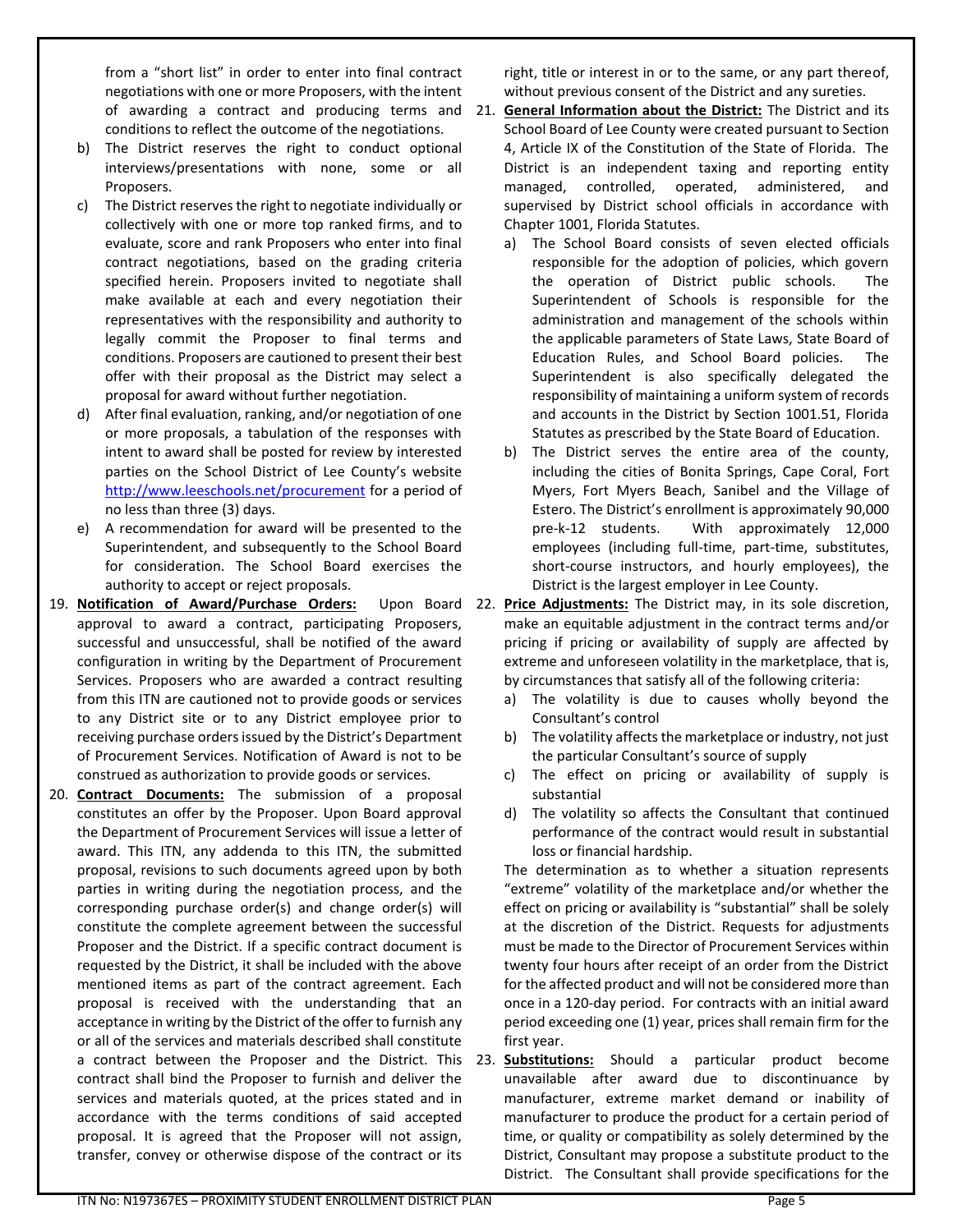proposed substitute product, or if requested by the District, a sample of the proposed substitute. Consultant will also provide documentation as to the unavailability of the original awarded product to the District for its review. Such a substitute will only be considered if the District has a continued need for the product within a specified time frame where the original awarded product will be unavailable. Whether a substitute is necessary and whether the proposed substitute is acceptable are solely within the discretion of the District.

- 24. **Consultant Performance:** The Consultant shall provide competent, suitable, qualified personnel to perform any project required by the ITN. The Consultant shall at all times maintain good discipline and order while on District property**.**  Consultant employees and Subcontractor employees (if authorized) assigned to this contract must be pre-screened and will be thoroughly reviewed for but not limited to current certification and documentation. When on District property:
	- a) The Consultant shall furnish all equipment, labor, transportation, construction equipment and machinery, tools, appliances, fuel, power, heat, light, telephone, water and sanitary facilities and incidentals necessary for the execution, testing, initial operation and completion of any project unless otherwise specified.
	- b) The Consultant shall be responsible for the appearance and demeanor of all personnel assigned to the project and shall require that all employees wear shirts with visible company logo and personal identification of the individual employee while on District property. Uniforms and/or dress code shall be inclusive of, but not limited to, neat and clean company uniforms or attire that are appropriate and easily identifiable. District identification badges shall be worn and clearly visible while on any District property.
	- c) The Consultant's personnel shall have no contact with students or school staff, other than administrative staff or designated representatives, with the exception of emergency situations. The Consultants employees shall refrain from using foul, abusive, or profane language on District property.
	- d) Upon arrival and departure onto any District school campus, the Consultant's employees shall enter their company information into the School Log Book provided in the Administrative office of each campus.
	- e) The Consultant's personnel shall be aware that all District sites are smoke free areas. The use of tobacco products is prohibited on any property owned by the District. Consultant's personnel shall be aware that it is illegal to have in one's possession any firearm, illegal drug or alcoholic beverage while on District property; or be under the influence of any illegal drug or alcoholic beverage while on District property.
	- f) When on District property, the Consultant shall strictly limit its operations to the designated work areas and shall not permit any employees to enter any other portions of District property without District's expressed prior written consent.
	- g) All employees are prohibited from distributing any papers or other materials upon District property, and are

strictly prohibited from using any District telephones or other office equipment.

- h) All employees shall enter and leave District facilities only through the ingress and egress points designated, from time to time, by the District.
- i) The Consultant shall be responsible for the removal of all trash and debris occasioned by this contract. Failure to adhere to this requirement will result in the costs of the performance of this work by others being charged to the Consultant.
- j) The Consultant shall be responsible for all damages caused by the Consultant, its Subcontractors and employees of each, and shall be held responsible for replacing or repairing any damage due to negligence on their part to any person(s) and/or property. The District may withhold payment or make such deductions as deemed necessary to insure reimbursement or replacement for loss or damage to property.
- k) Any existing surface or subsurface improvements, including, but not limited to, pavements, curbs, sidewalks, pipes, utilities, footings, structures, trees and shrubbery, not indicated in the contract documents to be removed or altered, shall be protected by Consultant from damage during the prosecution of any project. Any such improvements so damaged shall be restored by Consultant to condition at least equal to that existing at the time of Consultant's commencement of any project.
- l) Consultant acknowledges that work may be performed at a particular project site where the District simultaneously is conducting and continuing its operations upon the same site. In such event, Consultant shall coordinate its work so as to cause no unreasonable interference with or disruption to the District's operations. The District may perform other work related to any particular project at the site by the District's own forces, have other work performed by utility owners or let other direct contracts.
- m) If during the performance of any project, Consultant or any Subcontractor, sub-Subcontractor, agent, employee or anyone else for whom Consultant is legally liable, causes a disruption to any utilities service to other facilities or customers within a project area, Consultant shall take all actions necessary and required to immediately restore such utilities service. If Consultant fails to take such immediate actions the District shall have the right to take whatever actions it deems necessary and required to immediately restore the disrupted services, and all costs incurred by the District as a result thereof shall be reimbursed to the District by Consultant within five (5) business days of written demand for same from the District.
- n) Consultant is responsible for the safety and protection of all persons and property on or about the project site during the progress of any project. Further, it is Consultant's responsibility to protect from damage or loss all material and equipment to be incorporated into any project which may be stored off the project site. Consultant shall develop and implement, in accordance with the requirements of the contract documents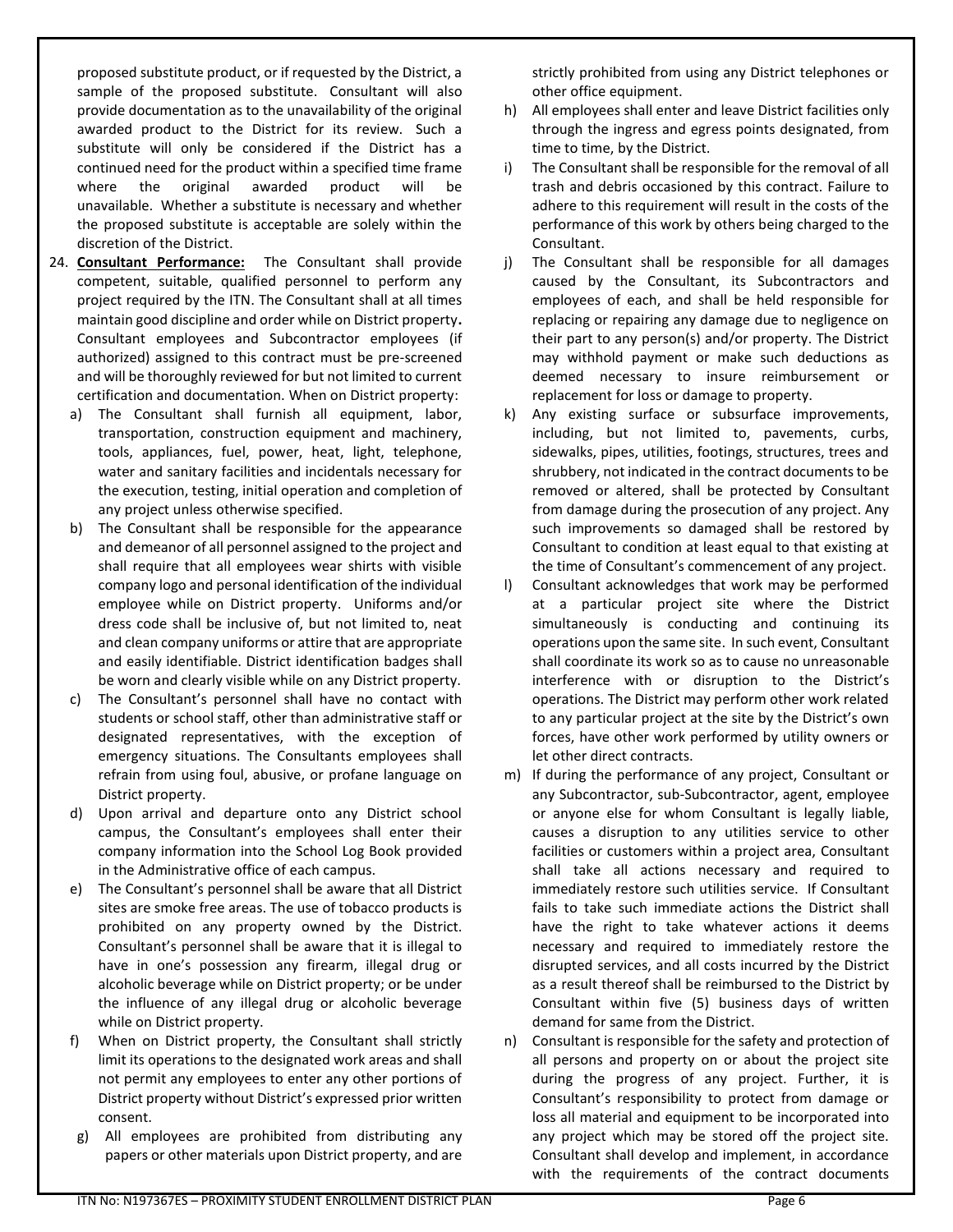(including any District rules or regulations), a safety plan for any project, as required. Consultant shall comply with all applicable codes, laws, ordinances, rules and jurisdiction over any project, including all of their safety codes, laws, ordinances, rules and regulations. If Consultant observes that the Contract Documents are at writing.

- o) When requested, Consultant shall cooperate with any ongoing District investigation involving personal injury, economic loss or damage to the District's facilities or personal property therein.
- p) Proper safety barricades, protective, and covering personnel. Normal safety signs, necessary lighting and temporary fencing/barricades around work areas shall be installed and maintained in accordance with OSHA requirements while the work is in progress. Materials must be secured in accordance with OSHA regulations when not in use.
- q) The Consultant shall be responsible for instructing their employees in all safety measures. All equipment used by the Consultant shall be free from defects or wear that may in any way constitute a hazard to any person or persons on District property. At no time shall equipment be operated without guards, shields, or other manufacturers recommended safety accessories in place and functioning as intended by the manufacturer. All current OSHA safety standards shall be reinforced including, but not limited to, the following rules:
	- i. All OSHA and Federal required safety equipment shall be installed and functioning on all equipment.
	- ii. All equipment shall be in sound working condition and must meet all OSHA Safety Standards. All workers shall be aware of and trained in the operation of all safety equipment required for this project.
	- iii. The Consultant shall ensure that employees are equipped with proper safety items such as glasses, hard hats, gloves, etc.
	- personnel shall be reported to the Director of Maintenance Services Department and the Campus Administrator immediately upon occurrence.
	- v. All debris shall be removed to an environmentally approved landfill or recycling center.

**FAILURE TO COMPLY WITH ANY OF THE ABOVE PERFORMANCE REQUIREMENTS MAY RESULT IN TERMINATION OF CONTRACT.**

25. **Inspection, Identification and Acceptance:** Consultants shall be responsible for delivery of items in new condition meeting specification at point of destination. Consultant shall file with the carrier all claims for breakage, imperfections and other losses. If the material and/or services supplied to the District is found to be defective or does not conform to specifications, the District reserves the right to cancel the order upon written notice to the seller and return the product to the seller at the seller's expense.

- 26. **Bid Bonds:** Bid bonds, when required, shall be submitted with the bid in the amount specified in the detailed specifications. Bid bonds will be returned to unsuccessful Proposers.
- regulations of the District and any public body having 27. **Performance Bonds**: When required and after acceptance of a proposal, the District will notify the successful Proposer to submit a recorded payment and performance bond in the amount specified in the detailed specifications.
- variance therewith, it shall promptly notify the District in 28. Worker's Compensation: Consultants shall obtain and maintain during the life of the contract Workers' Compensation Insurance in compliance with Chapter 440, Florida Statutes for all of their employees employed on the project. In case any work is sublet, Consultant shall require Subcontractors similarly to provide Workers' Compensation Insurance.
- devices shall be used to divert traffic and protect 29. **Scrutinized Companies:** By submitting a proposal, Proposer certifies that it complies with House Bill 545 which prohibits a company that is on the Scrutinized Companies that Boycott Israel List or that is engaged in a boycott of Israel from bidding on, submitting a proposal for, or entering into or renewing a contract with an agency or local government entity for goods or services of any amount. The bill also requires a contract with an agency or local governmental entity for goods or services of any amount entered into or renewed on or after July 1, 2018, to contain a provision that allows for the termination of the contract at the option of the awarding body if the company has been placed on the Scrutinized Companies that Boycott Israel List or is engaged in a boycott of Israel. An agency or local governmental entity is authorized to make a case-by-case exception to the prohibition of contracting with companies that are on the Scrutinized Companies that Boycott Israel List or that is engaged in a boycott of Israel if certain conditions are met. Additionally, the bill requires a company to provide certification that it is not engaging in a boycott of Israel before submitting a bid or entering into or renewing a contract with an agency or local governmental entity. The bill provides for preemption of any ordinance or rule of any agency or local governmental entity involving public contracts for goods or services of any amount with a company that has been placed on the Scrutinized Companies that Boycott Israel List or is engaged in a boycott of Israel.

iv. All incidents on campus involving District property or 30. **Cancellation/Termination:** In the event any of the provisions of the contract awarded as a result of this ITN are violated by the Consultant, the Superintendent or designee will give written notice to the Consultant stating the deficiencies and unless the deficiencies are corrected within ten (10) calendar days, recommendation may be made to the Board for immediate cancellation. Upon cancellation hereunder the Board may pursue any and all legal remedies as provided herein and by law. The Board reserves the right to terminate any contract resulting from this invitation at any time and for any reason, upon giving seven (7) days prior written notice to the other party. If said contract should be terminated for convenience as provided herein, the Board will be relieved of all obligations under said contract. The Board will only be required to pay to the Consultant that amount of the contract actually performed to the date of termination. Repeated instance of failure to perform may result in cancellation of the contract and removal of the Proposer from consideration on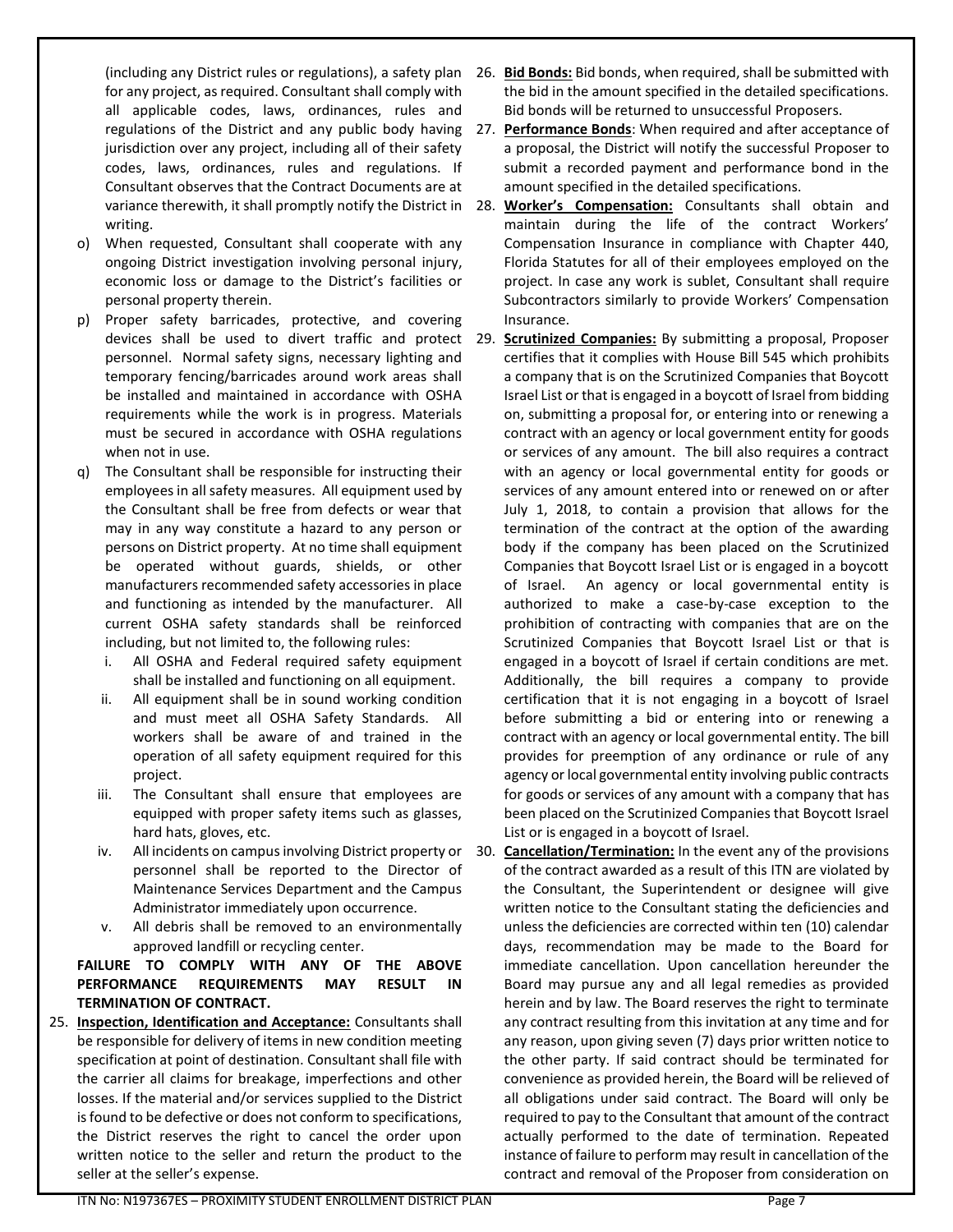other District contracts for the duration of the document contract period or for three years, whichever is longer, at the discretion of the Director of Procurement. The contract may be terminated in accordance with Section 287.135, Florida Statutes, by the District if:

- a) Consultant is found to have submitted a false certification concerning inclusion on a Scrutinized Companies List;
- b) Consultant has been placed on the Scrutinized Companies that Boycott Israel List, or is engaged in a boycott of Israel;
- c) Consultant has been placed on the Scrutinized Companies with activities in Sudan List or the Scrutinized Companies with activities in the Iran Petroleum Energy Sector List; or
- d) Consultant has been engaging in business operations in Cuba or Syria.
- e) The School District may at any time by written notice to award. Upon receiving such notice, the Consultant will take all reasonable steps to minimize additional costs during the period of work stoppage. The District may subsequently either cancel the stop work order resulting in an equitable adjustment in the delivery schedule and/or the price, or terminate the work in accordance with the provisions of the ITN terms and conditions.
- f) Failure of the Consultant to provide products within the time specified in the ITN shall result in the following: The Buyer shall notify Consultant in writing within five (5) calendar days via the Consultant Performance Form and provide five (5) calendar days to cure. If awarded Consultant cannot provide product, the District reserves the right to purchase product from the next lowest responsive and responsible awarded Consultant. The defaulting Consultant may be responsible for reimbursing the District for price differences.
- 31. **Default:** In the event that the awarded Proposer should breach this contract, the District and the School Board reserve the right to seek all remedies in law and/or in equity.
- 32. **Liability:** Where Consultants are required to enter or go onto provide services as a result of a proposal award, the awarded Consultant assumes full duty, obligation and expense of obtaining all necessary licenses, permits and insurance, and shall be fully responsible for its own negligent or willful acts or omissions. Refer to the Attachment C (Insurance Requirements form) for the District's insurance requirements.
- 33. **Indemnity: This General Condition of the ITN is NOT subject to negotiation and any proposal that fails to accept these conditions may be rejected as "non-responsive", unless Consultant is entitled to sovereign immunity by action of the Florida Legislature.** The District agrees to assume liability in the amounts and for the cause established in Section 768.28, Florida Statutes for only injuries or damage caused by the negligence of the District, its agents or employees in performance of the duties of this contract. Nothing herein is intended to serve as a waiver of sovereign immunity by the District. Nothing herein shall be construed as consent by the

District to be sued by third parties in any matter arising out of any contract. Consultant shall hold harmless and defend the District and its agents and employees from all suits and actions, including attorney's fees and all costs of litigation and judgments of any name and description arising out of or incidental to the performance of this contract or work performed there under. This provision shall also pertain to any claims brought against the District by an employee of the named Consultant, any Subcontractor, or anyone directly or indirectly employed by any of them. The Consultant's obligation under this provision shall not be limited in any way by the agreed upon contract price as shown in this Contract or the Consultant's limit of, or lack of, sufficient insurance protection.

- 34. **Taxes:** The District is exempt from any Taxes. State Exemption Certificate certified on request. State Sales Tax Exemption Certificate is No. 85-8012622066C-4, and Federal Tax Identification is No. 59-6000701.
- the Consultant stop all or any part of the work for this ITN 35. Laws and Regulations: Consultants will comply with all applicable Federal, State and Local laws, statutes and ordinances including, but not limited to the rules, regulations and standards of the Occupational Safety and Health Act of 1970, the Federal Contract Work Hours and Safety Standards Act, and the rules and regulations promulgated under these Acts. Consultants agree not to discriminate against any employee or applicant for employment because of race, gender, religion, color, age or national origin. Lack of knowledge of applicable laws, statutes and ordinances by the Proposer shall not constitute a cognizable defense against actual or potential damages caused thereby.
	- 36. **Occupational Safety Hazards Act Requirements:** The Proposer certifies that all material, equipment, etc., contained in the Proposal meets all Occupational Safety Hazards Act (OSHA) requirements. The Proposer further certifies that if he or she is the successful Proposer and the material, equipment, etc., delivered is subsequently found to be deficient pursuant to any OSHA requirement in effect on the date of delivery, all costs necessary to bring the material, equipment, etc. into compliance with aforementioned requirements shall borne solely by the Consultant.
- District property to deliver materials, perform work or 37. **Governing Law & Venue**: All agreements as a result of an award hereto and all extensions and modifications thereto and all questions relating to its validity, interpretation, performance or enforcement shall be governed and construed in conformance to the laws of the State of Florida. In the event of a legal proceeding, the venue for state court shall be in Lee County Florida or for federal court shall be United States District Court, Middle District of Florida.
	- 38. **Drug-Free Workplace/Identical Tie Proposals:** Whenever two or more proposals, which are equal with respect to price, quality and service, are received for the procurement of commodities or contractual services, a proposal received from a business that certifies that it has implemented a drugfree workplace program shall be given preference in the award process. In order to have a drug-free workplace program, a business shall comply with the requirements of Florida Statute 287.087. If all tied businesses comply with the Drug-Free Workplace requirement, a coin flip will break the tie.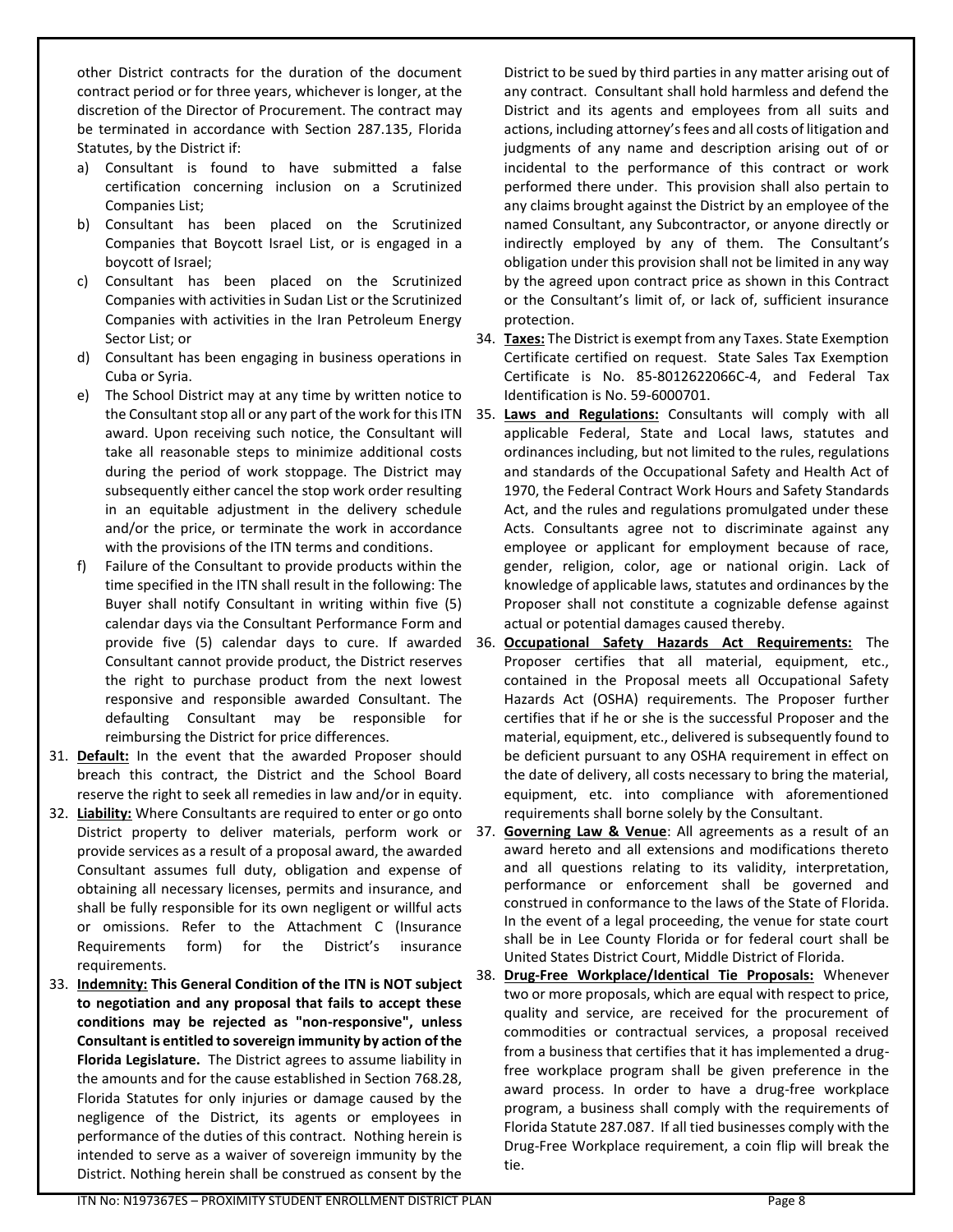- 39. **Ethics:** All awarded Consultants shall comply with the requirements of law regarding ethics as set forth in Chapter 112, Florida Statutes, rules promulgated by the Florida Policies.
- 40. **Conflict of Interest:** Proposer is subject to the provisions of Chapter 112 Florida Statutes. The Proposer must disclose with their response the name of any company owner, officer, director, agent or representative who is also an employee of the School District of Lee County or their immediate family which owns any interest of any amount in the Proposer's company, partnership or agency.
- 41. **Use of Other Contracts:** The District reserves the right to utilize other District contracts, State of Florida Contracts, agencies, other school boards, other community college/state university system cooperative proposal agreement, or to directly negotiate/purchase per School Board policy and/or State Board Rule 6A-1.012(5) in lieu of any offer received or award made as a result of this proposal, if it is in its best interest to do so. The District also reserves the right to separately propose any single order to purchase any item on this proposal if it is in its best interest to do so.
- 42. **Authority to Piggyback:** The School District of Lee County is a member of S.W. Florida Cooperative Purchasing Consortium. Collier, Hendry and Lee Counties. The District is also a member of the Bay Area Schools Purchasing Consortium; other members include the school boards of Brevard, Charlotte, Florida Virtual Schools, Hernando, Hillsborough, Lake, Manatee, Osceola, Pasco, Pinellas, Polk, Sarasota, and Seminole; and additional Florida school boards may join the Consortium. Upon award of this proposal, if mutually agreed upon between the successful Proposer(s) and governmental entity, submission of any proposal in response to this request the same price, and for the same effective period as this proposal, to any other participating members of the above referenced Consortium entity.
- 43. **Invoicing and Payment:** Orders shall be processed or work performed only upon receipt of authorized purchase orders issued by The School District of Lee County Procurement Department.
	- a) The Consultant will provide **copy of the original invoice to The School District of Lee County, Financial Accounting Department via email [FinanceInvoices@LeeSchools.net](mailto:FinanceInvoices@LeeSchools.net)**
	- b) All invoices shall include purchase order number for proper identification. Invoices must be prepared properly to avoid unnecessary delays in payment. Upon receipt of invoices forwarded from the Finance Department, the user school/department will approve payment for requested work that has been completed satisfactorily. All invoices and correspondence shall be legible and dated.
	- c) The District utilizes an ePayables Program through the MASTERCARD network. Accordingly, **Proposers must presently have the ability to accept these credit cards for payment, or take steps necessary to implement this**

**ability before the start of the contract term, or contract award by the District.** The District reserves the right to revise this program as necessary.

- Commission of Ethics, and District Purchasing and Bidding 44. **Liquidated Damages Recovery:** Consultant agrees to the use of Liquidated Damages Recovery in the event the Consultant fails to perform in accordance with contract provisions. On any occasion where the Consultant fails to perform or defaults on the contract, or any material provision thereof, the District may procure the necessary supplies/services from other sources and hold the Consultant financially responsible for any excess costs incurred. The difference between the contracted price of the products and the actual price paid in this circumstance may be deducted from funds owed to the non-performing Consultant.
- contracts awarded by other city or county governmental 45. **Contact Information:** The Consultant shall appoint a person or persons to act as a primary contact with the District. This person or their designated back up shall be readily available during normal business hours by phone or in person; knowledgeable of the terms, conditions and procedures involved; and respond to messages within 24 hours. The District shall appoint a person or persons to act as the District Representative. The Consultant shall have access to the site after school hours, on weekends, and during school hours at the discretion of District Representative. All scheduling shall be coordinated with the District Representative.
- Other members include governmental entities in Charlotte, 46. **Bid Protest:** All solicitations and notices of intended decisions with respect to contract awards shall include the following statement: "Failure to follow the requirements of the bid protest procedures established by The School District of Lee County, Florida, shall constitute a waiver of all protest rights. Failure to file a protest within the time prescribed in Section 120.57(3), Florida Statutes, or failure to post the bond or other security required by law within the time allowed for filing a bond shall constitute a waiver of proceedings under Chapter 120, Florida Statutes.
- constitutes a proposal made under the same conditions, for 47. **Maintaining Public Records:** Parties awarded a contract as a result of this solicitation who provide a service acting on behalf of the District shall:
	- a) Keep and maintain public records required by the District to perform the service.
	- b) Upon request from the District's custodian of public records, provide the District with a copy of the requested records or allow the records to be inspected or copied within a reasonable time at a cost that does not exceed the cost provided in the Chapter 119, Florida Statues or as otherwise provided by law.
	- c) Ensure that pubic records that are exempt or confidential and exempt from public records disclosure requirements are not disclosed except as authorized by law for the duration of the contract term and following completion of the contract if the Consultant does not transfer the records to the District.
	- d) Upon completion of the contract, transfer, at no cost, to the District all public records in possession of Consultant or keep and maintain public records required by the District to perform the service. If Consultant transfers all public records to the District upon completion of the contract, Consultant shall destroy any duplicate public records that are exempt or confidential and exempt from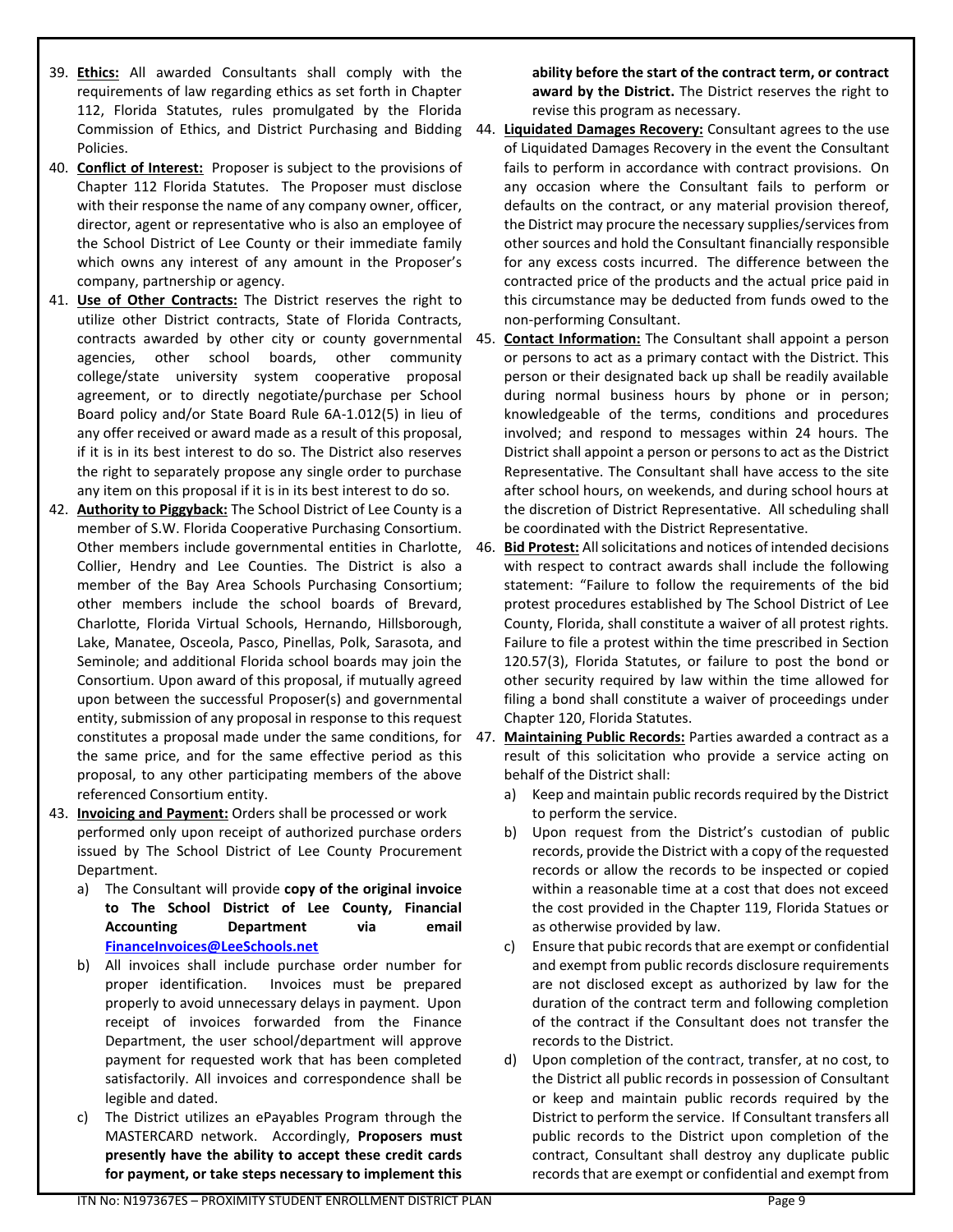public records disclosure requirements. If Consultant keeps and maintains public records upon completion of the contract, Consultant shall meet all applicable requirements for retaining public records. All records stored electronically must be provided to the District, upon request of the District's custodian of public records, technology systems of the District.

e) **PUBLIC RECORDS NOTICE: If the CONSULTANT has questions regarding the application of Chapter 119, Florida Statutes, to its duty to provide public records relating to the agreement, contact the Custodian of Public Records, (239) 337-8420,** 

# **[PublicRecords@LeeSchools.net](mailto:PublicRecords@LeeSchools.net)**

**2855 Colonial Blvd., Fort Myers, FL 33966**.

- 48. **Confidential, Proprietary or Trade Secret:** All responses received in response to this solicitation shall be considered a disclosure and will **not** be confidential with the exception of financial statements.
	- a) Redacted Copies: If the Proposer considers any portion of the documents, data or records submitted in response to this solicitation to be confidential, trade secret or otherwise not subject to disclosure pursuant to Chapter 119 Florida Statutes, the Florida Constitution or other authority, the Proposer must also simultaneously provide the School District with a separate redacted hard copy and electronic copy of its response.
	- b) The redacted copies shall contain the School District's solicitation name, number, and the name of Proposer on the cover, and shall be clearly titled "Redacted Copy." The Redacted Copies shall be provided to the School District at the same time Proposer submits its response to the solicitation and must only exclude or obliterate those exact portions which are claimed confidential, proprietary, or trade secret.
	- c) Proposer shall be responsible for defending its determination that the redacted portions of its response are confidential, trade secret or otherwise not subject to disclosure. Further, Proposer shall protect, defend and indemnify the School District for any and all claims from or relating to Proposers determination that the redacted portions of its response are confidential, proprietary, trade secret or otherwise not subject to disclosure.
	- d) If the Proposer fails to submit Redacted Copies with its response, the Department is authorized to produce the entire documents, data or records submitted by Proposer in response to a public records request for these records.
	- e) Public Meetings/Evaluations: All evaluations of solicitations are subject to discussion at public meetings.

If during the course of the evaluation, pertinent facts cannot be disclosed or discussed in a public forum due to the Proposer's designating such materials as confidential, the Proposer's response may be deemed non-responsive and rejected from further consideration of award and any rights to protest is thereby waived.

in a format that is compatible with the information 49. Patents, Copyrights & Royalties: Consultants agree to indemnify and save harmless the School District, its officers, employees, agents, or representatives from liability of any nature or kind, including cost and expenses for or on account of copyrighted, patented or un-patented invention, process or article of manufactured or used in the performance of the contract award hereunder. If the Consultant uses any software design, device or materials covered by royalties or cost arising from the use of such design, device or material in any way involved in the product or services shall be included in the price proposal of the Consultant.

50. **ITN Preparation Costs**: Neither the School District nor its representatives shall be liable for any expenses incurred in connection with the preparation of a response to the ITN.

- 51. **State Purchasing Agreements**: Prior to the release of this ITN, a review of State of Florida purchasing agreements was conducted to determine if their use would be economically advantageous to the District.
- public record pursuant to Chapter 119 Florida Statutes 52. **Consultant Background Screening Requirements:** Consultant will comply with all requirements of Florida Statutes 1012.32, 1012.465, 1012.467 and 1012.468, by certifying that the Consultant and all of its employees who provide services under this contract have completed the background screening required by the referenced statutes and meet the standards established by the statutes. This certification will be provided to the District in advance of the Consultant providing any services on campus while students are present. The Consultant will bear the cost of acquiring the background screening and any fee imposed by the Florida Department of Law Enforcement to maintain the fingerprints provided with respect to Consultant and its employees. Consultant will provide the District a list of its employees who have completed background screening as required by the referenced statutes and meet the statutory requirements. Consultant will update these lists in the event that any employee listed fails to meet the statutory standards or new employees who have completed the background check and meet standards are added. Consultant agrees that in the event the Consultant or any employee who the Consultant has certified as completing the background check and meeting the statutory standards then is convicted of any disqualifying offense, the Consultant will notify the District within 48 hours of such.
	- a) The parties agree that in the event that Consultant fails to perform any of the duties described in this paragraph, this will constitute a material breach of the contract entitling the District to terminate immediately with no further responsibility to make payment or perform any other duties under this contract. Consultant agrees to indemnify and hold harmless the District, its officers and employees from any liability in the form of physical injury, death, or property damage resulting from Consultant's failure to comply with the requirements of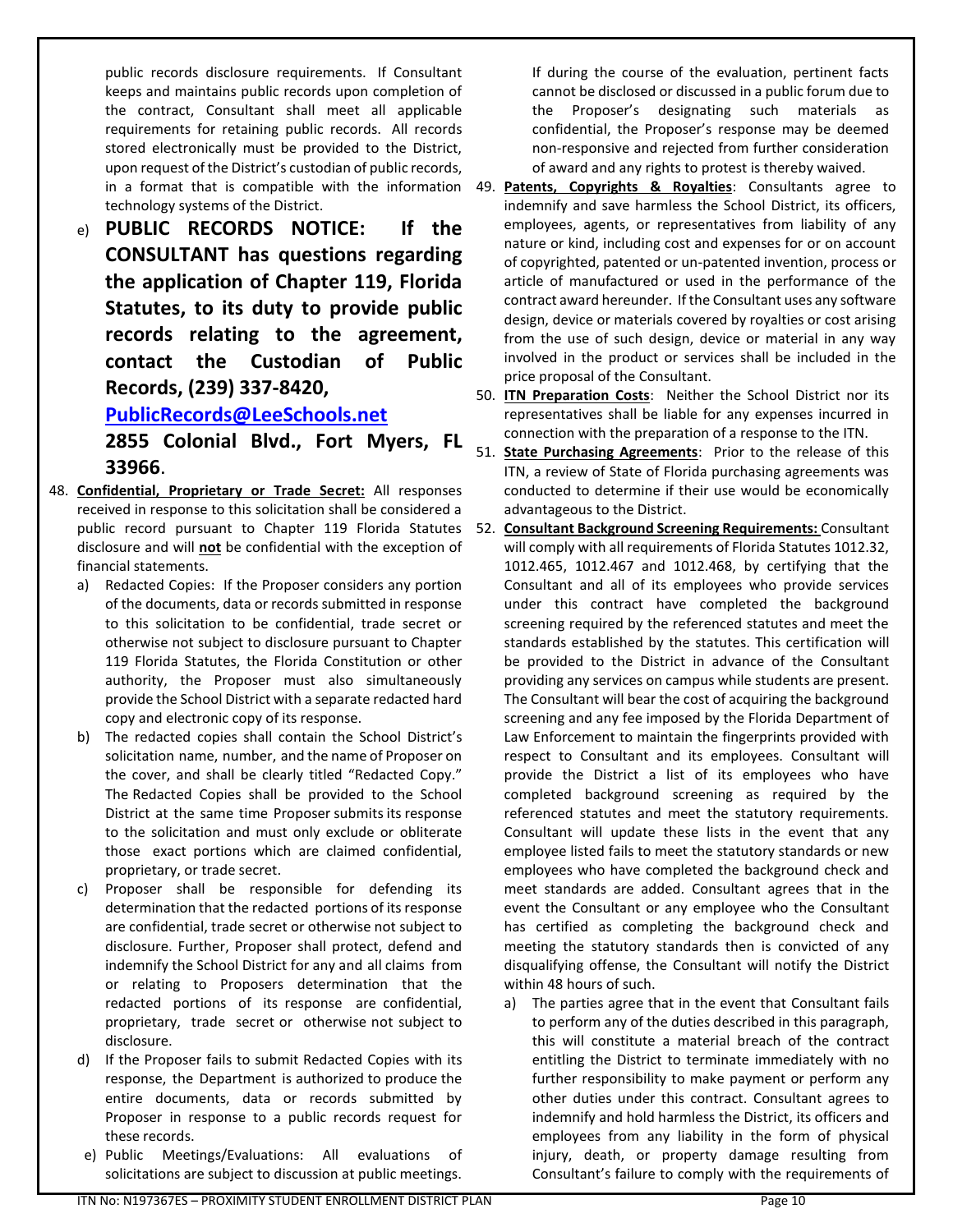this paragraph of the Florida Statutes.

- b) Effective October 1, 2005 the Florida Department of Law Enforcement opened a new shared fingerprint database that is available to all School Districts in Florida. Consultant and their employees who were fingerprinted within the last five (5) years in any county in Florida should be in the State fingerprinting database. Consultants and their employees who have been fingerprinted in one of the School Districts should have the ability to notify other School Districts Human Resources Department of their fingerprinting status by providing the name of the School District in which they were fingerprinted, employee name and social security number. This legislation alleviates the issue of requiring Consultants to be fingerprinted in every District in which they provide services.
- c) Consultant must provide a list of employees that will participate in this contract for fingerprinting appointments to the District's Department of Professional Standards and Equity at 239-337-8331.
- d) Any costs associated with obtaining District badges through the Department of Professional Standards and Equity shall be the sole responsibility of the Consultant.
- 53. **Consultant Process for Fingerprinting: Consultants who will required to be fingerprinted.** Upon award, Consultant is required to comply with the requirements of Florida Statutes, Section 1012.32, 1012.465, 1012.467 and 1012.468 and the Lee County School Board Policy 5.04, Fingerprinting and Background screening, sections 4 and 5. Among other compliance items included in this policy, section 5 (a) and (b) state: **(NO EXCEPTIONS TO BELOW)**
	- (a) Prior to the start of work on any District site, all construction Consultants and other Consultants including but not limited to construction manager, company owners, architects, engineers, specialty Consultants, subcontractors and personnel for the same shall be subject to a criminal background check to determine eligibility to perform work on a District site, unless the individual meets an exception contained in the School Board Policy. Individuals subject to a criminal background screening under this section shall pay the processing and maintenance fee required for all appropriate background checks.
	- (b) In the event a contract results in the deployment of personnel, whether they are a direct employee of the Consultant or a subcontractor, to a District construction site or any District property it is the responsibility of the Consultant to follow the requirements of this policy.

Consultant Fingerprinting - Frequently Asked Questions and Cost: The cost for fingerprinting, and answers to frequently asked questions (FAQs) related to the fingerprinting process, are located on the School District's website:

https://www.leeschools.net/our\_district/department s/human\_resources/professional\_standards\_equity -Consultant Fingerprinting.

Effective May 12, 2014, fingerprinting services for

Consultants with the District will be provided by Fieldprint. There are currently multiple local locations that offer Fieldprint fingerprinting services. Those locations, as well as the locations of additional authorized service centers in Florida and other states, are available on the Fieldprint registration website at [http://www.fieldprintflorida.com.](http://www.fieldprintflorida.com/)

#### **FEDERAL GRANTS TERMS AND CONDITIONS**

For any solicitation that involves, receives or utilizes Federal Grants funding, the following terms and conditions shall be considered a part of the solicitation and resulting award and the Consultant accepts and acknowledges that it is and will continue to be in compliance with said terms and conditions for the term of the award:

- 54. **Illegal Alien Labor:** Consultant shall comply with all federal and state laws prohibiting the hiring and continued employment of aliens not authorized to work in the United States. Consultant must not knowingly employ unauthorized aliens and should such violation occur shall be cause for cancellation of the contract. The Consultant and its Subcontractors will utilize the E-verify system established by the U.S. Department of Homeland Security to verify the employment eligibility of its employees.
- **never be present on a school district campus are not**  55. **Recovered Material (2 CFR §200.322)**: **applies to all contracts greater than \$10,000.00.** Consultant must comply with section 6002 of the Solid Waste Disposal Act, as amended by the Resource Conservation and Recovery Act. The requirements of Section 6002 include procuring only items designated in guidelines of the Environmental Protection Agency (EPA) at 40 CFR part 247 that contain the highest percentage of recovered materials practicable, consistent with maintaining a satisfactory level of competition, where the purchase price of the item exceeds \$10,000.00 or the value of the quantity acquired during the District's preceding fiscal year exceeded \$10,000.00; procuring solid waste management services in a manner that maximizes energy and resource recovery; and establishing an affirmative procurement program for procurement of recovered materials identified in the EPA guidelines.
	- 56. **Federal Drug-Free Workplace:** Consultant agrees to comply with the drug-free workplace requirements for federal contracts pursuant to 41 U.S.C.A. § 8102.
	- 57. **Byrd Anti-Lobbying Amendment (31 U.S.C. 1352): applies if contract is greater than or equal to \$100,000.00.** Consultant certifies that it has filed the required certification and that it will not and has not used Federal appropriated funds to pay any person or organization for influencing or attempting to influence an officer or employee of an agency, a member of Congress, officer or employee of Congress, or an employee of a member of Congress in connection with obtaining any Federal contract, grant or any other award covered by 31 U.S.C. 1352. Consultant must disclose any lobbying with non-Federal funds that takes place in connection with obtaining any Federal award.
	- 58. **Energy Efficiency / Conservation (42 U.S.C. 6201):** Consultant agrees to comply with the mandatory standards and policies relating to energy efficiency contained in the state energy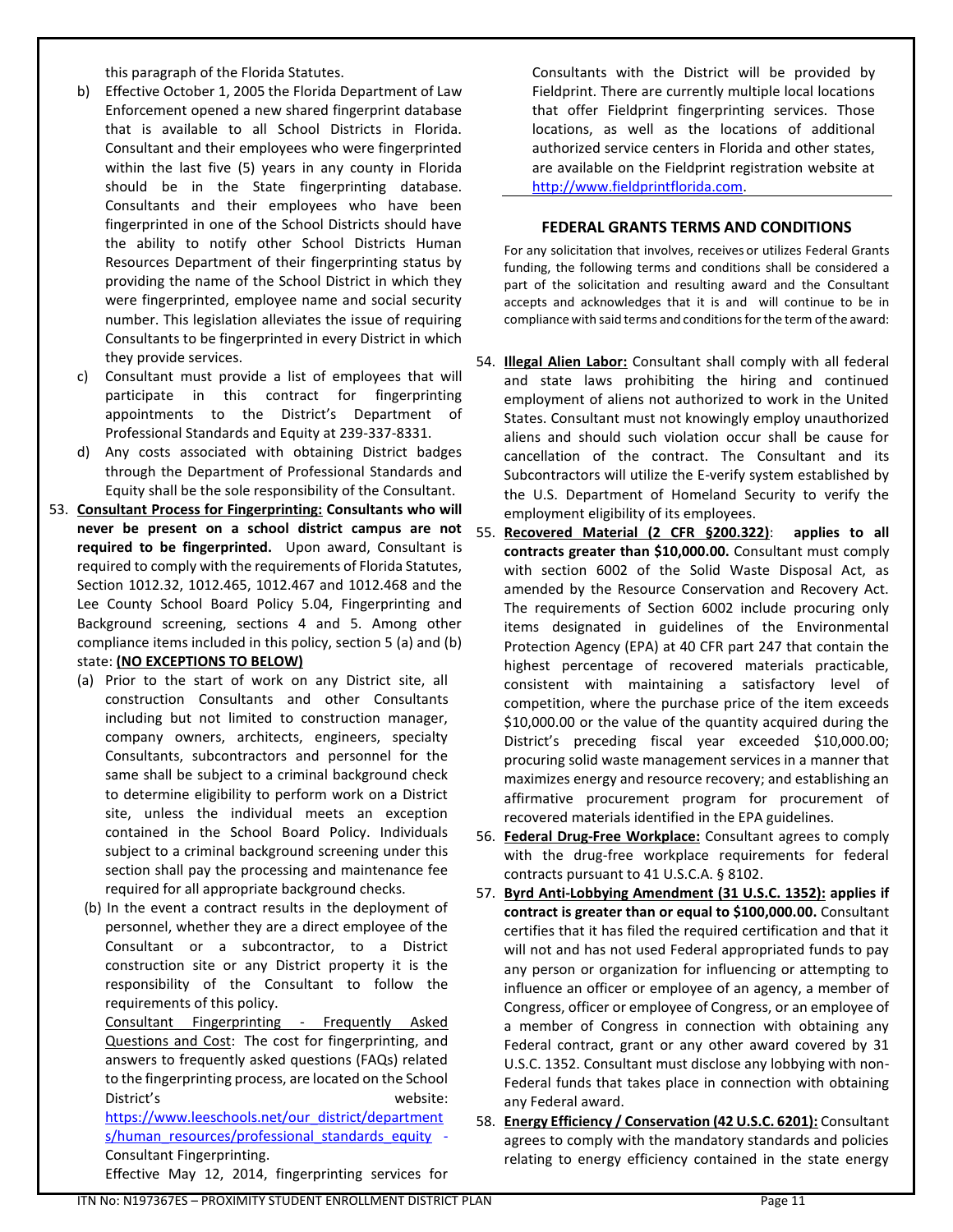conservation plan issued in compliance with the Energy Policy and Conservation Act (42 U.S.C. 6201).

- 59. **Clean Air Act (42 U.S.C. 7401 Et Seq.) and the Federal Water Pollution Control Act (33 U.S.C. 1251 et seq.), as amended applies to contracts and subgrants in excess of \$150,000:** Consultant agrees to comply with all applicable standards, orders or regulations issued pursuant to the Clean Air Act (42 U.S.C. 7401-7671q) and the Federal Water Pollution Control Act as amended (33 U.S.C. 1251-1387). Consultant shall report any and all violations to the Federal awarding agency and the Regional Office of the EPA, and notify the District concurrently within 30 days of notice of the violation.
- 60. **Debarment and Suspension:** Consultant certifies that it complies fully with the Federal Debarment Certification regarding debarment suspension, ineligibility and voluntary exclusion. In accordance with 2 CFR part 180 that implement Executive Orders 12549 and 12689. Furthermore, Consultant certifies that neither it nor its principals is presently debarred, suspended, proposed for debarment, declared ineligible, or voluntarily excluded from participation in this transaction by any federal department or agency.
- 61. **Equal Employment Opportunity**: During the performance of this contract, the Consultant agrees as follows:
	- a) The Consultant will not discriminate against any employee or applicant for employment because of race, color, religion, sex, sexual orientation, gender identity, or national origin. The Consultant will take affirmative action to ensure that applicants are employed, and that employees are treated during employment, without regard to their race, color, religion, sex, sexual orientation, gender identity, or national origin. Such action shall include, but not be limited to the following: employment, upgrading, demotion, or transfer; recruitment or recruitment advertising; layoff or termination; rates of pay or other forms of compensation; and selection for training, including apprenticeship. The Consultant agrees to post in conspicuous places, available to employees and applicants for employment, notices to be provided by the contracting officer setting forth the provisions of this nondiscrimination clause.
	- b) The Consultant will, in all solicitations or advancements for employees placed by or on behalf of the Consultant, state that all qualified applicants will receive consideration for employment without regard to race, color, religion, sex, sexual orientation, gender identity, or national origin.
	- c) The Consultant will not discharge or in any other manner discriminate against any employee or applicant for employment because such employee or applicant has inquired about, discussed, or disclosed the compensation of the employee or applicant or another employee or applicant. This provision shall not apply to instances in which an employee who has access to the compensation information of other employees or applicants as a part of such employee's essential job functions discloses the compensation of such other employees or applicants to individuals who do not otherwise have access to such information, unless such disclosure is in response to a

formal complaint or charge, in furtherance of an investigation, proceeding, hearing, or action, including an investigation conducted by the employer, or is consistent with the Consultant's legal duty to furnish information.

- d) The Consultant will send to each labor union or representative of workers with which he has a collective bargaining agreement or other contract or understanding, a Record Retention and access requirements to all records. The Consultant will send to each labor union or representative of workers with which he has a collective bargaining agreement or other contract or understanding, a notice, to be provided by the agency contracting officer, advising the labor union or workers' representative of the Consultant's commitments under Section 202 of Executive Order No. 11246 of September 24, 1965, and shall post copies of the notice in conspicuous places available to employees and applicants for employment.
- e) The Consultant will comply with all provisions of Executive Order No. 11246 of Sept. 24, 1965, and of the rules, regulations, and relevant orders of the Secretary of Labor.
- f) The Consultant will furnish all information and reports required by Executive Order No. 11246 of September 24, 1965, and by the rules, regulations, and orders of the Secretary of Labor, or pursuant thereto, and will permit access to his books, records, and accounts by the contracting agency and the Secretary of Labor for purposes of investigation to ascertain compliance with such rules, regulations, and orders.
- g) In the event of the Consultant's noncompliance with the nondiscrimination clauses of this contract or with any of such rules, regulations, or orders, this contract may be cancelled, terminated, or suspended in whole or in part and the Consultant may be declared ineligible for further Government contracts in accordance with procedures authorized in Executive Order No. 11246 of Sept. 24, 1965, and such other sanctions may be imposed and remedies invoked as provided in Executive Order No. 11246 of September 24, 1965, or by rule, regulation, or order of the Secretary of Labor, or as otherwise provided by law.
- h) The Consultant will include the provisions of paragraphs (a) through (h) in every subcontract or purchase order unless exempted by rules, regulations, or orders of the Secretary of Labor issued pursuant to Section 204 of Executive Order No. 11246 of September 24, 1965, so that such provisions will be binding upon each Subcontractor or Consultant. The Consultant will take such action with respect to any subcontract or purchase order as may be directed by the Secretary of Labor as a means of enforcing such provisions including sanctions for noncompliance: Provided, however, that in the event the Consultant becomes involved in, or is threatened with, litigation with a Subcontractor or Consultant as a result of such direction, the Consultant may request the United States to enter into such litigation to protect the interests of the United States.
- 62. **Copeland "Anti-Kickback" Act (18 U.S.C. 874 and 40 U.S.C. 276C):** The Consultant certifies that it is, and will continue to be, for the term of this contract in for compliance with the Copeland "Anti-Kickback" Act (40 U.S.C. 3145), as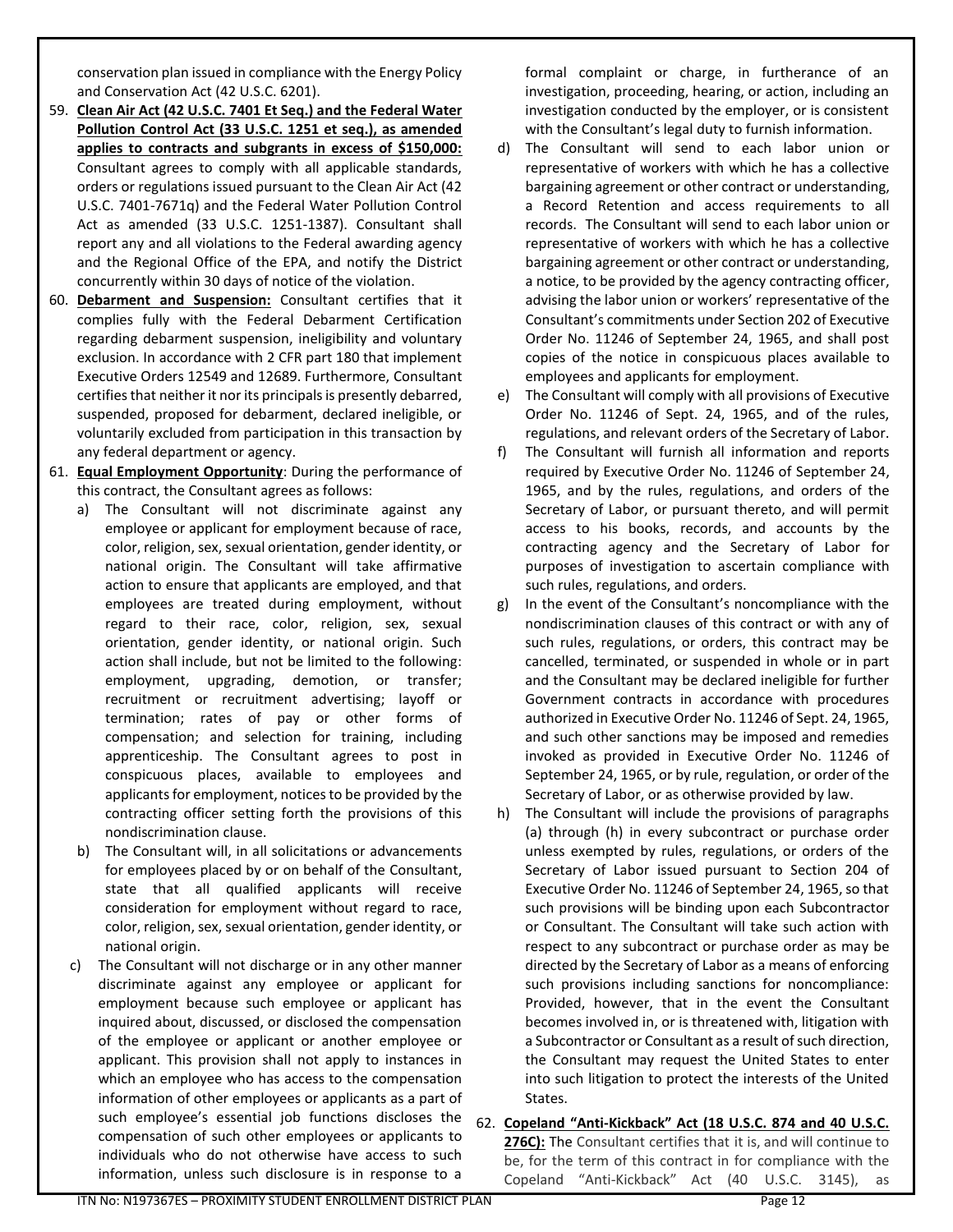supplemented by Department of Labor regulations (29 CFR Part 3, "Consultants and Subcontractors on Public Building or from the United States"). The Act provides that each Consultant or sub recipient must be prohibited from inducing, by any means, any person employed in the construction, completion, or repair of public work, to give up any part of the compensation to which he or she is otherwise entitled. The non-Federal entity must report all suspected or reported violations to the Federal awarding agency.

- 63. **Davis-Bacon Act, as Amended (40 U.S.C. 276a to A-7):**  Consultant, certifiesthat itis, andwill continue for the term of this contract, to be in compliance with the Davis-Bacon Act (40 U.S.C. 3141-3144, and 3146- 3148) as supplemented by Department of Labor regulations (29 CFR Part 5, "Labor Standards Provisions Applicable to Contracts Covering Federally Financed and Assisted Construction"). In accordance with the statute, the Consultant is herein required to pay wages to laborers and mechanics at a rate not less than the prevailing wages specified in a wage determination made by the Secretary of Labor. In addition, Consultant agrees to pay wages not less than once a week. The Consultant must provide a copy of the current prevailing wage determination issued by the Department of Labor in each solicitation. Consultant acknowledges that the decision to award this contract or subcontract is conditioned upon the acceptance of the wage determination which the Consultant accepts. The Consultant agrees to report all suspected or reported violations to the Federal awarding agency and to notify the District concurrently. The Consultant certifies that it is, and will continue to be, for the term of this contract in full compliance with the Copeland "Anti-Kickback" Act (40 U.S.C. 3145), as supplemented by Department of Labor regulations (29 CFR Part 3, "Consultants and Subcontractors on Public Building or Public Work Financed in Whole orin Part by Loans or Grants from the United States"). The Act provides that each Consultant or sub recipient must be prohibited from inducing, by any means, any person employed in the construction, completion, or repair of public work, to give up any part of the compensation to which he or she is otherwise entitled. The non-Federal entity must report all suspected or reported violations to the Federal awarding agency.
- 64. **Contract Work Hours and Safety Standards Act (40 U.S.C. 327-333):** Consultant, certifies that it is, and will continue for the term of this contract, to be in compliance with 40 U.S.C. 3702 and 3704, as supplemented by Department of Labor regulations (29 CFR Part 5). Under 40 U.S.C. 3702 of the Act, each Consultant must be required to compute the wages of every mechanic and laborer on the basis of a standard work week of 40 hours. Work in excess of the standard work week is permissible provided that the worker is compensated at a rate of not less than one and a half times the basic rate of pay for all hours workedin excess of 40 hours in the work week. The requirements of 40 U.S.C. 3704 are applicable to construction work and provide that no laborer or mechanic must be required to work in surroundings or underworking conditions which are unsanitary, hazardous or dangerous. These requirements do not apply to the purchases of supplies or materials or articles ordinarily available on the open

market, or contracts for transportation or transmission of intelligence.

Public Work Financed in Whole or in Part by Loans or Grants 65. Health and Safety Standards in Building Trades and **Construction Industry (40 U.S.C. 3704):** No laborer or mechanic must be required to work in surroundings or under working conditions which are unsanitary, hazardous, or dangerous.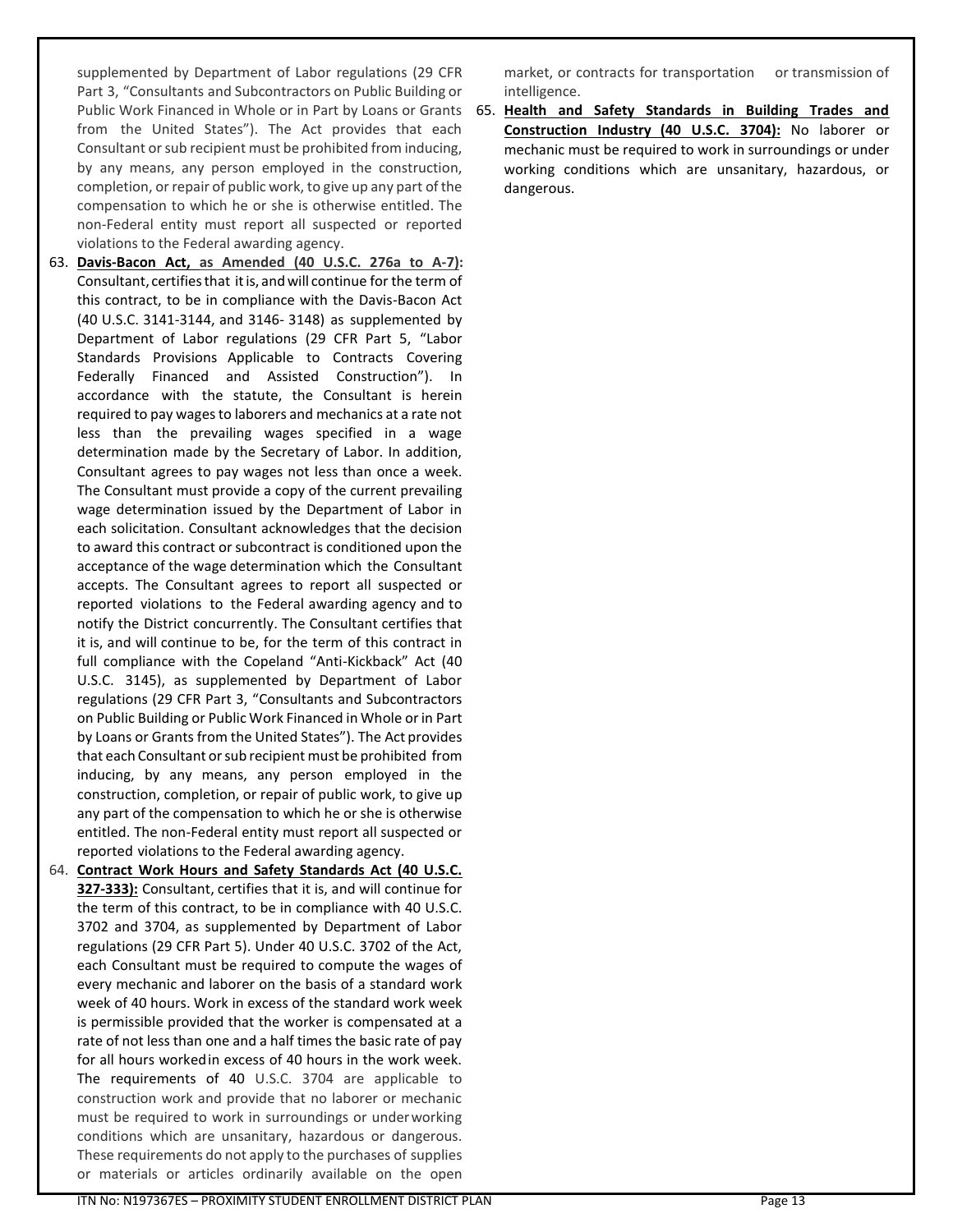## **DETAILED SPECIFICATIONS ITN No. N197367ES Proximity Student Enrollment District Plan**

1. **Overview:** Sealed proposals for **Proximity Student Enrollment District Plan** will be received from eligible proposers at the School District of Lee County (hereinafter "The District"), **Department of Procurement Services**, 2855 Colonial Blvd, Fort Myers, FL 33966, until **October 23, 2019 at 2:00 PM local time.**

**Interested parties must register with the Department of Procurement Services** by contacting Procurement Agent Edith Stiller at [EdithMS@Leeschools.net](mailto:EdithMS@Leeschools.net) and provide the responding proposer's name, primary point of contact for this Proposal, phone number, and e-mail address.

All proposals submitted shall be on the Proposal Response Form, Attachment A, included in the specifications, a copy of which may be reviewed or obtained at the Department of Procurement Services or by downloading from Lee County School District, Procurement Services' website at: <http://www.leeschools.net/procurement>

The District does not discriminate based on race, color, religion, gender, age, sexual orientation, national or ethnic origin, marital status, pregnancy, disability if otherwise qualified, or any other unlawful factor.

- 2. **Objectives and Goals:** The objective of the Proximity Student Enrollment Plan is to create a smaller array of community-oriented attendance zones that enable families to choose schools closer to their homes during the enrollment process. The goal is to achieve an equitable and diverse enrollment of students in schools and to reduce time, distance and costs associated with the transport of students to and from school. Proposals will be considered only from firms engaged in providing the type of services specified herein. Proposers must have adequate organization, facilities, equipment and personnel to ensure prompt and efficient service to the District. The District reserves the right before recommending any award to inspect the facilities and organization, review and evaluate past performance and employee qualifications, or to take any other action necessary to determine ability to perform in accordance with specifications, terms and conditions.
- 3. **Addition or Deletion of Sites:** The District reserves the right to add or delete locations at its discretion at any time throughout the term of this contract. Any additional equipment/facility added during the term of this contract will be handled in accordance with the conditions and prices of this contract. Conversely, the District reserves the right to add locations at any time throughout the duration of this contract.
- 4. **Requirements:** The following requirements are necessary for proposals to be considered for evaluation.
	- a) At least five (5) years of experience providing Consulting Services for Local Government demographic assessments, growth management, forecasting and data assessment.
	- b) Knowledge of student enrollment procedures in Lee County.
	- c) Knowledge of Florida K-12 public education.
	- d) Proposer shall include evidence of conducting business for at least five (5) years. Submit with the proposal a copy of Proposers business license or copy of SunBiz webpage illustrating compliance with this criteria.
	- e) Proposer must have adequate organization, facilities, equipment, and personnel to ensure prompt and efficient service to the District.
- 5. **Optional Proposer Conference Call:** An optional proposer conference call will be held on September 25, 2019 at 2:00 PM. Dial-in number: (712) 770-5505, Access Code: 634803. All questions and answers are considered informal. All prospective proposers are encouraged to obtain and review the solicitation documents prior to the proposer conference call meeting so they may be prepared to discuss any questions or concerns they have concerning this project. All questions must be submitted formally in writing to the procurement staff noted on the first page of the ITN document. A formal response will be provided in the form of an addendum.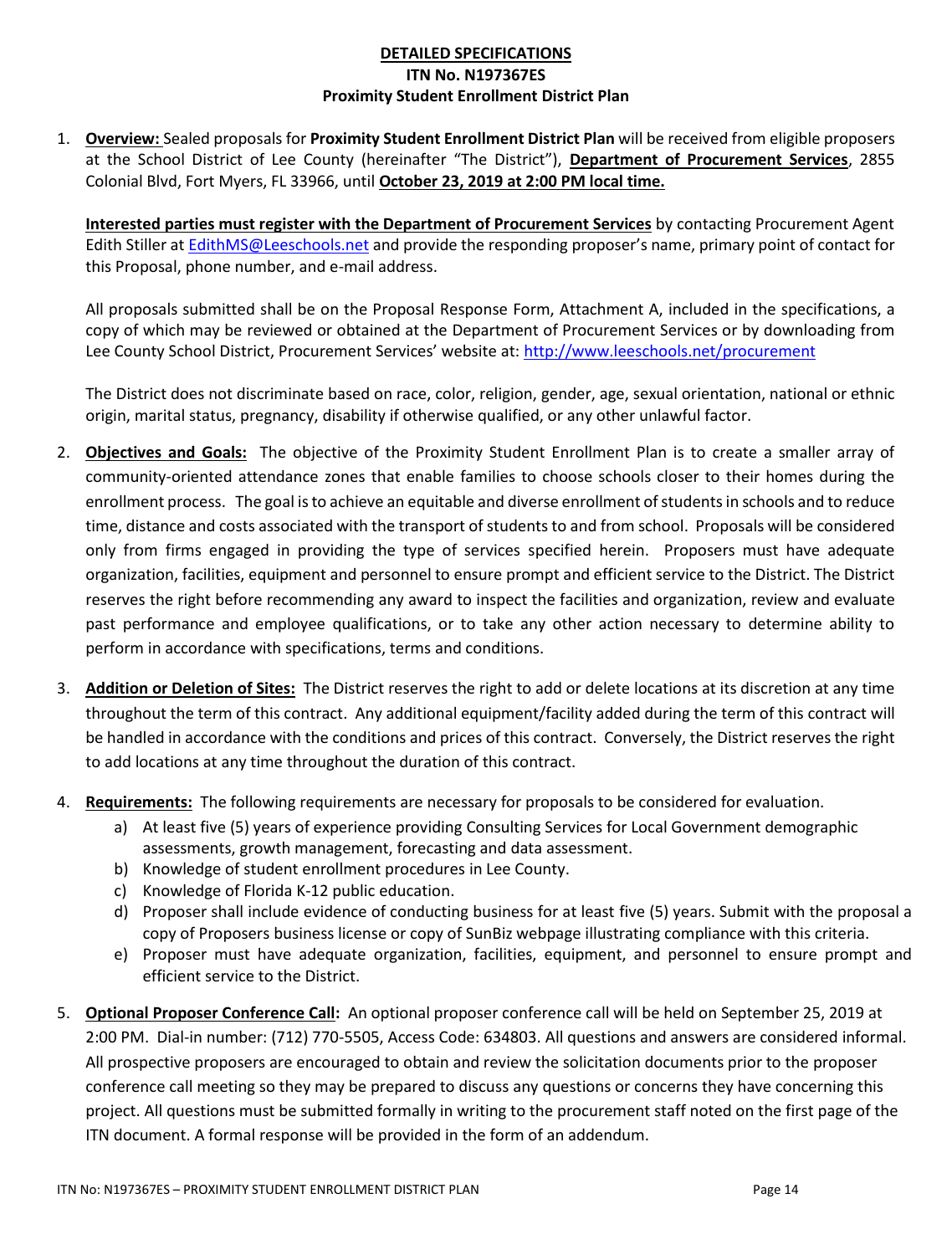## 6. **Questions About the ITN:** Any questions concerning the Invitation to Negotiate shall be directed in writing to:

The School District of Lee County Department of Procurement Services Edith Stiller, Procurement Agent 2855 Colonial Blvd., Fort Myers, FL 33966 Via fax at (239) 337-8200 or [EdithMS@LeeSchools.net](mailto:EdithMS@LeeSchools.net)

All questions must be received no later than **October 9, 2019 at 2:00 PM.** Any and all written questions received will be compiled and official responses will be developed by appropriate District employees. The compilation of written questions and official responses will be issued by the Department of Procurement Services in the form of addenda and placed on the District's website [http://www.leeschools.net/procurement.](http://www.leeschools.net/procurement) Proposer shall be responsible for the acknowledgement of each addendum on Attachment D, the Addenda Acknowledgement Form.

Copies of addenda will be made available for inspection at the District's Department of Procurement Services where proposal documents will be kept on file.

No verbal or written information which is obtained other than by information in this document, by addendum to this ITN, or by other contract documents approved and signed by the District, will be binding on the District.

- 7. **Joint Ventures**: Collaboration with other professional firms for Joint Ventures is accepted under this contract.
- 8. **Contract Phases**: This contract will occur in multiple phases. It is anticipated that Phase I for Elementary Schools will occur in the first and second years, Phase II for Middle Schools is anticipated for the third year of the contract and Phase III for High Schools is anticipated for the fourth year of the contract.
- 9. **Contract Term:** The District anticipates awarding a contract for four (4) years commencing upon Board approval or until new proposals are taken and awarded. The contract (or any portion thereof) has the option of being renewed for two (2) additional one (1) year periods, for a total duration not to exceed six (6) years, upon mutual agreement of both parties, under the same terms and conditions. The District, through its Department of Procurement Services, will, if considering renewal, request a letter of intent to renew from each awardee, prior to the end of the current contract period. The awardee will be notified when the recommendation has been acted upon by the District. The Proposer agrees to this condition by signing its proposal. An alternate award strategy may be implemented at the sole discretion of the District. Post award project work will be distributed at the discretion of the District.

| 10. Estimated Timeline |                                                                                                                                                                        |
|------------------------|------------------------------------------------------------------------------------------------------------------------------------------------------------------------|
| September 13, 2019     | Release of ITN No. N197367ES                                                                                                                                           |
| September 25, 2019     | Pre- Proposal Conference Call - Dial-in: (712) 770-5505, Access: 634803                                                                                                |
| October 9, 2019        | Written questions due in the Department of Procurement Services by 2:00<br>PM, local time                                                                              |
| October 23, 2019       | Proposals and Client References are due on or before 2:00 PM local time<br>Department of Procurement Services<br>2855 Colonial Blvd.<br>Fort Myers, Florida 33966-1012 |
| November 6, 2019       | Evaluation Committee reviews proposals                                                                                                                                 |
| November 13, 2019      | Optional interviews, schedule at the District's discretion                                                                                                             |
| December 2019          | <b>School Board Action</b>                                                                                                                                             |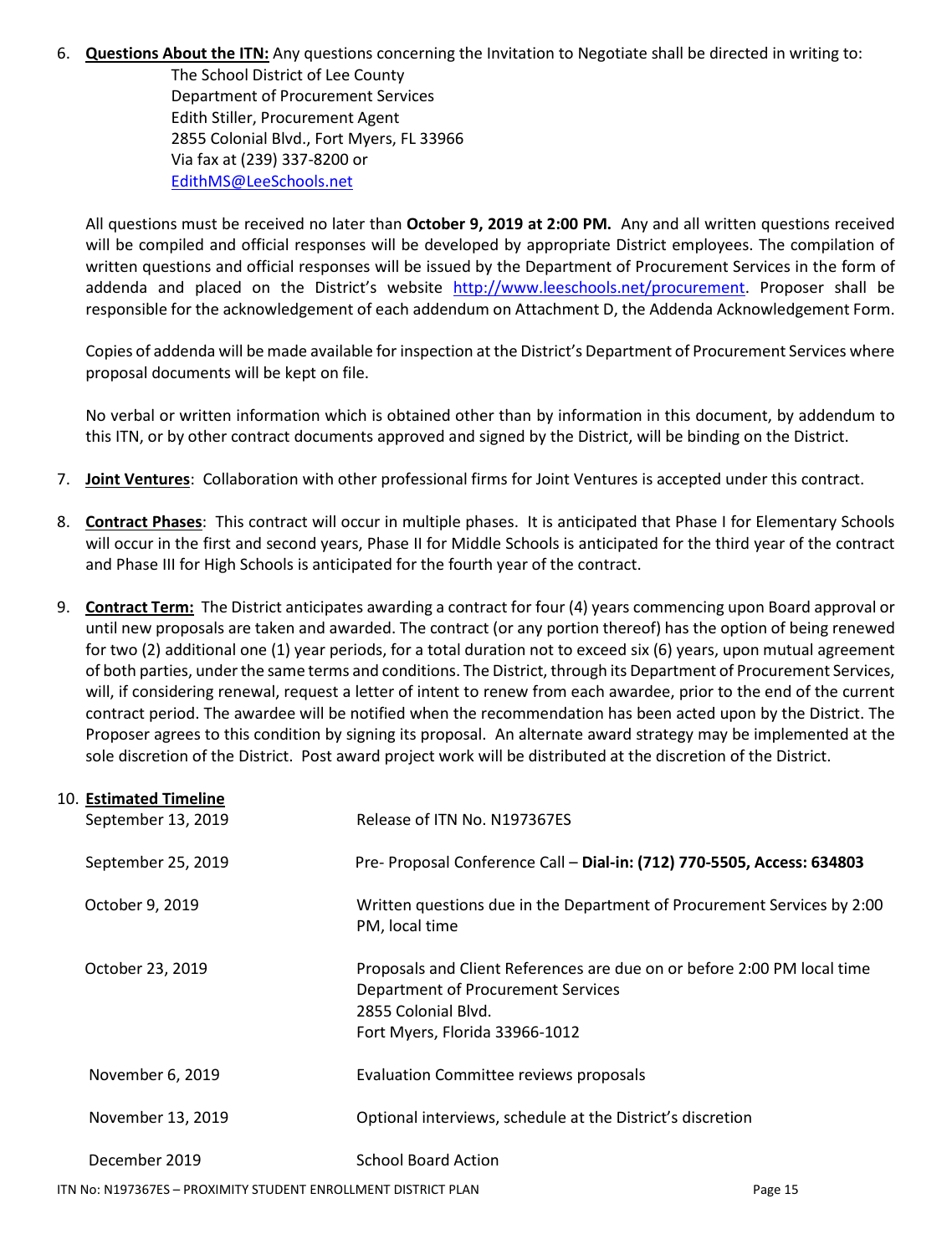Dates and times are estimated and are subject to change. Notification of changes to the time schedule will be made to registered Proposers. Response to inquiries regarding the status of a proposal will not be made prior to the posting of award recommendation.

- 11. **Proposal Submittal - Information to be Included in the Proposal:** In order to maintain comparability and facilitate the review process, it is required that proposals be organized in the manner specified below. Include all information requested herein in the proposal. All responses to the ITN shall be submitted in an 8  $\frac{1}{2}$ " x 11", edge-bound format. Covers may be slightly larger. Sections shall be tabbed to correspond to the headings listed in this section. Contents shall be in conformance with requested criteria. Include one (1) original, manually signed proposal, eight (8) copies, and an electronic PDF version on a flash drive identical to the original. **Failure to comply with proposal submittal requirements may be grounds for proposal rejection, in whole or in part.**
	- a. **Table of Contents:** Include a clear identification of the material by section and by page number.
	- b. **Title Page:** Include ITN number, subject, the name of the Proposer, address, telephone number, email address and the date.
	- c. **Letter of Transmittal:** Proposer shall include the following information in the letter of transmittal:
		- i. Indicate if the Proposer is a firm or individual.
		- ii. Proposer to indicate if they plan to collaborate with other professional firms for Joint Ventures.
		- iii. Names of the persons who will be authorized to make representations for the Proposer, their titles, addresses, email addresses and telephone numbers.
		- iv. Indicate any and all variances from the ITN specifications, terms and/or conditions regardless of how slight. If no variations are stated, it shall be assumed that the proposed product or service fully complies with the specifications, terms and conditions of the ITN.
	- d. **Required Submittal Checklist:** Proposer shall complete and submit the ITN Required Submittal Checklist coversheet (page 1 of the ITN**) with all required information completed and all signatures** (blue ink preferred on original) as specified. Any modifications or alterations to this form shall not be accepted and may cause proposal to be rejected.
	- e. **Corporate Overview:** Describe how and when the Proposer's firm was founded, the location of the office from which service will be performed, the number of partners, managers, supervisors, senior management, other professional staff, the type of organization, and the organizational structure. In addition, respond to each question using the numbered format below:
		- i. Ownership (describe in detail).
		- ii. Date of business inception under current name:  $/$  /  $/$  (mm/dd/yyyy).
		- iii. Explain any previous and/or anticipated changes to Proposer's organizational structure and/or distribution of ownership.
		- iv. Verify firm has at least five (5) years of experience providing Consulting Services for Local Government demographic assessments, growth management, forecasting and data assessment.
		- v. Knowledge of Florida K-12 public education.
		- vi. Affiliated organizations/accreditations/partnerships.
		- vii. Describe the ethics standards in place at Proposer's firm and provide a copy of such.
	- f. **Project Approach**: Proposer shall describe the approach to be applied to implement the tasks defined in the Scope of Work herein.
		- i. Describe how you would structure the working relationship with the District.
		- ii. Describe in detail the efforts you will undertake to achieve client satisfaction and to satisfy the requirements of the Scope of Work section (beginning on page 18).
		- iii. Describe how you will communicate to the District, any actions taken daily or weekly.
		- iv. Describe how each task will be implemented.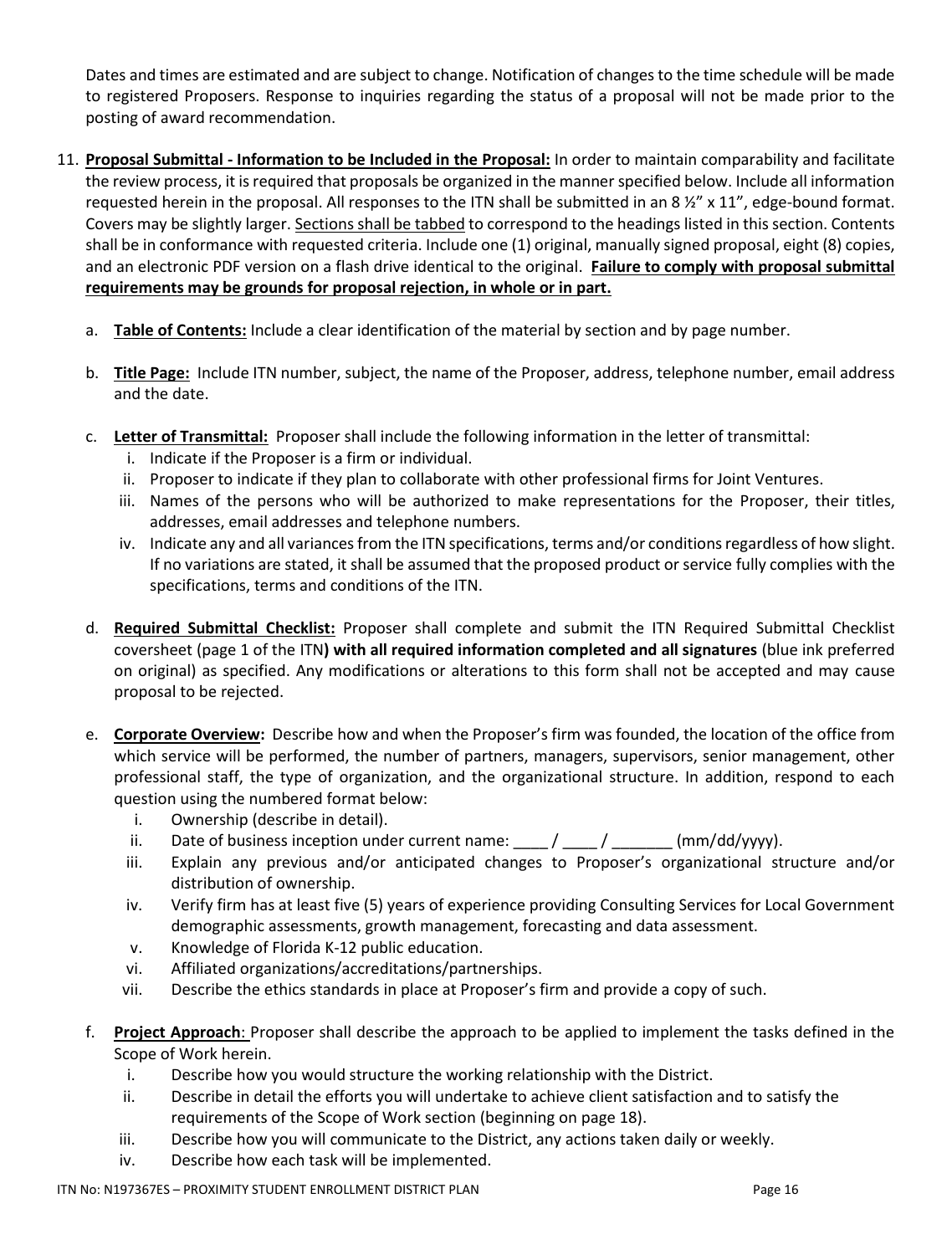- v. Describe measures of success for each task and deliverable.
- vi. Provide a project timeline depicting schedule, Proposer resources, District resources, and milestones.
- vii. Describe systems/mechanisms that would be established to ensure timeliness of response to District staff.
- viii. Describe systems/mechanisms that would be established for monthly reporting of status of projects and requests.
- g. **Related Experience:** Proposer shall describe experience with providing services similar in scope and complexity to those requested in the ITN.
- h. **Community and Government Collaboration:** Proposer shall describe, in detail, the process by which they will engage the Lee County Community and its varied stakeholders in a discussion about how future school enrollment zones shall be developed and implemented.
- i. **Project Team Resources:** Proposer shall identify key personnel who shall be assigned to the District. Describe the experience of the individual(s) that demonstrate their knowledge, skills, and ability to support the District in achieving the stated goals and delivering quality work products. Include resume(s) for proposed key personnel.
- i. **Innovation and Creativity**: Proposer shall submit a project work plan that demonstrates their ability to provide innovative and out-of-the-box planning solutions to addressing demographic and growth challenges.
- j. **Business License/SunBiz:** Proposer shall include evidence of conducting business for at least five (5) years. Submit with the proposal a copy of Proposers business license or copy of SunBiz webpage illustrating compliance with this criterion.
- k. **Attachment A - Proposal Response Form (Pricing):** Submit proposed pricing. Pricing shall be inclusive of all cost including parking fees, gas, tolls, required insurances, licenses, and any additional overhead for the services proposed.
- l. **Attachment B – Reference Request Form:** Three (3) references are required to be received by the District via email no later than the proposal due date, from Proposer's clients. Proposer's clients shall email the completed Reference Form to [EdithMS@leeschools.net,](mailto:EdithMS@leeschools.net) and references shall be received from the Proposers client's email address. Each reference shall be eligible to earn up to 2 points, with a maximum of 6 (six) total points for three responsive references. Missing references will receive a score of zero. Proposers may request more than 3 clients to submit references. Failure to provide references as stated herein, may result in proposal being deemed non-responsive.
- m. **Attachment C – Insurance Requirements Form:** Proposer shall respond to the Districts insurance requirements. **It is the responsibility of the awarded Consultant(s) to provide the District with updated copies of current Certificate of Insurance, prior to expiration any time during the awarded period.**
- n. **Attachment D – Addenda Acknowledgement Form:** Proposer shall complete form with all required information and all signatures as specified. The enclosed Addenda Acknowledgement Form must be signed and returned, in order, for the proposal to be considered.
- o. **Attachment E – Debarment Form:** Certification regarding debarment, suspension, ineligibility and voluntary exclusion – lower tier covered transactions.
- p. **Attachment F – Drug-Free Workplace Certification:** Proposer shall complete form with all required information and all signatures as specified. The enclosed for Drug-Free Workplace Form must be signed and returned.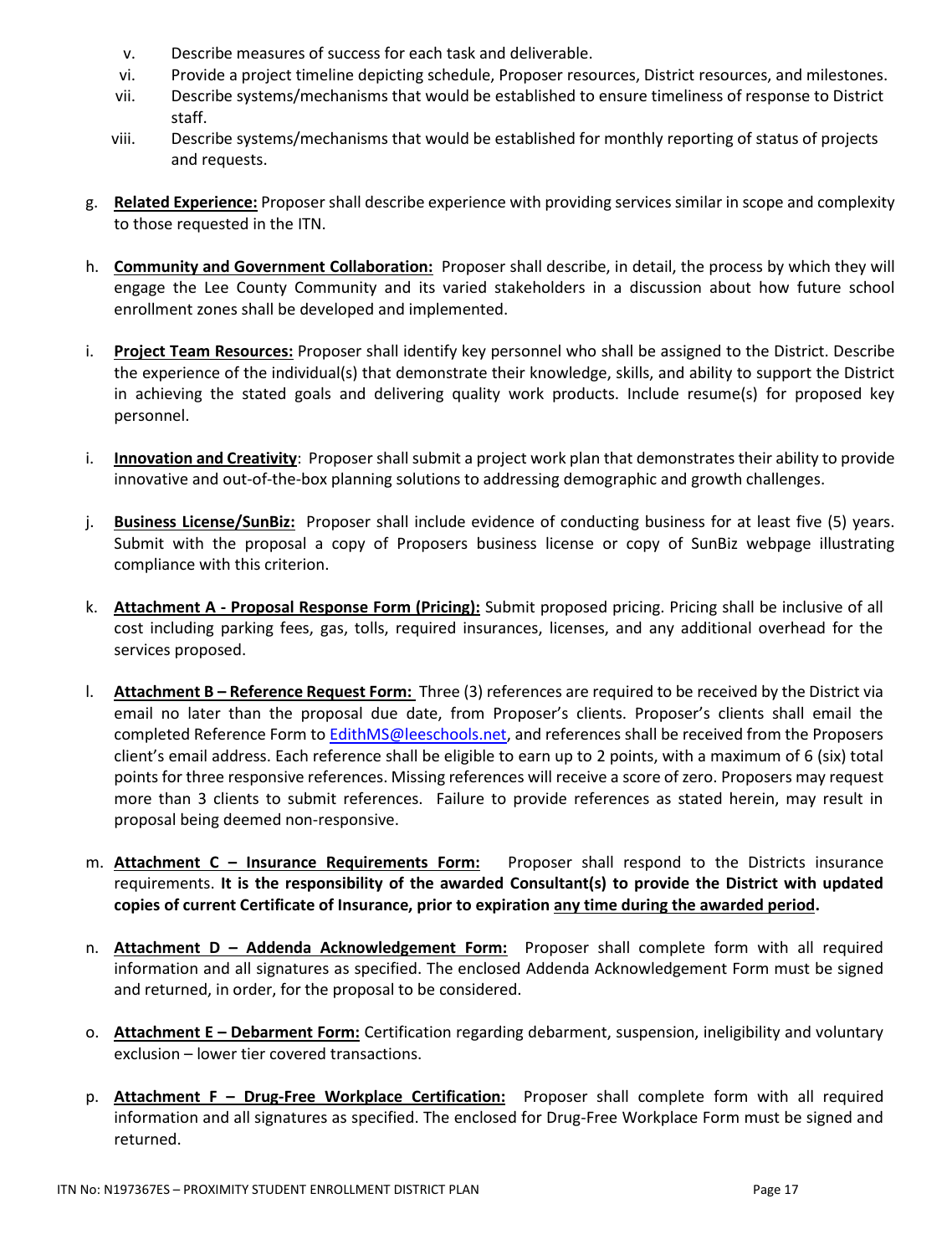- q. **Attachment G – Public Entity Crimes Form:** Sworn statement under section 287.133(3), (a), Florida Statutes, Public Entity Crimes, **signed and notarized**.
- r. **Attachment H – Emergency / Storm Related Catastrophe Agreement Form:** Proposer shall complete form with all required information and all signatures as specified.
- s. **Attachment I – Sealed Proposal Mailing Label:** Proposer shall complete a sealed mailing label and adhere it to the sealed proposal.
- 12. **Evaluation of Proposals – Evaluation Criteria:** Proposals shall be scored using the following evaluation criteria.

| <b>EVALUATION CRITERIA – WRITTEN RESPONSES</b> | <b>MAXIMUM POINTS</b> |
|------------------------------------------------|-----------------------|
| Project Approach                               | 25                    |
| <b>Related Experience</b>                      | 20                    |
| <b>Community and Government Collaboration</b>  | 15                    |
| <b>Project Team Resources</b>                  | 15                    |
| <b>Innovation and Creativity</b>               | 15                    |
| References                                     | 6                     |
| Pricing                                        |                       |
| <b>TOTAL POSSIBLE POINTS</b>                   | 100                   |

Based on the scores Proposers will be ranked and one or more Proposers may be selected to commence negotiations. The District reserves the right to create and select Proposers from a "short list" in order to enter into final contract negotiations with one or more Proposers, with the intent of awarding a contract and producing terms and conditions to reflect the outcome of the negotiations. Proposers are cautioned to present their best offer with their proposal as the District may select a proposal for award without further negotiation. The District reserves the right to conduct optional interviews/presentations with none, some or all Proposers. The following criteria will be used to evaluate presentations and/or interviews of one or more "short listed" Proposers.

| <b>EVALUATION CRITERIA - OPTIONAL INTERVIEW/PRESENTATIONS</b> | <b>MAXIMUM POINTS</b> |
|---------------------------------------------------------------|-----------------------|
| Project Approach and Methodology                              | 30                    |
| <b>Community and Government Collaboration</b>                 | 20                    |
| Innovation and Creativity                                     | 20                    |
| Proposed Project Team                                         | 15                    |
| <b>Best and Final Offer</b>                                   | 15                    |
| <b>TOTAL POSSIBLE POINTS</b>                                  | 100                   |

NOTE: In the event of a tie, see section 38 of the General Terms and Conditions.

- 13. **Scope of Work:** Inventory and Analysis, Criteria for formulation of Proximity Zones, Test Criteria to the Proposed Proximity Zone. This contract is **anticipated** for three phases as follows:
	- a) Phase I Elementary Schools (First and second year)
	- b) Phase II Middle Schools (Third year)
	- c) Phase III High Schools (Fourth year)

It is anticipated that Phase I for Elementary Schools will occur in the first eighteen (18) months of the contract with an expected begin date of January 2020 and completion by June 2021. Phase II for Middle Schools is anticipated for the third year of the contract and Phase III for High Schools is anticipated for the fourth year of the contract.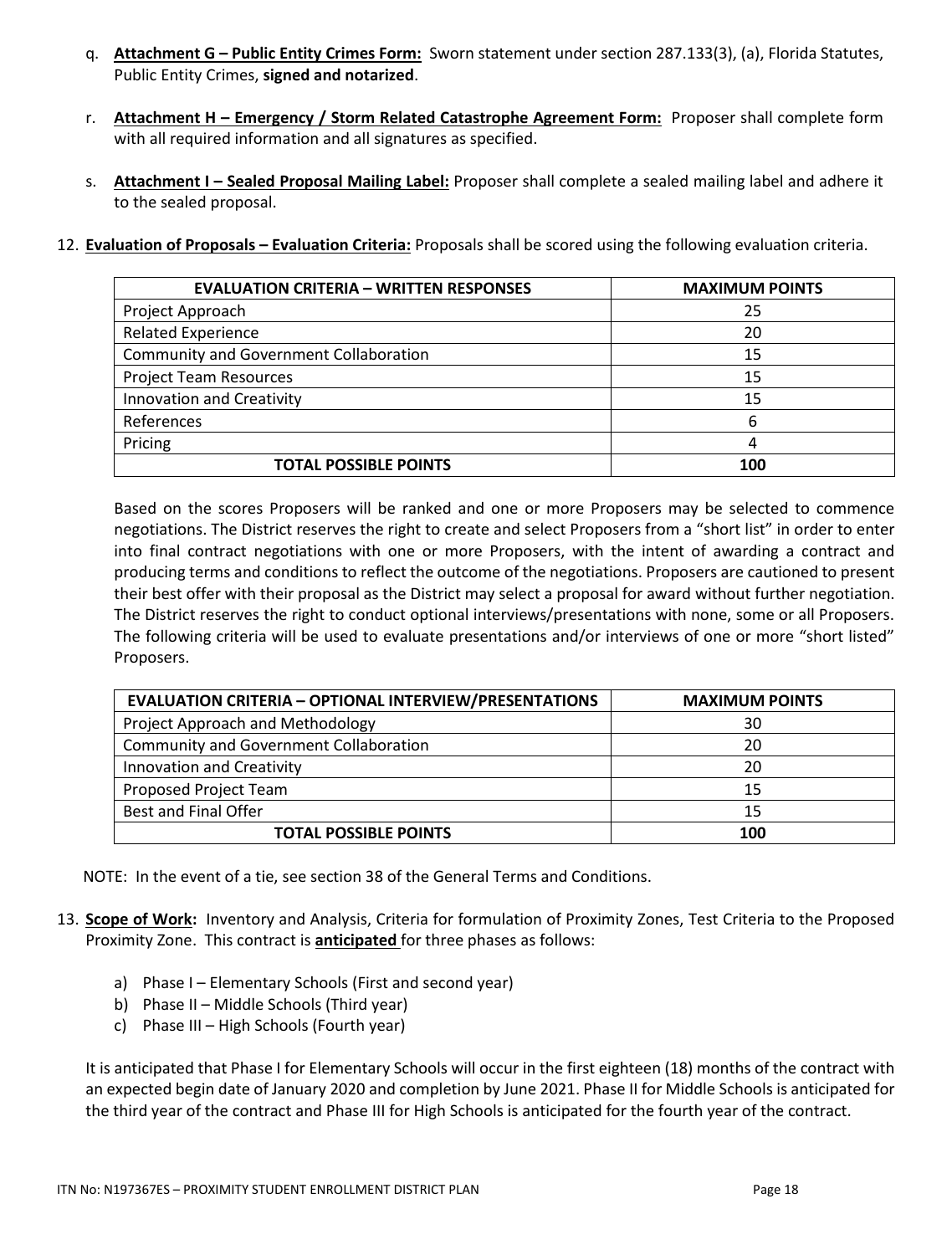Services to be performed under this contract are for The Proximity Plan Project and related tasks to achieve the project goals:

- a) Awarded Consultant must have or gain knowledge of The School District of Lee County current enrollment policies.
- b) Awarded Consultant must be able to assess how the geography and physical features of the School District of Lee County impact the District's ability to effectively and efficiently transport students to and from school.
- c) Awarded Consultant must be able to determine how to create student attendance zones that unify communities within major geographic boundaries.
- d) Awarded Consultant must be able to present project updates and proposed scenarios to public school board meetings as well as community meetings as necessary.
- e) In the creation of proximity enrollment boundaries, the following must be considered:
	- i. Current and future enrollments of existing and future school facilities
	- ii. Socioeconomic indexing with census geography
	- iii. Community geographic and physical features
	- iv. Long term student enrollment equity
	- v. Achievement level of schools and students
- f) The awarded Consultant will furnish and price(s) negotiated shall be inclusive of all labor, supervision, overhead, tools, vehicles, equipment and supplies necessary for job completion. All trip charges, mileage, vehicle charges and travel time are to be included in the unit pricing and shall not be invoiced separately to the District. Variations on the specifications or documents shall not be permitted without the knowledge of the District's representative and confirmation by written addendum or change order.
- g) The awarded Consultant shall notify the District immediately upon discovery of any new problematic issues. The District will be the sole determiner if action is necessary.

## 11. **Coordination:**

- a) All work resulting from this agreement shall be coordinated with the Planning Department designee, 2855 Colonial Blvd., Fort Myers, Florida 33966, telephone number (239) 335-1478.
- b) The Consultant shall appoint a person or persons to act as primary contact(s) with the District. This person or back up shall be readily available during normal business hours by phone or in person, knowledgeable or the terms, conditions and procedures involved.
- c) All work shall conform to all laws; ordinances, codes, rules and regulations including state, local and federal, and the Consultant shall be responsible for the compliance and/or supply of licenses, bonds and insurance.
- d) All employees of the Consultant shall be the sole employees of the Consultant, under his/her sole direction and not an employee or agent of the District. The Consultant shall supply competent and physically capable employees.
- e) All Consultant employees and subcontractor employees must comply with the background screening and fingerprinting requirements as specified in General Conditions paragraph 52-53 and Universal Consultant Badge for the Florida School Districts or District Contractor Badge must be worn and visible at ALL TIMES while on District Property.
- f) The Consultant shall notify the District immediately upon discovery of any new problematic issues. The District will be the sole determiner if action is required/necessary. If during work, the Consultant encounters unforeseen conditions which impact the work and which could not initially be evaluated, the Consultant shall not proceed without written authorization of the District authorized representative.
- g) Before performing any work to be completed beyond normal working hours, Consultant must obtain proper authorization from the District.
- h) The District, their respective representatives, agents and employees and governmental agencies with jurisdiction over the project shall have access at all times to the work, whether the work is being performed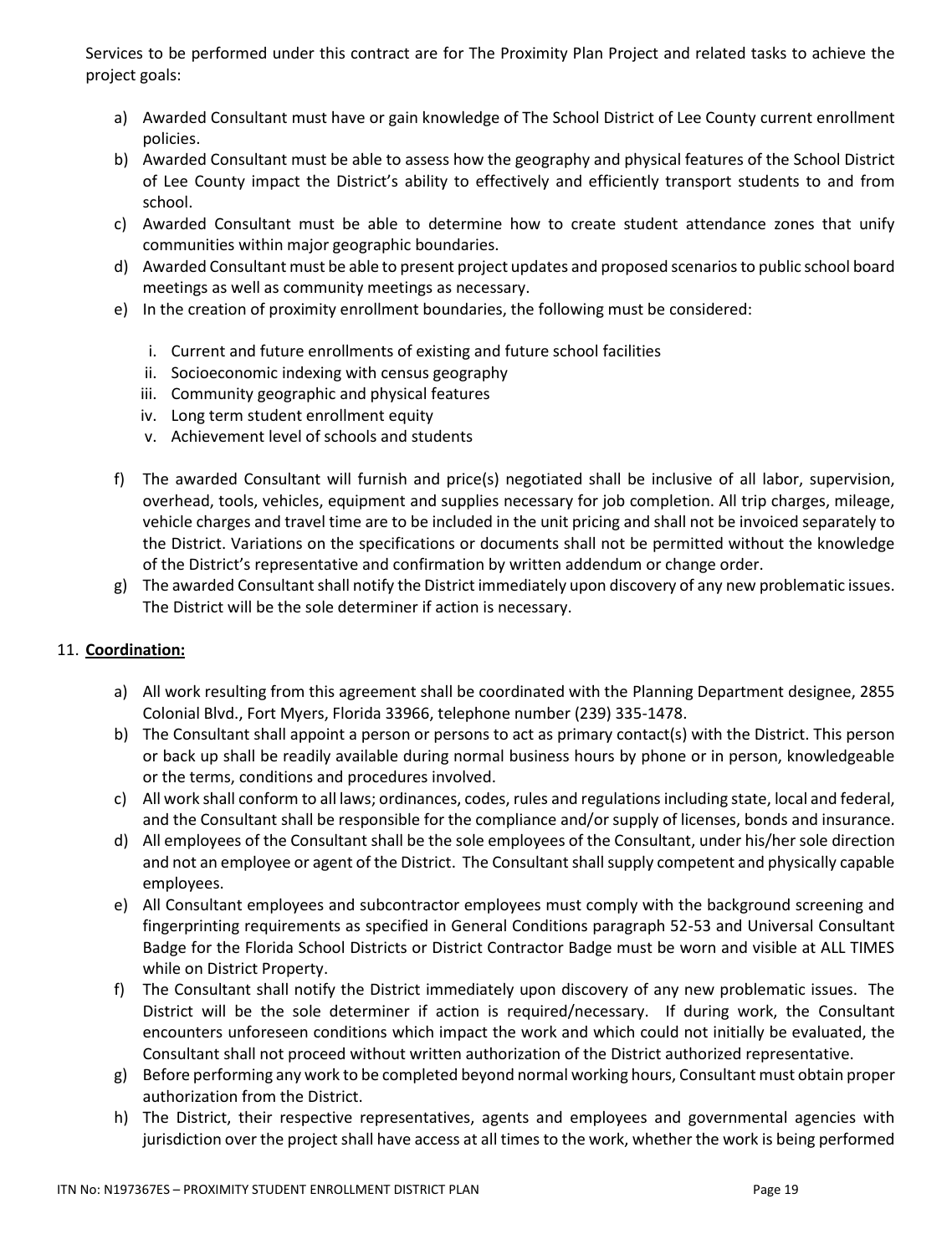on or off of the project site, for their observation, inspection and testing. Consultant shall provide proper, safe conditions for such access.

- i) Upon receipt of award and notice to proceed (i.e., purchase orders), the project/work shall continue uninterrupted and expediently proceed with vigorous prosecution until completion of all work specified (with the exception of inclement weather conditions).
- j) In the event of any situation where the awarded Consultant cannot complete the work and/or provide the needed service/materials within the time frame required, the District reserves the right to purchase the service from a competing supplier and/or use other Consultants without breaching this contract.
- 12. **Invoicing:** The Consultant shall submit an invoice for each job and include, as a minimum, the following:
	- a) A list of materials, including rental equipment, and shall be invoiced at the actual cost plus the contracted percentage surcharge and invoices shall show quantities and unit costs. Copies of the Consultant's own material invoices shall be made available to the District upon request. Consultant shall provide supporting documents and upcharge on rental equipment, when needed, and upcharge shall not exceed 5%.
	- b) All labor shall be invoiced at the contracted hourly rates and shall include only the actual time expended on the job and shall not include travel time. Invoices must be submitted no later than 30 days after completion of services or delivery. Failure to invoice in a timely manner could significantly delay payment.
	- c) Summary of work performed.
	- d) Location where work was performed.
	- e) Date the work was requested.
	- f) Identify the District employee who authorized the work.
	- g) Date the work was completed.
	- h) The Consultant will provide copy of the original invoice to The School District of Lee County, Financial Accounting Department via email [FinanceInvoices@LeeSchools.net](mailto:FinanceInvoices@LeeSchools.net)
	- i) All invoices shall include purchase order number for proper identification. Invoices must be prepared properly to avoid unnecessary delays in payment. Upon receipt of invoices forwarded from the Finance Department, the user school/department will approve payment for requested work that has been completed satisfactorily. All invoices and correspondence shall be legible and dated.
	- j) The District utilizes an ePayables Program through the MASTERCARD network. Accordingly, Proposers must presently have the ability to accept these credit cards for payment, or take steps necessary to implement this ability before the start of the contract term, or contract award by the District. The District reserves the right to revise this program as necessary.
	- k) THE FOLLOWING MUST BE SUBMITTED, BY THE AWARDED CONSULTANT(S), WITHIN FIVE (5) BUSINESS DAYS OF THE AWARD; FAILURE TO SUBMIT MAY BE GROUNDS FOR THE BOARD TO RESCIND THE AWARD.
		- Certification of Insurance
		- W-9 Form

If within five (5) business days after notification by the District of Board approval of the Award, the successful proposer(s) refuses or otherwise fails to submit the required Certification of Insurance and a W-9 Form, then the District may annul the Award.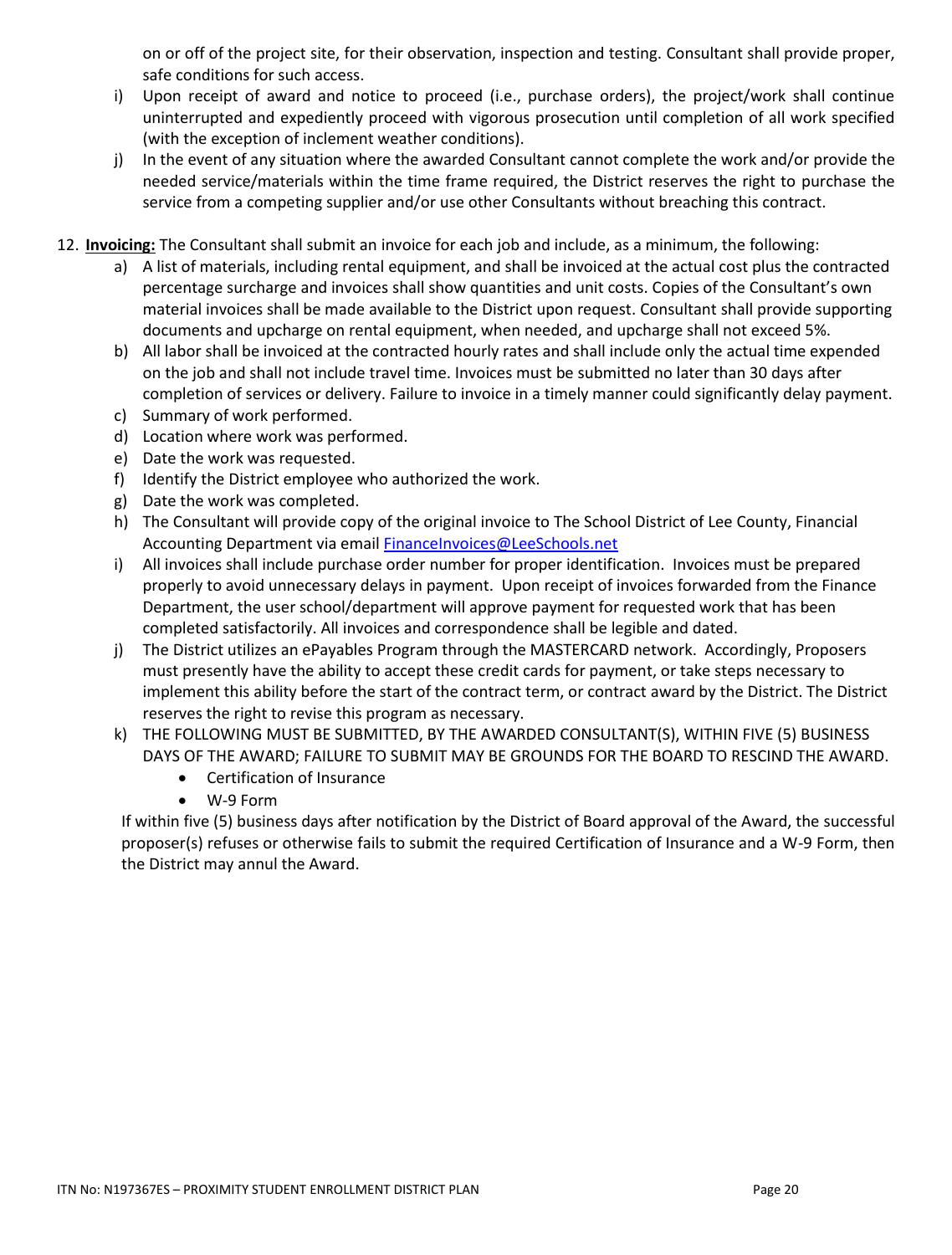# **EXHIBIT 1 – SCHOOL DISTRICT OF LEE COUNTY DELIVERY LOCATIONS**

| <b>Adult and Career Education</b> | Allen Park Elementary            | <b>Bayshore Elementary</b>           |
|-----------------------------------|----------------------------------|--------------------------------------|
| 2855 Colonial Blvd                | 3345 Canelo Drive                | 17050 Williams Road                  |
| Fort Myers, FL 33966              | Fort Myers, FL 33901             | North Fort Myers, FL 33917           |
| <b>Bonita Springs Elementary</b>  | Bonita Springs Middle Center for | <b>Buckingham Exceptional Center</b> |
| 10701 Dean Street S. E.           | the Arts                         | 3291 Buckingham Road                 |
| Bonita Springs, FL 34135          | 10141 West Terry Street          | Fort Myers, FL 33905                 |
|                                   | Bonita Springs, FL 34135         |                                      |
| Caloosa Elementary                | Caloosa Middle                   | Cape Coral High                      |
| 620 South Del Prado Blyd          | 610 South Del Prado Blvd         | 2300 Santa Barbra Blvd               |
| Cape Coral, FL 33990              | Cape Coral, FL 33990             | Cape Coral, FL 33991                 |
| Cape Coral Technical College      | Cape Elementary                  | <b>Challenger Middle</b>             |
| 360 Santa Barbara Blvd.           | 4519 Vincennes Blvd              | 624 Trafalgar Parkway                |
| Cape Coral, FL 33993              | Cape Coral, FL 33904             | Cape Coral, FL 33991                 |
| <b>Colonial Elementary</b>        | Cypress Lake High                | <b>Cypress Lake Middle</b>           |
| 3800 Schoolhouse Road East        | 6750 Panther Lane                | 8901 Cypress Lake Drive              |
| Fort Myers, FL 33916              | Fort Myers, FL 33919             | Fort Myers, FL 33919                 |
|                                   |                                  | Dr. Carrie D. Robinson Littleton     |
| <b>Diplomat Elementary</b>        | Diplomat Middle                  | Elementary                           |
| 1115 N.E. 16th Terrace            | 1039 N.E. 16th Terrace           | 700 Hutto Road                       |
| Cape Coral, FL 33909              | Cape Coral, FL 33909             | N. Fort Myers, FL 33903              |
|                                   |                                  | <b>Early Childhood Learning</b>      |
| <b>Dunbar Community School</b>    | Dunbar High                      | <b>Services</b>                      |
| 1857 High Street                  | 3800 E. Edison Avenue            | 3650 Michigan Ave., Suite 4          |
| Fort Myers, FL 33916              | Fort Myers, FL 33916             | Fort Myers, FL 33916                 |
|                                   |                                  | <b>Edison Park Creative and</b>      |
| East Lee County High              | <b>Edgewood Elementary</b>       | <b>Expressive Arts School</b>        |
| 715 Thomas Sherwin Avenue         | 3464 Edgewood Avenue             | 2401 Euclid Avenue                   |
| Lehigh Acres, FL 33974            | Fort Myers, FL 33916             | Fort Myers, FL 33901                 |
| Estero High                       | Fort Myers Beach Elementary      | Fort Myers High                      |
| 21900 River Ranch Road            | 2751 Oak Street                  | 2635 Cortez Blvd.                    |
| Estero, 33928                     |                                  |                                      |
|                                   | Fort Myers Beach, FL 33931       | Fort Myers, FL 33901                 |
| Fort Myers Technical College      | Fort Myers Middle Academy        | Franklin Park Elementary             |
| 3800 Michigan Avenue              | 3050 Central Avenue              | 2323 Ford Street                     |
| Fort Myers, FL 33916              | Fort Myers, FL 33901             | Fort Myers, FL 33916                 |
| G. Weaver Hipps Elementary        | <b>Gateway Elementary</b>        | <b>Gulf Elementary</b>               |
| 1200 Homestead Rd. N.             | 13280 Griffin Drive              | 3400 S.W. 17th Place                 |
| Lehigh Acres, FL 33936            | Fort Myers, FL 33913             | Cape Coral, FL 33914                 |
| <b>Gulf Middle</b>                | Hancock Creek Elementary         | Harns Marsh Elementary               |
| 1809 S.W. 36th Terrace            | 1601 Skyline Drive               | 1800 Unice Avenue N.                 |
| Cape Coral, FL 33614              | N. Fort Myers, FL 33903          | Lehigh Acres, FL 33971               |
| Harns Marsh Middle                | Hector A. Cafferata, Jr. Elem.   | <b>Heights Elementary</b>            |
| 1820 Unice Avenue N.              | 250 Santa Barbara Blvd.          | 15200 Alexandria Court               |
| Lehigh Acres, FL 33971            | Cape Coral, FL 33993             | Fort Myers, FL 33908                 |
| Ida S. Baker High                 | <b>Island Coast High</b>         | J. Colin English Elementary          |
| 3500 Agualinda Blvd               | 2125 De Navarra Pkwy             | 120 Pine Island Road                 |
| Cape Coral, FL 33914              | Cape Coral, FL 33909             | North Fort Myers, FL 33903           |
| James Stephens Int'l Academy      | Lehigh Acres Middle              | Lehigh Elementary                    |
| 1333 Marsh Avenue                 | 104 Arthur Ave                   | 200 Schoolside Drive                 |
| Fort Myers, FL 33905              | Lehigh Acres, FL 33936           | Lehigh Acres, FL 33936               |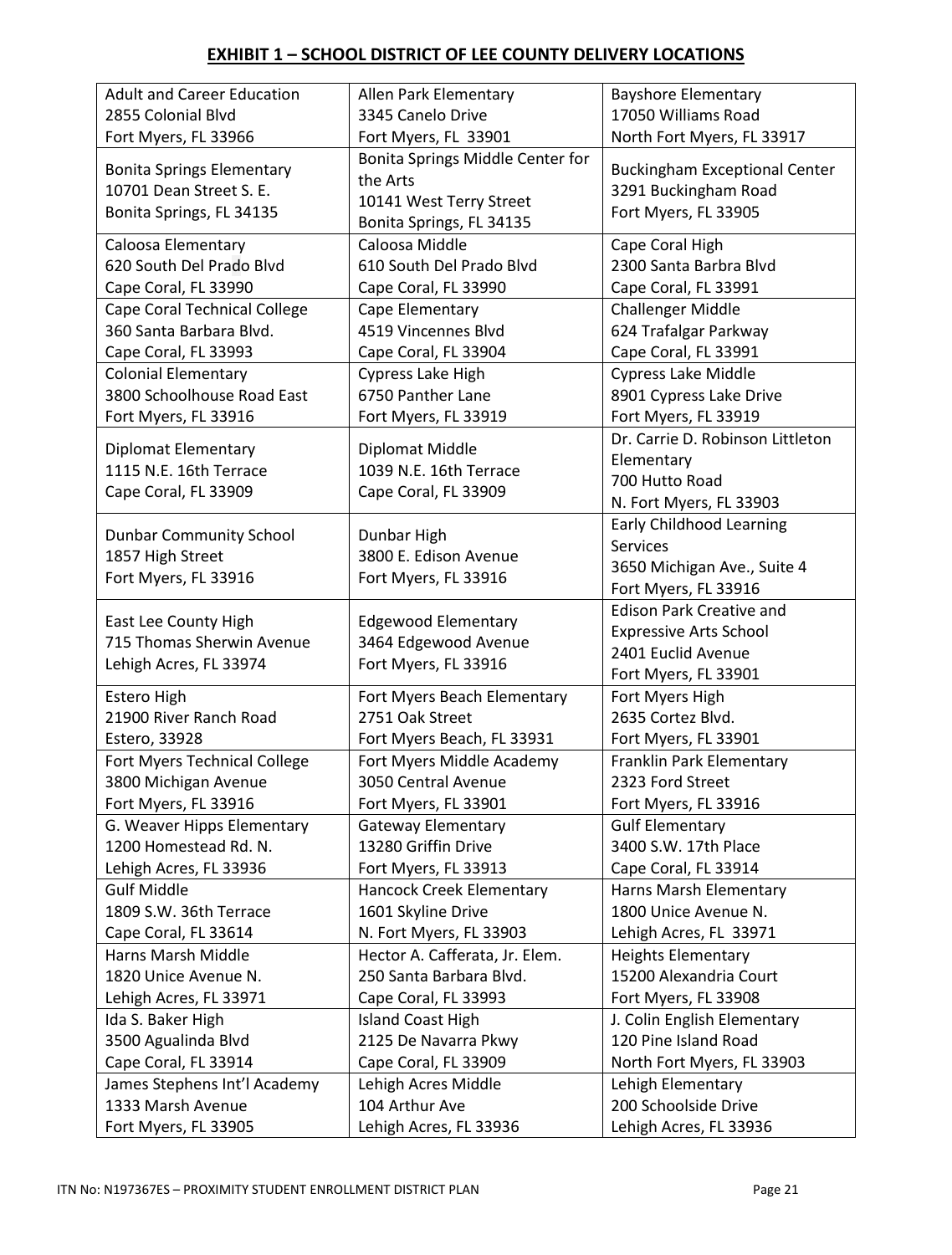| Lehigh Senior High                   | Lexington Middle               | <b>Manatee Elementary</b>     |
|--------------------------------------|--------------------------------|-------------------------------|
| 901 Gunnery Road                     | 16351 Summerlin Road           | 5301 Tice Street              |
| Lehigh Acres, FL 33971               | Fort Myers, FL 33908           | Fort Myers, FL 33905          |
| Mariner High                         | <b>Mariner Middle</b>          | Mirror Lakes Elementary       |
| 701 Chiquita Blvd                    | 425 Chiquita Blvd              | 525 Charwood Avenue S.        |
| Cape Coral, FL 33993                 | Cape Coral, FL 33993           | Lehigh Acres, FL 33936        |
| North Fort Myers Academy for         |                                |                               |
| the Arts                             | North Fort Myers High          | Oak Hammock Middle            |
| 1856 Arts Way                        | 5000 Orange Grove Road         | 5321 Tice Street              |
| N. Ft. Myers, FL 33917               | N. Ft. Myers, FL 33903         | Fort Myers, FL 33905          |
| <b>Orange River Elementary</b>       | Orangewood Elementary          | <b>Patriot Elementary</b>     |
| 4501 Underwood Drive                 | 4001 De Leon Street            | 711 S.W. 18th Street          |
| Fort Myers, FL 33905                 | Fort Myers, FL 33901           | Cape Coral, FL 33991          |
| Paul Laurence Dunbar Middle          | <b>Pelican Elementary</b>      | Pine Island Elementary        |
| 4750 Winkler Ave. Ext.               | 3525 S.W. 3rd Ave.             | 5360 Ridgewood Drive          |
| Fort Myers, FL 33966                 | Cape Coral, FL 33914           | Bokeelia, FL 33922            |
| Pinewoods Elementary                 | Ray V. Pottorf Elementary      | Rayma C. Page Elementary      |
| 11900 Stoneybrook Golf Drive         | 4600 Challenger Blvd           | 17000 S. Tamiami Trail        |
| Estero, FL 33928                     | Fort Myers, FL 33912           | Fort Myers, FL 33908          |
| Riverdale High                       | <b>River Hall Elementary</b>   | Royal Palm Exceptional Center |
| 2600 Buckingham Road                 | 2800 River Hall Parkway        | 3050 Indian Street            |
| Fort Myers, FL 33905                 | Alva, FL 33920                 | Fort Myers, FL 33916          |
| San Carlos Park Elementary           | Skyline Elementary             | South Fort Myers High         |
| 17282 Lee Road                       | 620 S.W. 19th Street           | 14020 Plantation Road         |
| Fort Myers, 33967                    | Cape Coral, FL 33991           | Fort Myers, FL 33912          |
| <b>Spring Creek Elementary</b>       | Sunshine Elementary            | <b>Support Services Annex</b> |
| 25571 Elementary Way                 | 601 Sara Avenue                | 3308 Canal Street             |
| Bonita Springs, FL 34135             | Lehigh Acres, FL 33971         | Fort Myers, FL 33916          |
| Tanglewood Elementary                | The Alva School                | The Sanibel School            |
| 1620 Manchester Blvd                 | 17500 Church Avenue            | 3840 Sanibel-Captiva Road     |
| Fort Myers, FL 33919                 | Alva, FL 33920                 | Sanibel, FL 33957             |
| <b>Three Oaks Elementary</b>         | <b>Three Oaks Middle</b>       | <b>Tice Elementary</b>        |
| 19600 Cypress View Drive             | 18500 Three Oaks Pkwy.         | 4524 Tice Street              |
| Fort Myers, FL 33967                 | Fort Myers, FL 33912           | Fort Myers, FL 33905          |
| <b>Tortuga Preserve Elementary</b>   | <b>Trafalgar Elementary</b>    | <b>Trafalgar Middle</b>       |
| 1711 Gunnery Road N.                 | 1850 S.W. 20th Avenue          | 2120 Trafalgar Pkwy           |
| Lehigh Acres, FL 33971               | Cape Coral, FL 33991           | Cape Coral, FL 33991          |
| <b>Treeline Elementary</b>           | <b>Tropic Isles Elementary</b> | <b>Varsity Lakes Middle</b>   |
| 10900 Treeline Avenue                | 5145 Orange Grove Blvd.        | 801 Gunnery Road              |
| Fort Myers, FL 33913                 | North Fort Myers, FL 33903     | Lehigh Acres, FL 33971        |
| Veterans Park Academy for the        | <b>Villas Elementary</b>       | Lee County Public Education   |
| Arts                                 | 8385 Beacon Blvd.              | Center                        |
| 49 Homestead Road S.                 | Fort Myers, FL 33907           | 2855 Colonial Blvd.           |
| Lehigh Acres, FL 33936               |                                | Fort Myers, FL 33966          |
| <b>District Warehouse Operations</b> | Vince Smith Center             | Lee Adolescent Mothers        |
| 3308 Canal Street                    | 2450 Prince Street             | Program (LAMP)                |
| Fort Myers, FL 33916-6594            | Fort Myers, FL 33916           | 3650 Michigan Ave. Suite 2    |
|                                      |                                | Fort Myers, FL 33916          |
| <b>Student Assignment</b>            | SW Florida Public Service      | <b>Transportation Central</b> |
| Lehigh Acres Office                  | Academy                        | 3234 Canal Street             |
| 1262 Wings Way Suite 207             | 4312 Michigan Avenue           | Fort Myers, FL 33916          |
| Lehigh Acres, FL 33936               | Fort Myers, FL 33905           |                               |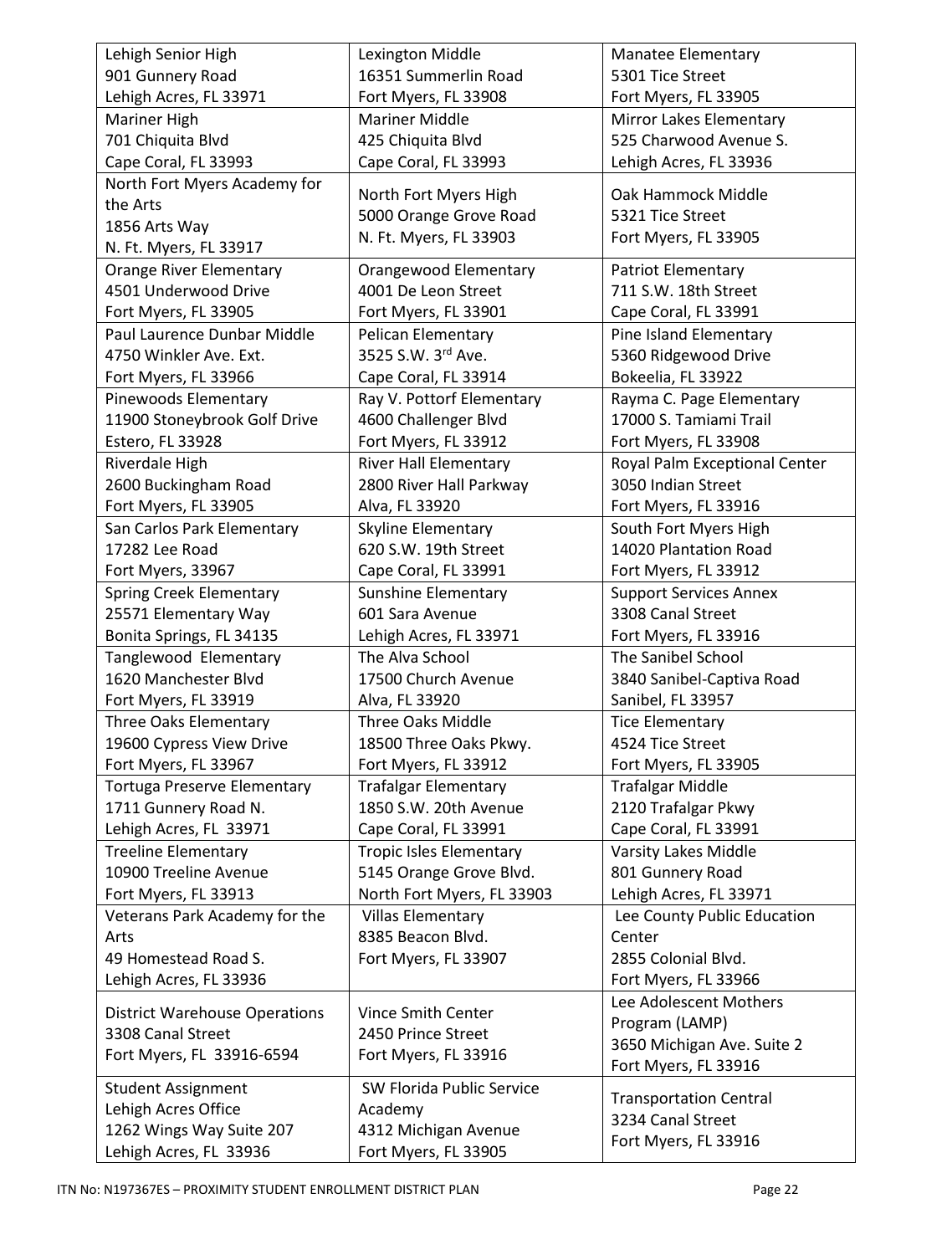| <b>Transportation East</b><br>3291 Buckingham Road<br>Fort Myers, FL 33905 | <b>Transportation Leonard</b><br>301 Leonard Blvd.<br>Lehigh Acres, FL 33971        | <b>Transportation South</b><br>14701 Ben C. Pratt<br>Six Mile Cypress Parkway<br>Fort Myers, FL 33912 |
|----------------------------------------------------------------------------|-------------------------------------------------------------------------------------|-------------------------------------------------------------------------------------------------------|
| <b>Transportation West</b><br>450 N.W. 14th Avenue<br>Cape Coral, FL 33909 | PACE Center for Girls of Lee<br>County<br>3800 Evans Avenue<br>Fort Myers, FL 33901 | AMI Kids Southwest Florida<br>1190 Main Street<br>Fort Myers, FL 33931                                |
| SW Florida Detention Center<br>2525 Ortiz Avenue<br>Fort Myers, FL 33906   | <b>Success Academy</b><br>3650 Michigan Avenue<br>Fort Myers, FL 33916              | Bonita Springs High School<br>25592 Imperial Parkway<br>Bonita Springs, FL 34135                      |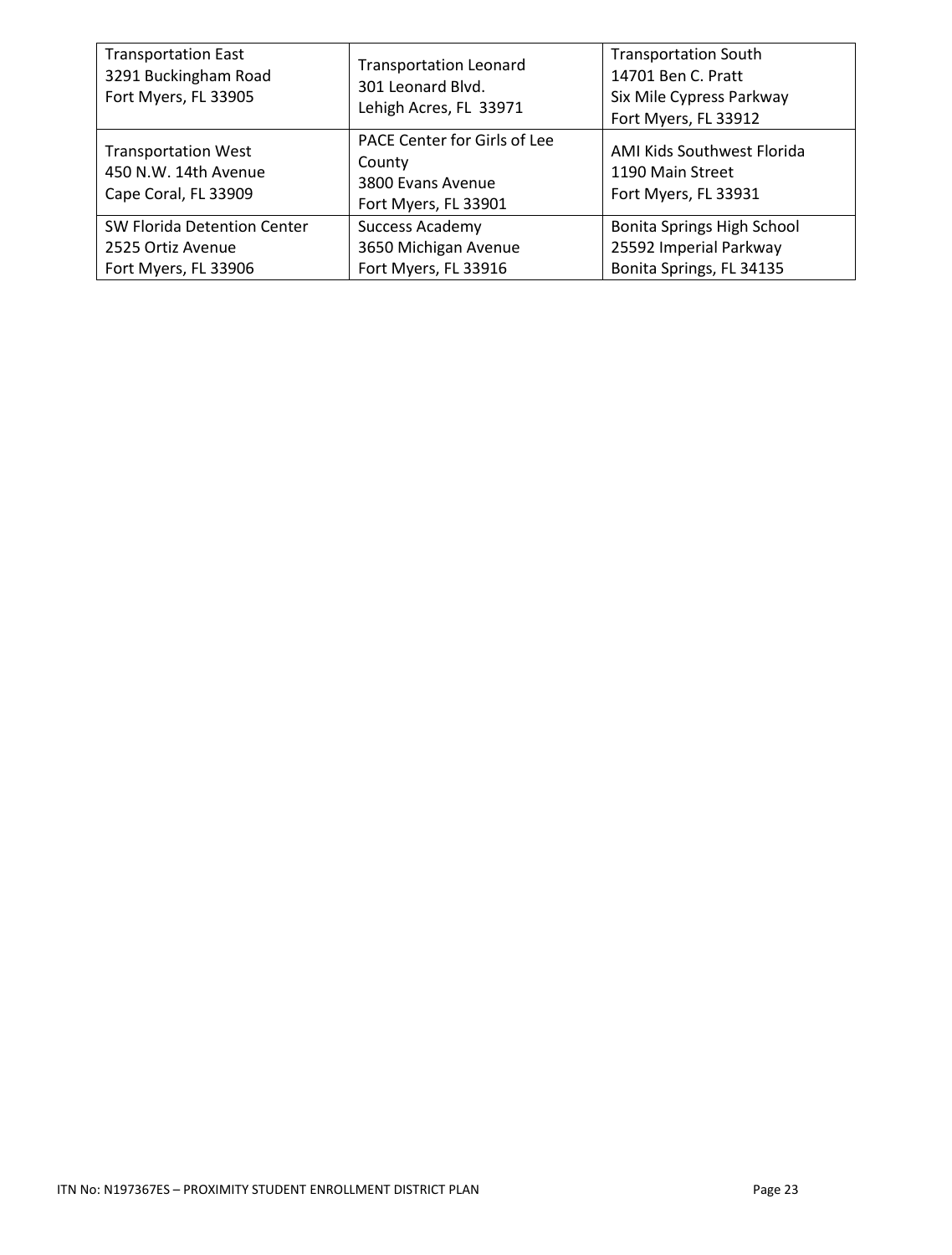### **ATTACHMENT A – PROPOSAL RESPONSE FORM**

## **THE SCHOOL DISTRICT OF LEE COUNTY, FLORIDA DEPARTMENT OF PROCUREMENT SERVICES ITN No. N197367ES PROXIMITY STUDENT ENROLLMENT DISTRICT PLAN**

DATE SUBMITTED: \_\_\_\_\_\_\_\_\_\_\_\_\_\_\_\_\_\_\_\_\_\_\_\_\_\_\_\_\_\_\_\_\_\_\_\_

PROPOSER NAME: \_\_\_\_\_\_\_\_\_\_\_\_\_\_\_\_\_\_\_\_\_\_\_\_\_\_\_\_\_\_\_\_\_\_\_\_\_\_

TO: The School District of Lee County Fort Myers, Florida

## **In addition to pricing, provide information required in response to Section 11.**

Having carefully examined the "General Conditions", and the "Detailed Specifications", all of which are contained herein, the Undersigned proposes to furnish the following which meet the specifications:

| <b>ITEM#</b> | <b>ITEM DESCRIPTION</b>                                                     | <b>AMOUNT</b> |
|--------------|-----------------------------------------------------------------------------|---------------|
| 1.           | <b>PHASE I - ELEMENTARY SCHOOLS</b><br>(Anticipate completion by June 2021) | \$            |
| 2.           | <b>PHASE II - MIDDLE SCHOOLS</b><br>(Anticipate third year of the contract) | \$            |
| З.           | <b>PHASE III - HIGH SCHOOLS</b><br>(Anticipate fourth year of the contract) | \$            |

Printed Name: \_\_\_\_\_\_\_\_\_\_\_\_\_\_\_\_\_\_\_\_\_\_\_\_\_\_\_\_\_\_\_\_\_\_\_\_\_\_\_\_\_\_\_\_\_\_\_\_\_\_\_\_\_\_\_\_\_\_\_\_\_\_\_\_\_\_\_\_\_

Signature of authorized Consultant representative: \_\_\_\_\_\_\_\_\_\_\_\_\_\_\_\_\_\_\_\_\_\_\_\_\_\_\_\_\_\_\_\_\_\_\_\_\_\_\_

Date: \_\_\_\_\_\_\_\_\_\_\_\_\_\_\_\_\_\_\_\_\_\_\_\_\_\_\_\_\_\_\_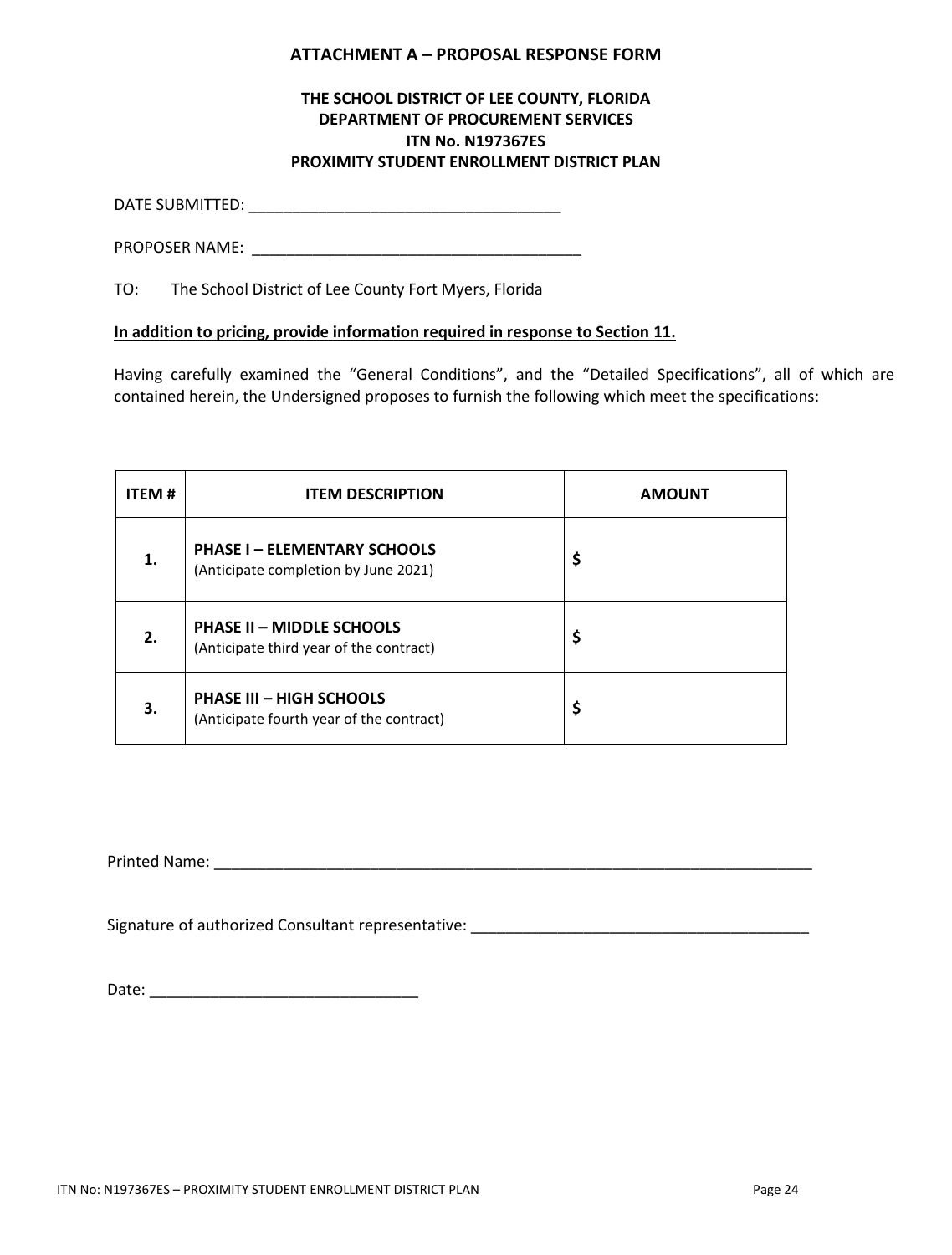# **ATTACHMENT B REFERENCE REQUEST FORM INSTRUCTIONS**

# **CLIENT TO COMPLETE AND RETURN VIA EMAIL**

**The School District of Lee County, Fort Myers, FL**

[TraceyNA@leeschools.net](mailto:TraceyNA@leeschools.net)

**Instructions to Respondents:** Complete the Respondent/Vendor Name and distribute this form to a minimum of three (3) clients and request the form be completed and returned in compliance with the Instructions to Client References. Up to three (3) complete, on time references may earn the Respondent from zero (0) to two (2) points each during the evaluation process. Missing references will result in a score of zero (0) points each and may result in the Respondent being deemed non-responsive. References shall be *inclusive of the District.*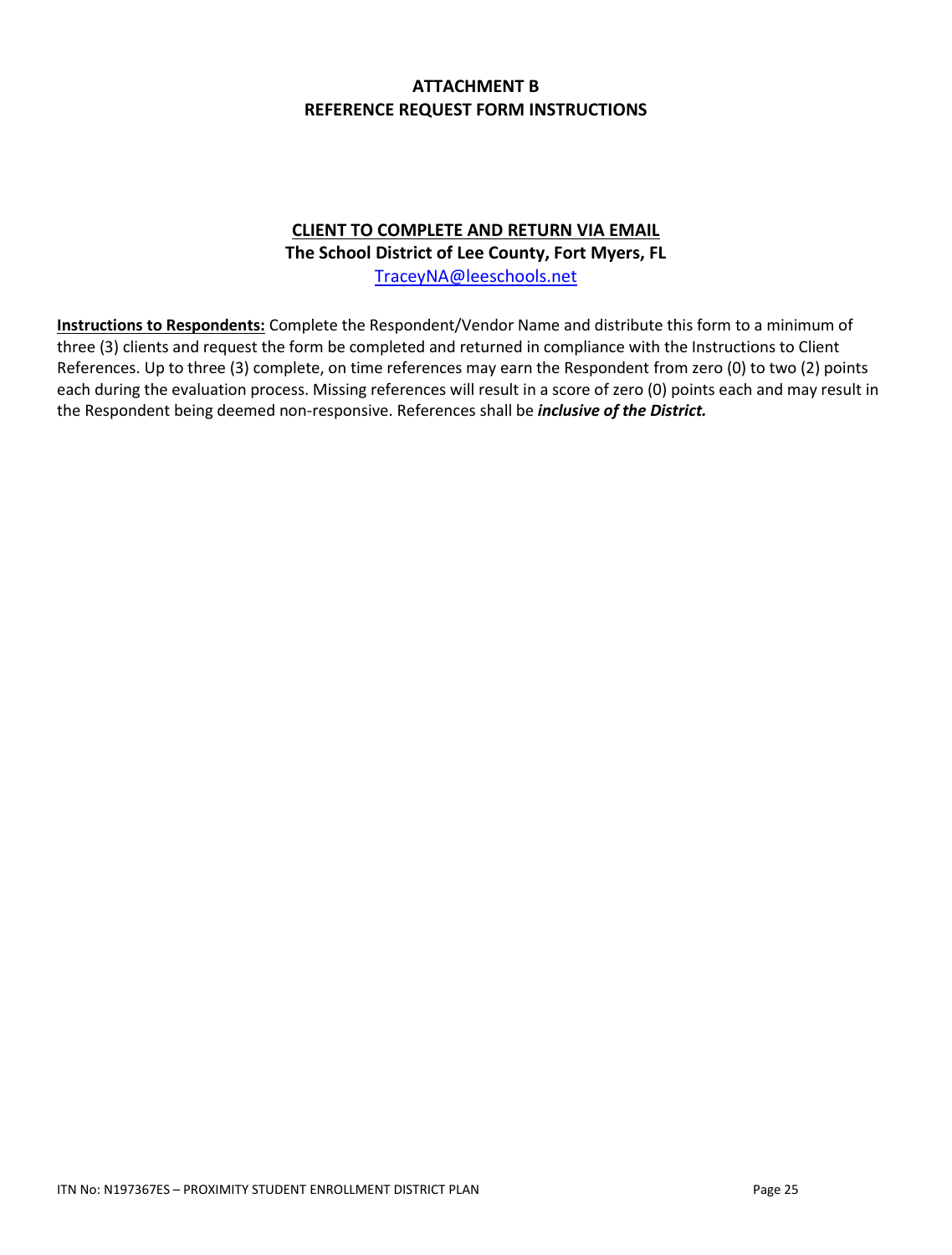#### **ATTACHMENT B – EMAIL REFERENCE REQUEST FORM**

#### **ITN #N197367ES, PROXIMITY STUDENT ENROLLMENT DISTRICT PLAN**

#### **CLIENT TO COMPLETE AND RETURN VIA EMAIL TO THE SCHOOL DISTRICT OF LEE COUNTY**

| <b>REQUESTING AGENCY:</b> | SCHOOL DISTRICT OF LEE COUNTY, FLORIDA                                                                                                |
|---------------------------|---------------------------------------------------------------------------------------------------------------------------------------|
| <b>PROPOSER:</b>          |                                                                                                                                       |
|                           |                                                                                                                                       |
|                           |                                                                                                                                       |
| <b>EMAIL ADDRESS:</b>     | <b>PHONE:</b><br><u> 1989 - Johann Stein, marwolaethau a bhann an t-Amhair ann an t-Amhair an t-Amhair an t-Amhair an t-Amhair an</u> |

In response to Invitation to Negotiate #N197367ES, the School District of Lee County requires interested Proposers to submit client references for a minimum of three (3) prior engagements for which the Proposer has served in this capacity.

**Instructions to Proposers:** Complete the Proposer Name and distribute this form to a minimum of three (3) clients and request the form be completed and returned in compliance with the Instructions to Client References. Proposer's **clients** shall email the completed Reference Form to [EdithMS@leeschools.net,](mailto:EdithMS@leeschools.net) and references shall only be accepted from the Proposers client's email address. Up to three (3) complete, on time references may earn the Proposer from zero (0) to six (6) points each during the evaluation process. Missing references will result in a score of zero (0) points each and may result in the Proposer being deemed non-responsive. References shall be exclusive of the District.

**Instructions to Client References:** Complete this reference questionnaire and return it no later than **October 23, 2019, 2:00 PM EST**, via email, t[o EdithMS@LeeSchools.net](mailto:EdithMS@LeeSchools.net)

- 1. Is the Proposer currently providing services for your organization or have they provided support for this service in the past 3 years?  $Yes$  No For what duration were the services provided? \_\_\_\_\_\_\_\_\_\_\_\_\_\_\_\_\_\_\_\_\_\_\_\_\_\_\_\_\_\_\_\_\_\_
- 2. Describe the planning project that the Proposer completed for your organization \_\_\_\_\_\_\_\_\_\_\_\_\_\_\_\_\_\_\_\_\_\_\_\_\_\_\_
- 3. What was the performance requirements or measure of success? Describe the successful and less than successful services delivered.
- 4. Was the Proposer able to meet the stated goals? Describe how the projects improved the organization's planning efforts.
- 5. Please rate the Proposers knowledge and expertise of the individual's assigned to the project. (5 being excellent, 1 being unacceptable)

Comments: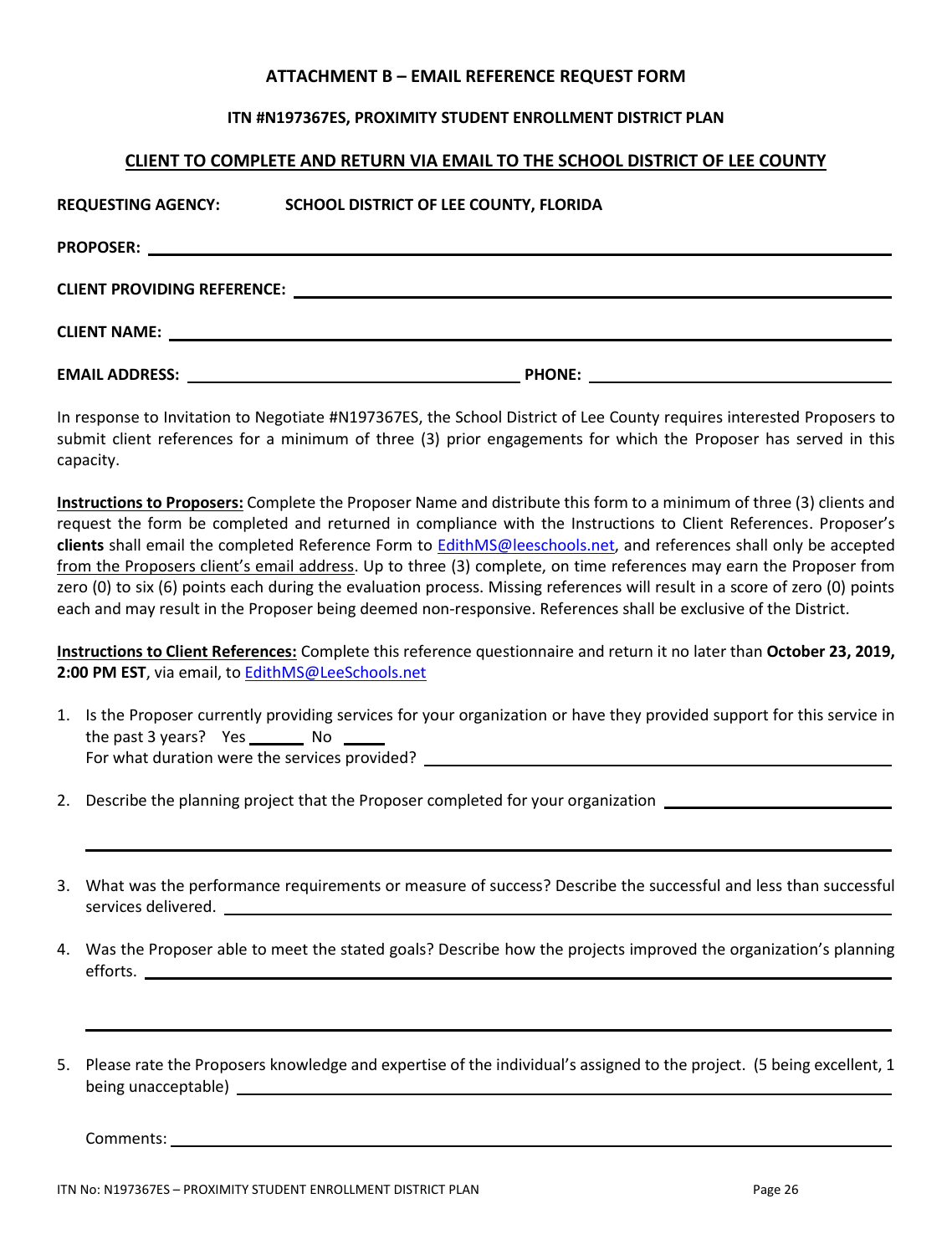- 6. Please rate the dynamics/interaction between the Proposer's staff and the Client's staff. (5 being excellent, 1 being unacceptable) and the control of the control of the control of the control of the control of the control of the control of the control of the control of the control of the control of the control of the control of the contr
- 7. Which aspect(s) of the Proposers services were most beneficial?
- 8. Which aspect(s) of the Proposers services were least beneficial?

- 9. Please rate the satisfaction with the Proposers response time to questions and/or issues. (5 being excellent, 1 being unacceptable) example and the set of the set of the set of the set of the set of the set of the set of the set of the set of the set of the set of the set of the set of the set of the set of the set of the set of the
- 10. Would you recommend the Proposers services again?

l,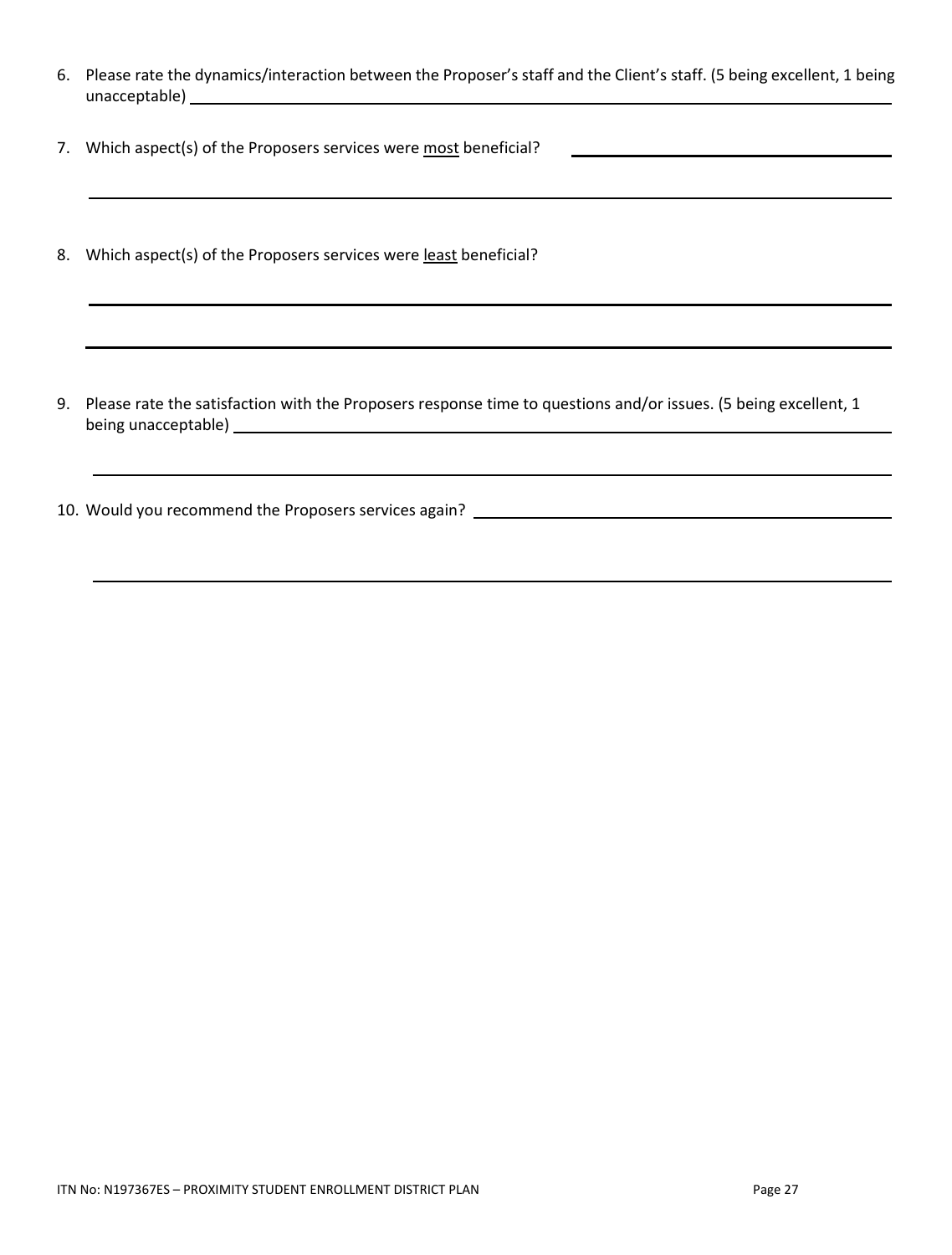#### **ATTACHMENT C - INSURANCE REQUIREMENTS FORM**

## **The School Board of Lee County Florida Insurance Requirements**

### **INSURANCE TYPE REQUIRED LIMITS**

X 1. Workers' Compensation Statutory Limits of Florida Statutes, Chapter 440 and all Federal Government Statutory Limits and Requirements. Policy must include Employers Liability with a limit of \$500,000.00 each incident. X 2. Commercial General Liability Bodily Injury & Property Damage (Occurrence Form)

 patterned after the 1995 I.S.O. form \$1,000,000.00 Single Limit

Per Occurrence

 $X$  3. Indemnification: The Contractor/Consultant, in consideration of One Hundred Dollars (\$100.00), the receipt and sufficiency of which is accepted through the signing of this document, shall hold harmless and defend The School Board of Lee County and its agents and employees from all suits and actions, including attorney's fees and all costs of litigation and judgments of any name and description arising out of or incidental to the performance of this contract or work performed there under. This provision shall also pertain to any claims brought against The School Board of Lee County by an employee of the named Contractor/Consultant, any Subcontractor, or anyone directly or indirectly employed by any of them. The Contractor/Consultant's obligation under this provision shall not be limited in any way by the agreed upon contract price as shown in this Contract or the Contractor/Consultant's limit of, or lack of, sufficient insurance protection. The first One Hundred Dollars (\$100.00) or money received on the contract price is considered as payment of this obligation by The School Board of Lee County.

X 4. Automobile Liability  $$1,000,000.00$  Each Occurrence Owned/Non-owned/Hired Automobile Included

- X 5. Other Insurance as indicated below:
	- a) Professional Liability \$1,000,000.00
	- b) Builder's Risk  $\zeta 0$  -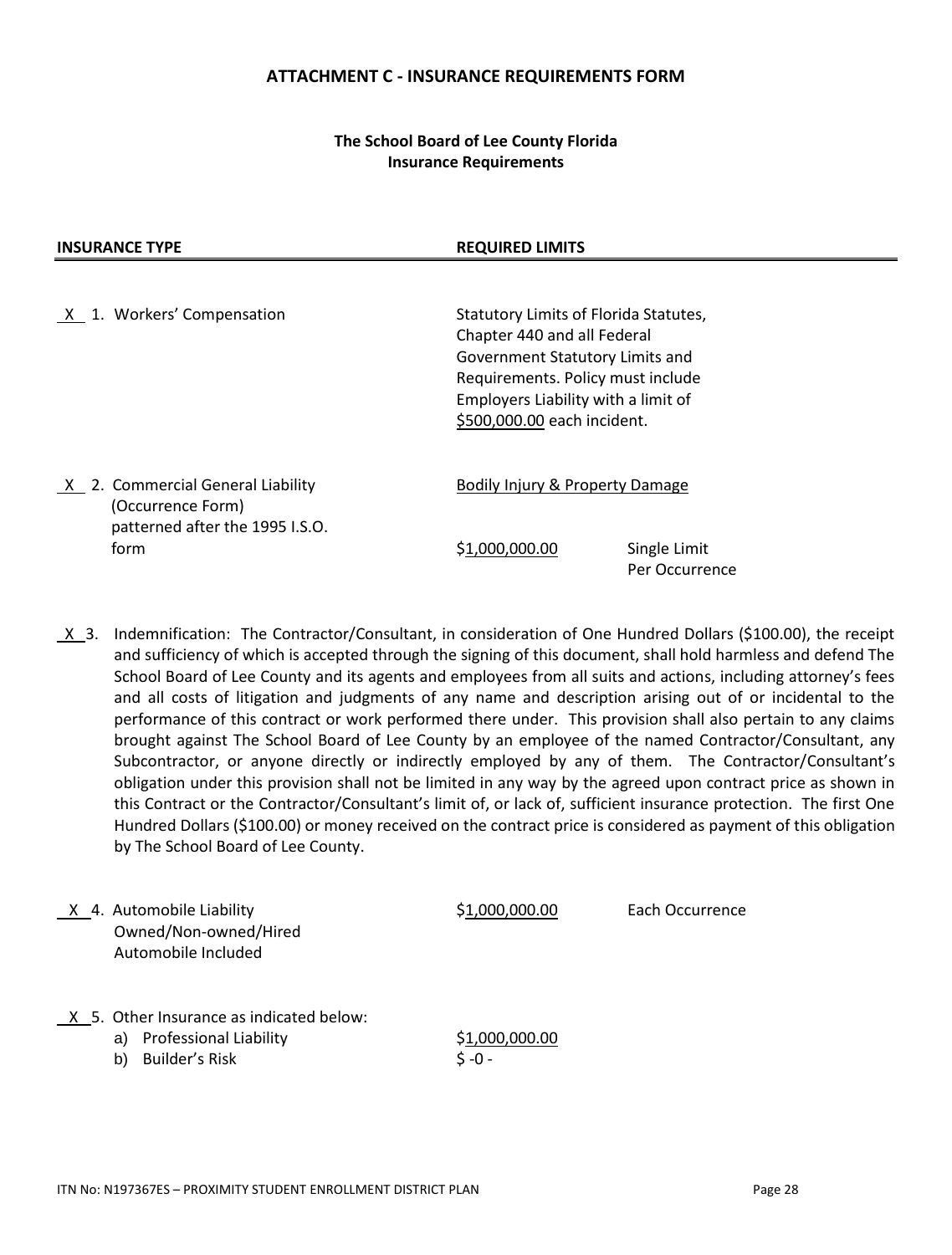- X 6. Consultant shall insure that all Subcontractors comply with the same insurance requirements that he is required to meet. The same Consultant shall provide The School Board of Lee County with certificates of insurance meeting the required insurance provisions.
- X 7. The School Board of Lee County must be named as **"ADDITIONAL INSURED"** on the Insurance Certificate for all coverages except Workers' Compensation and Professional Liability.

## X 8. The School Board of Lee County shall be named as the Certificate Holder.

### **NOTE: The "Certificate Holder" should read as follows:**

**The School Board of Lee County, Florida Attn: Procurement Services 2855 Colonial Boulevard Fort Myers, Florida 33966**

X 9. **Thirty (30) Days Cancellation Notice is required.**

X 10. **The Certificate must state the ITN Number and Title.**

**It is the responsibility of the awarded Consultant(s) to provide the District with updated copies of current Certificate of Insurance, prior to expiration any time during the awarded period.**

## PROPOSER'S AND INSURANCE AGENT STATEMENT:

We understand the insurance requirements contained in these specifications, and that the evidence of said insurance is required within five (5) business days of the Notice of Award of the proposal. The School Board of Lee County must be named as "ADDITIONAL INSURED" on the Insurance Certificate for Commercial General Liability and the Business Auto Liability policies. The School Board of Lee County desires proof of insurability at levels required for this proposal.

A current certificate of insurance is attached: \_\_\_\_\_\_\_YES \_\_\_\_\_\_\_\_ NO

| Proposer Name |  |
|---------------|--|
|---------------|--|

Proposer Title

Signature of Proposer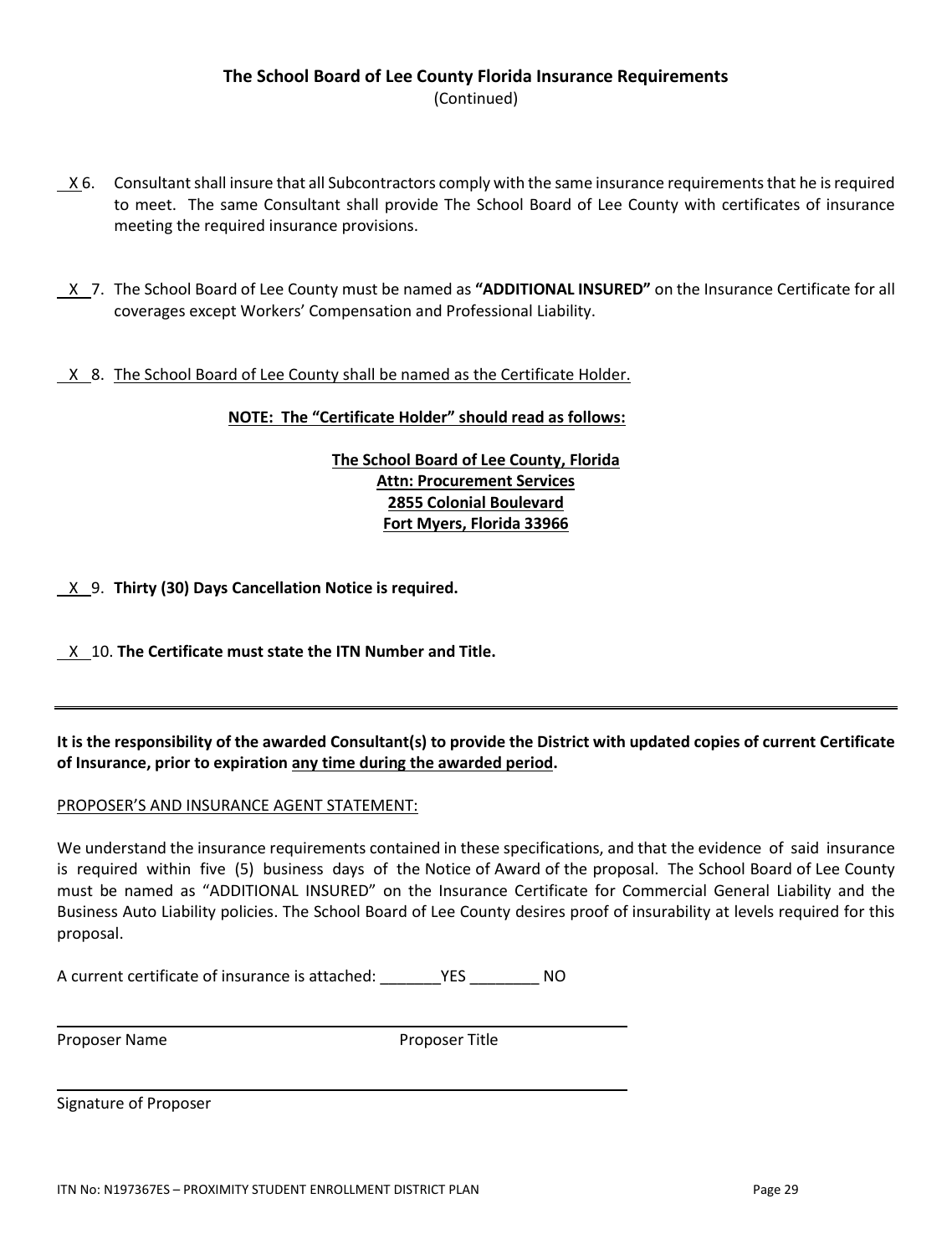## **ATTACHMENT D - ADDENDA ACKNOWLEDGEMENT FORM**

It is the sole responsibility of each Proposer to ensure that all addenda released are received; that all ITN and addenda requirements have been completed and that all required submittals have been included.

# **The undersigned acknowledges the receipt of any addenda. Include a copy of each addendum with proposal.**

| Addendum #1             |           |                                                                              |
|-------------------------|-----------|------------------------------------------------------------------------------|
|                         | Signature |                                                                              |
|                         |           |                                                                              |
|                         | Signature |                                                                              |
| Addendum #3 Addendum #3 |           | Date Issued: Mattached to proposal? Y N                                      |
|                         | Signature |                                                                              |
|                         |           | Addendum #4 <b>Addendum #4</b> Date Issued: <b>Attached to proposal?</b> Y N |
|                         | Signature |                                                                              |
| Addendum #5             | Signature | Date Issued: Mattached to proposal? Y N                                      |
|                         |           |                                                                              |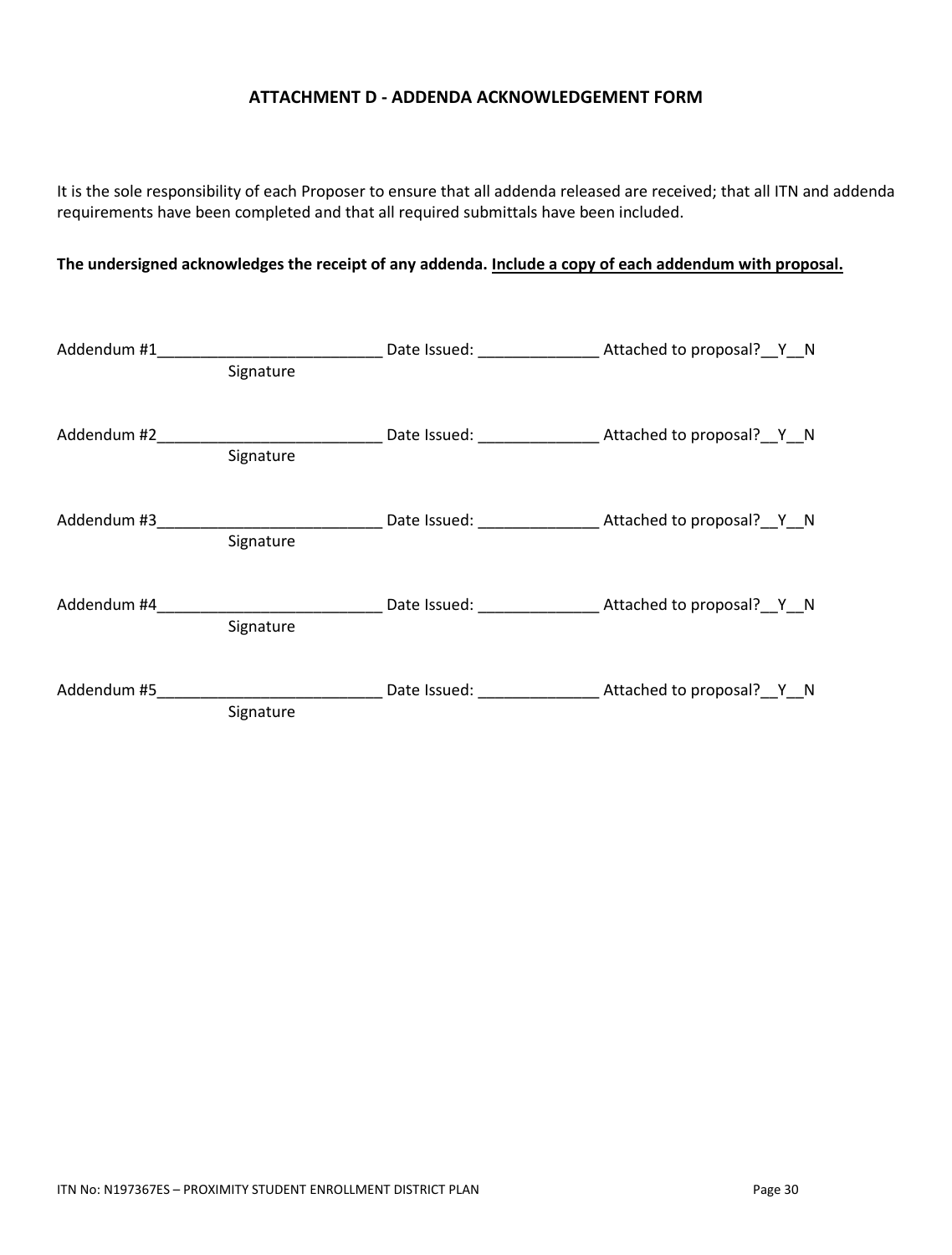# **Certification Regarding Debarment, Suspension, Ineligibility and Voluntary Exclusion -- Lower Tier Covered Transactions**

This certification is required by the Department of Education regulations implementing Executive Order 12549, Debarment and Suspension, 34 CFR Part 85, for all lower tier transactions meeting the threshold and tier requirements stated at Section 85.110.

#### **Instructions for Certification**

1. By signing and submitting this bid, the prospective lower tier participant is providing the certification set out below.

2. The certification in this clause is a material representation of fact upon which reliance was placed when this transaction was entered into. If it is later determined that the prospective lower tier participant knowingly rendered an erroneous certification, in addition to other remedies available to the Federal Government, the department or agency with which this transaction originated may pursue available remedies, including suspension and/or debarment.

3. The prospective lower tier participant shall provide immediate written notice to the person to which this bid is submitted if at any time the prospective lower tier participant learns that its certification was erroneous when submitted or has become erroneous by reason of changed circumstances.

4. The terms "covered transaction," "debarred," "suspended," "ineligible," "lower tier covered transaction," "participant," " person," "primary covered transaction," " principal," "bid," and "voluntarily excluded," as used in this clause, have the meanings set out in the Definitions and Coverage sections of rules implementing Executive Order 12549. You may contact the person to which this bid is submitted for assistance in obtaining a copy of those regulations.

5. The prospective lower tier participant agrees by submitting this bid that, should the proposed covered transaction be entered into, it shall not knowingly enter into any lower tier covered transaction with a person who is debarred, suspended, declared ineligible, or voluntarily excluded from participation in this covered transaction, unless authorized by the department or agency with which

6. The prospective lower tier participant further agrees by submitting this bid that it will include the clause titled Certification Regarding Debarment, Suspension, Ineligibility, and Voluntary Exclusion-Lower Tier Covered Transactions, without modification, in all lower tier covered transactions and in all solicitations for lower tier covered transactions.

7. A participant in a covered transaction may rely upon a certification of a prospective participant in a lower tier covered transaction that it is not debarred, suspended, ineligible, or voluntarily excluded from the covered transaction, unless it knows that the certification is erroneous. A participant may decide the method and frequency by which it determines the eligibility of its principals. Each participant may but is not required to, check the No procurement List.

8. Nothing contained in the foregoing shall be construed to require establishment of a system of records in order to render in good faith the certification required by this clause. The knowledge and information of a participant is not required to exceed that which is normally possessed by a prudent person in the ordinary course of business dealings.

9. Except for transactions authorized under paragraph 5 of these instructions, if a participant in a covered transaction knowingly enters into a lower tier covered transaction with a person who is suspended, debarred, ineligible, or voluntarily excluded from participation in this transaction, in addition to other remedies available to the Federal Government, the department or agency with which this transaction originated may pursue available remedies, including suspension and/or debarment..

# **Certification**

(1) The prospective lower tier participant certifies, by submission of this bid, that neither it nor its principals are presently debarred, suspended, proposed for debarment, declared ineligible, or voluntarily excluded from participation in this transaction by any Federal department or agency.

\_\_\_\_\_\_\_\_\_\_\_\_\_\_\_\_\_\_\_\_\_\_\_\_\_\_\_\_\_\_\_\_\_\_\_\_\_\_\_\_\_\_\_\_\_\_\_\_\_\_\_\_\_\_\_\_\_\_\_\_\_\_\_\_\_\_\_\_\_\_\_\_\_\_\_\_\_\_\_\_\_\_\_\_\_\_\_\_\_\_\_\_\_\_\_\_\_\_\_\_\_\_\_\_\_\_\_\_\_\_\_\_\_\_\_\_\_\_\_\_\_\_\_\_\_\_\_\_\_\_\_\_\_\_\_\_\_\_\_\_\_\_\_\_\_\_\_\_\_\_\_\_\_\_\_\_\_\_\_\_\_\_\_\_\_\_\_\_\_\_\_\_\_\_\_\_\_\_\_\_\_\_

(2) Where the prospective lower tier participant is unable to certify to any of the statements in this certification, such prospective participant shall attach an explanation to this bid.

NAME OF APPLICANT THE SERVICE OF APPLICANT AND SERVICE OF A PR/AWARD NUMBER AND/OR PROJECT NAME

PRINTED NAME AND TITLE OF AUTHORIZED REPRESENTATIVE

SIGNATURE DATE DATE OF A SERIES OF A SERIES OF A SERIES OF A SERIES OF A SERIES OF A SERIES OF A SERIES OF A S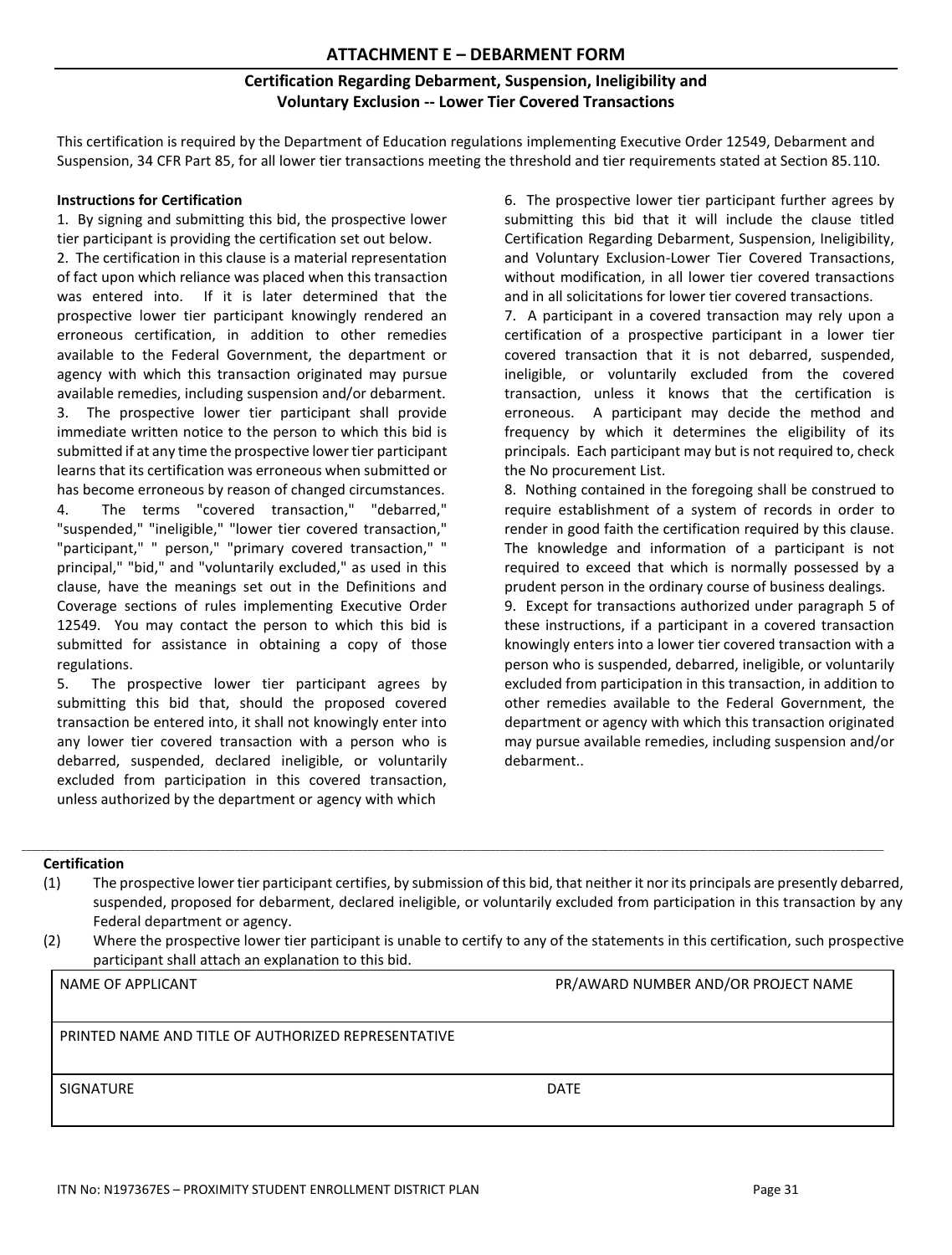## **ATTACHMENT F - DRUG-FREE WORKPLACE CERTIFICATION**

The undersigned Proposer, in accordance with Florida Statue 287.087 hereby certifies that

does:

Name of Business

- 1. Publish a statement notifying employees that the unlawful manufacture, distribution, dispensing, possession, or use of a controlled substance is prohibited in the workplace and specifying the actions that will be taken against employees for violations of such prohibition.
- 2. Inform employees about the dangers of drug abuse in the workplace, the business's policy of maintaining a drugfree workplace, any available drug counseling, rehabilitation, employee assistance programs and the penalties that may be imposed upon employees for drug abuse violations.
- 3. Give each employee engaged in providing the commodities or contractual services that are under proposal a copy of the statement specified in Paragraph 1.
- 4. In the statement specified in Paragraph 1, notify the employees that, as a condition of working on the commodities or contractual services that are under proposal, the employee will abide by the terms of the statement and will notify the employer of any conviction of, or plea of guilty or nolo contender to, any violation of Chapter 893 or of any controlled substance law of the United States or any state, for a violation occurring in the workplace no later than five (5) days after such conviction.
- 5. Impose a sanction on orrequire the satisfactory participation in a drug abuse assistance or rehabilitation program if such is available in the employee's community, by any employee who is so convicted.
- 6. Make a good faith effort to continue to maintain a drug-free workplace through implementation of Paragraphs 1 thru 5.

As the person authorized to sign this statement, I certify that this firm complies fully with the above requirements.

Signature of Authorized Officer

Date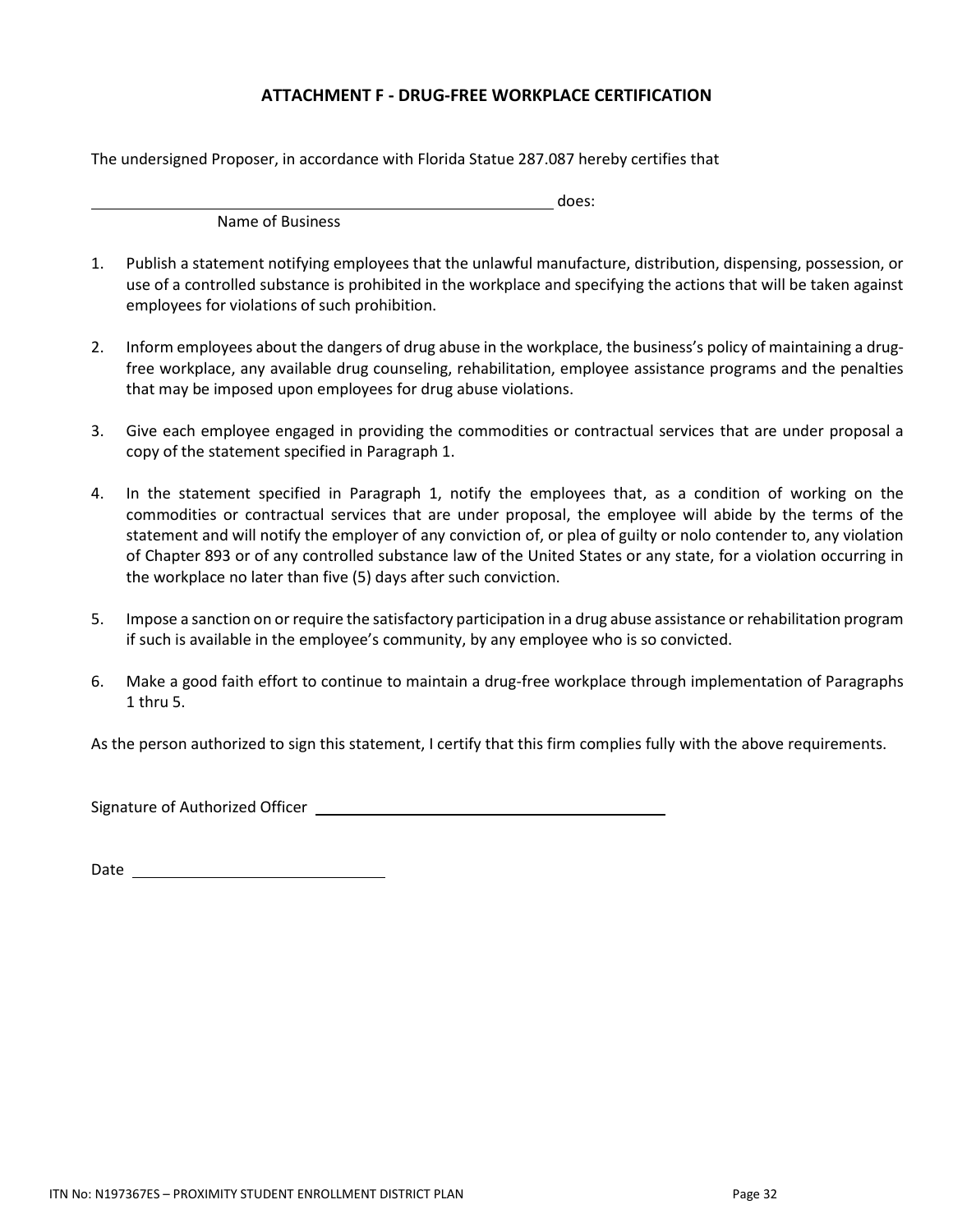## **ATTACHMENT G - PUBLIC ENTITY CRIMES FORM**

## **SWORN STATEMENT UNDER SECTION 287.133(3)(a), FLORIDA STATUTES, PUBLIC ENTITY CRIMES**

THIS FORM MUST BE SIGNED IN THE PRESENCE OF A NOTARY PUBLIC OR OTHER OFFICER AUTHORIZED TO ADMINISTER OATHS.

1. This sworn statement is submitted with Bid, Proposal or Contract No. This sworn statement is submitted with Bid, Proposal or Contract No. \_\_\_\_\_\_\_\_\_\_\_\_\_\_\_\_\_\_\_\_\_\_\_\_\_\_\_\_\_\_\_\_\_\_\_\_\_\_\_\_. 2. This sworn statement is submitted by **EXALL STATE SET A REGISTION** (Name of entity submitting sworn statement) whose business address is \_\_\_\_\_\_\_\_\_\_\_\_\_\_\_\_\_\_\_\_\_\_\_\_\_\_\_\_\_\_\_\_\_\_\_\_\_\_\_\_\_\_\_\_\_\_\_\_\_\_\_\_\_ and (if applicable) its Federal Employer Identification Number (FEIN) is \_\_\_\_\_\_\_\_\_\_\_\_\_\_\_\_\_\_\_\_\_\_\_\_\_\_\_\_. If the entity has no FEIN, include the Social Security Number of the individual signing this sworn statement: \_\_\_\_\_\_\_\_\_\_\_\_\_\_\_\_\_\_\_\_\_\_\_\_\_\_\_. 3. My name is \_\_\_\_\_\_\_\_\_\_\_\_\_\_\_\_\_\_\_\_\_\_\_\_\_\_\_\_\_\_\_\_\_\_\_\_\_\_\_\_\_\_\_\_\_\_\_\_ and my relationship to the \_\_\_\_\_\_\_\_\_\_\_\_\_\_\_\_\_\_\_\_\_\_\_\_\_\_\_\_\_\_\_\_\_ (please print name of individual signing) entity name above is

- 4. I understand that a "public entity crime" as defined in Paragraph 287.133(1)(g), Florida Statutes, means a finding of any state or federal law by a person with respect to and directly related to the transaction of business with any public entity or with an agency or political subdivision of any other state or with the United States, including, but not limited to, any bid or contract for goods or services to be provided to any public entity or an agency or political subdivision of any other state or of the United States and involving antitrust, fraud, theft, bribery, collusion, racketeering, conspiracy, or material misrepresentation.
- 5. I understand that "convicted" or "conviction" as defined in Paragraph 287.133(1)(b), Florida Statutes, means a violation of guilt or a conviction of a public entity crime, with or without an adjudication of guilt, in any federal or state trial court of record relating to charges brought by indictment or information after July 1, 1989, as a result of a jury verdict, nonjury trial, or entry of a plea of guilty or nolo contendere.
- 6. I understand that an "affiliate" as defined in Paragraph 287.133(1)(a), Florida Statutes, *means*:
	- 1. A predecessor or successor of a person convicted of a public entity crime; or
	- 2. An entity under the control of any natural person who is active in the management of the entity and who has been convicted of a public entity crime. The term "affiliate" includes those officers, directors, executives, partners, shareholders, employees, members, and agents who are active in the management of an affiliate. The ownership by one person of shares constituting a controlling interest in another person, or a pooling of equipment or income among persons when not for fair market value under an arm's length agreement, shall be a prima facie case that one person controls another person. A person who knowingly enters into a joint venture with a person who has been convicted of a public entity crime in Florida during the preceding 36 months shall be considered an affiliate.

\_\_\_\_\_\_\_\_\_\_\_\_\_\_\_\_\_\_\_\_\_\_\_\_\_\_\_\_\_\_.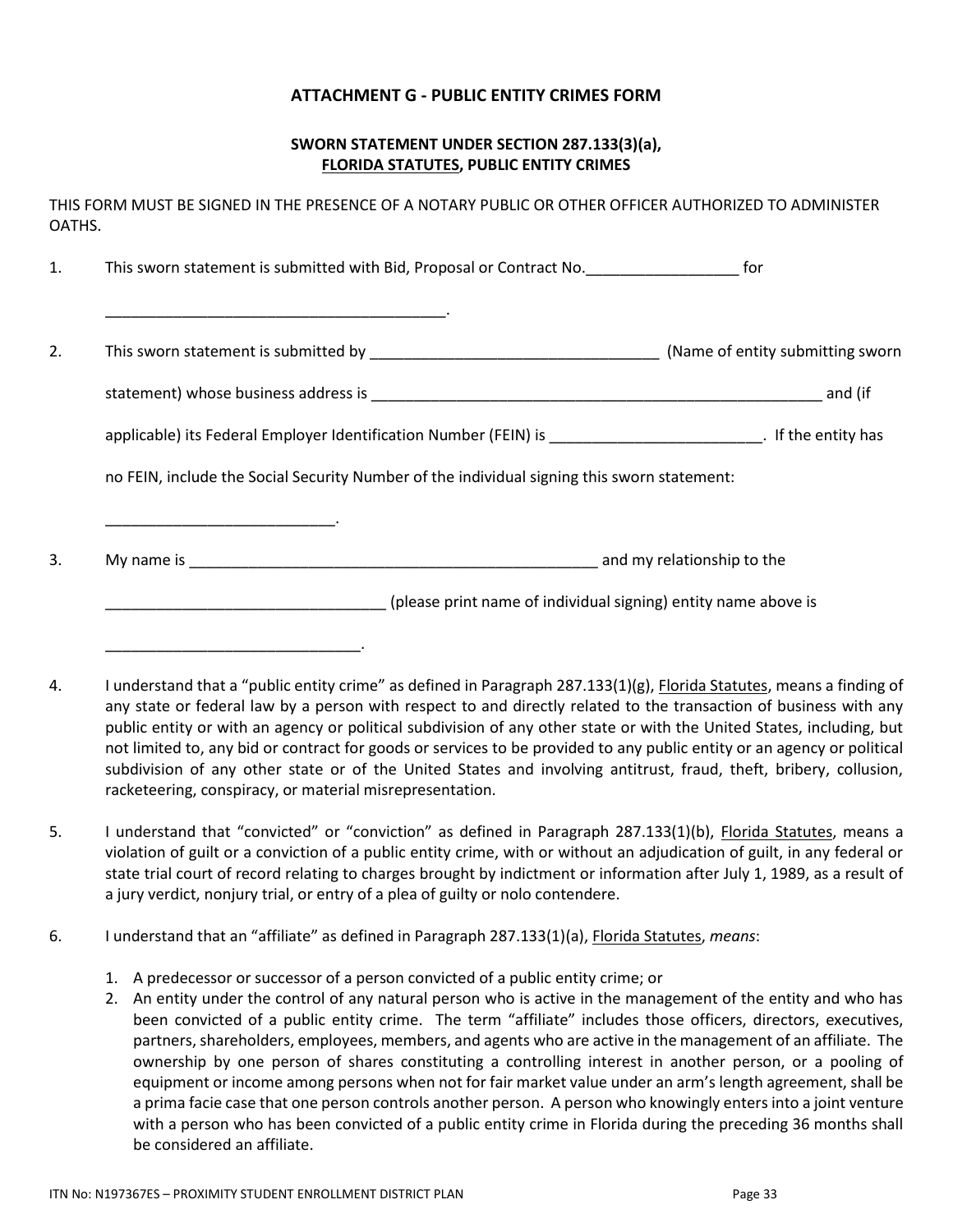- 7. I understand that a "person" as defined in Paragraph 287.133(1)(e), Florida Statutes, means any natural person or entity organized under the laws of any state or of the United States with the legal power to enter into a binding contract and which bids or applies to bid on contracts for the provision of goods or services let by a public entity, or which otherwise transacts or applies to transact business with a public entity. The term "person" includes those officers, directors, executives, partners, shareholders, employees, members, and agents who are active in management of an entity.
- 8. Based on information and belief, the statement which I have marked below is true in relation to the entity submitting this sworn statement. (Please indicate which statement applies.)

\_\_\_\_\_ Neither the entity submitting this sworn statement, nor any officers, directors, executives, partners, shareholders, employees, members, or agents who are active in management of the entity, not any affiliate of the entity have been charged with and convicted of a public entity crime subsequent to July 1, 1989.

The entity submitting this sworn statement, or one or more of the officers, directors, executives, partners, shareholders, employees, members, or agents who are active in management of the entity, or an affiliate of the entity has been charged with and convicted of a public entity crime subsequent to July 1, 1989, AND (Please indicate which additional statement applies.)

\_\_\_\_\_The person HAS \_\_\_\_\_\_\_\_\_\_ or HAS NOT \_\_\_\_\_\_\_\_ been placed on the convicted contractor list. (Please describe any action taken by or pending with the Department of Management Services concerning removal from the list.)

|                                            | (Signature)                                                                                                              |  |
|--------------------------------------------|--------------------------------------------------------------------------------------------------------------------------|--|
|                                            |                                                                                                                          |  |
|                                            |                                                                                                                          |  |
| COUNTY OF ________________________________ |                                                                                                                          |  |
|                                            | APPEARED IN PERSON BEFORE ME (the undersigned authority), who is                                                         |  |
|                                            | personally, known to me or provided the following identification __________________________________, and affixed his/her |  |
|                                            | signature in the space provided above on this _______ day of __________________, 20______.                               |  |
|                                            |                                                                                                                          |  |
| NOTARY PUBLIC                              |                                                                                                                          |  |

My commission expires:

Form PUR 7068 (Rev. 11/89)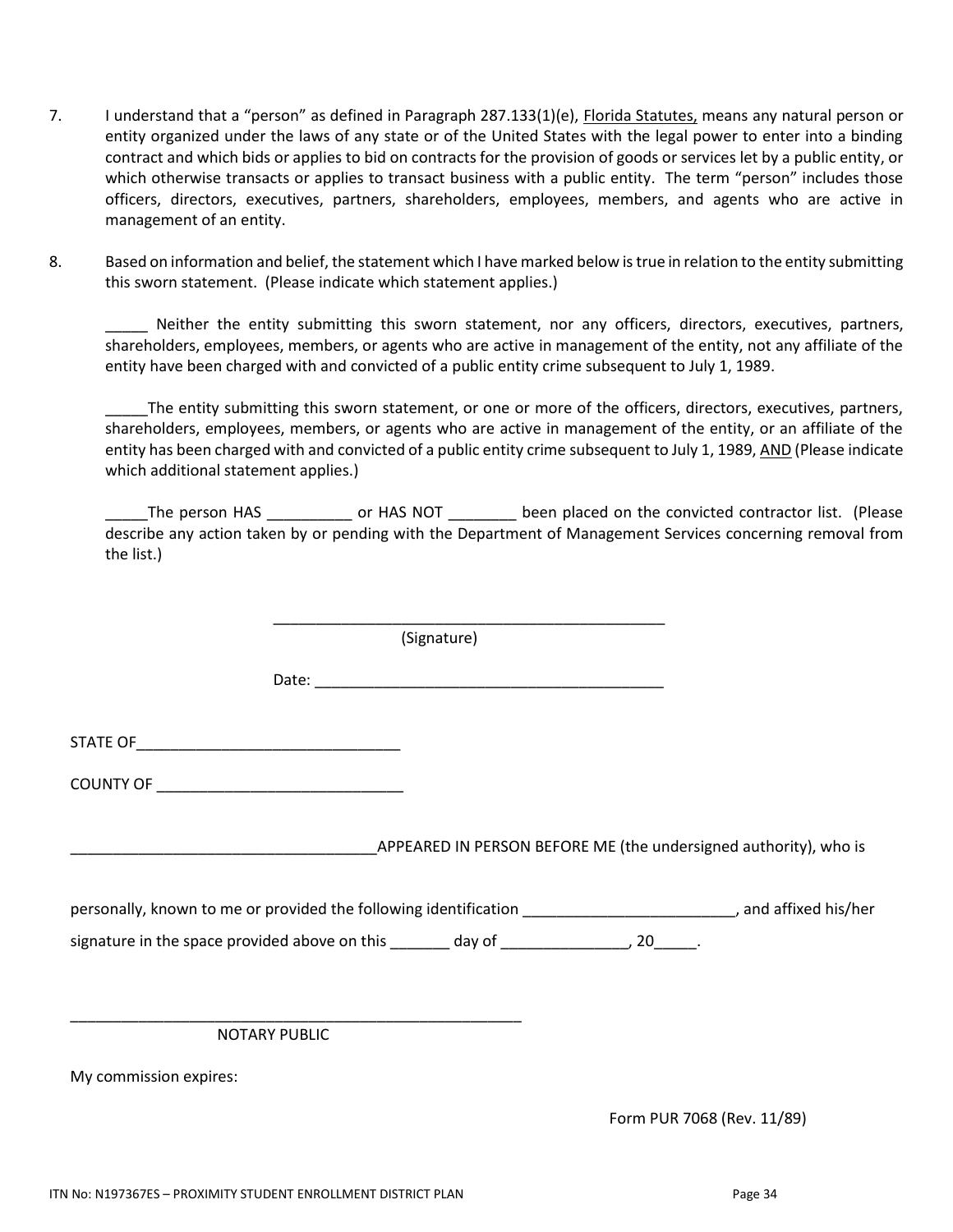## **ATTACHMENT H - EMERGENCY/STORM RELATED CATASTROPHE AGREEMENT**

Due to Acts of God, Acts of Terrorism or War, any Consultants working with the School District shall acknowledge and agree to the following terms and conditions. This will allow the District to obtain Federal funding if available.

### **CONDITIONS FOR EMERGENCY / HURRICANE OR DISASTER**

It is hereby made a part of this Invitation to Negotiate that before, during and after a public emergency, disaster, hurricane, flood or acts of God that the municipal government, through the School District of Lee County, shall require a "first priority" basis for goods and services. It is vital and imperative that the majority of citizens are protected from any emergency situation, which threatens public health and safety, as, determined by the School District of Lee County. Consultant/Contractor agrees to rent/sell/lease all goods and services to the School District of Lee County or other government entity as opposed to a private citizen, on a first priority basis. The District expects to pay a fair and reasonable price for all products in the event of a disaster, emergency or hurricane. Consultant/Contractor shall furnish a "24-hour" phone number in the event of such an emergency.

I hereby understand and agree to the above statement:

| (Signature)                        | (Print Name) | (Title) |  |  |  |
|------------------------------------|--------------|---------|--|--|--|
| <b>Emergency Telephone Number:</b> |              |         |  |  |  |
| Home Telephone Number:             |              |         |  |  |  |
| <b>Cellular Phone Number:</b>      |              |         |  |  |  |